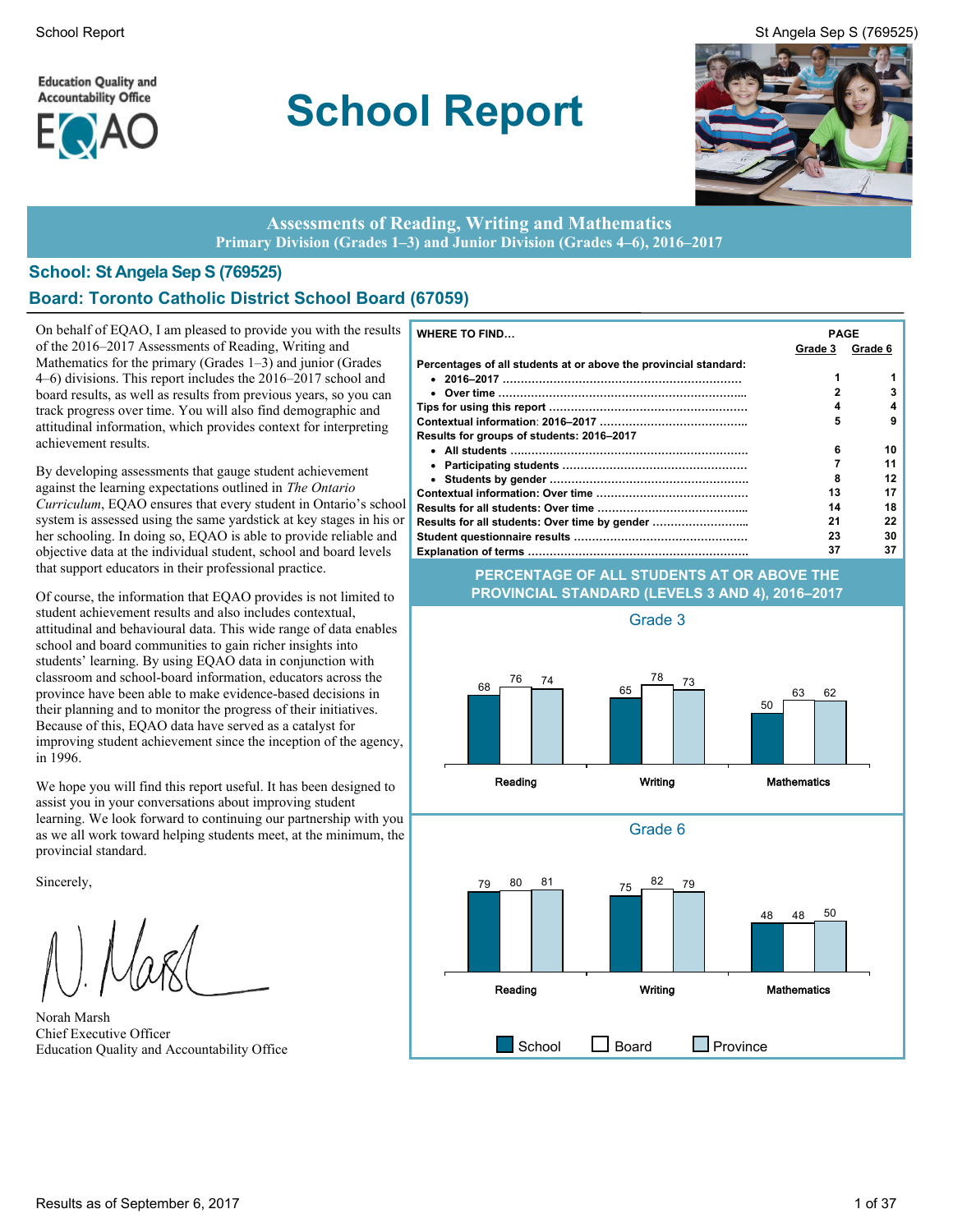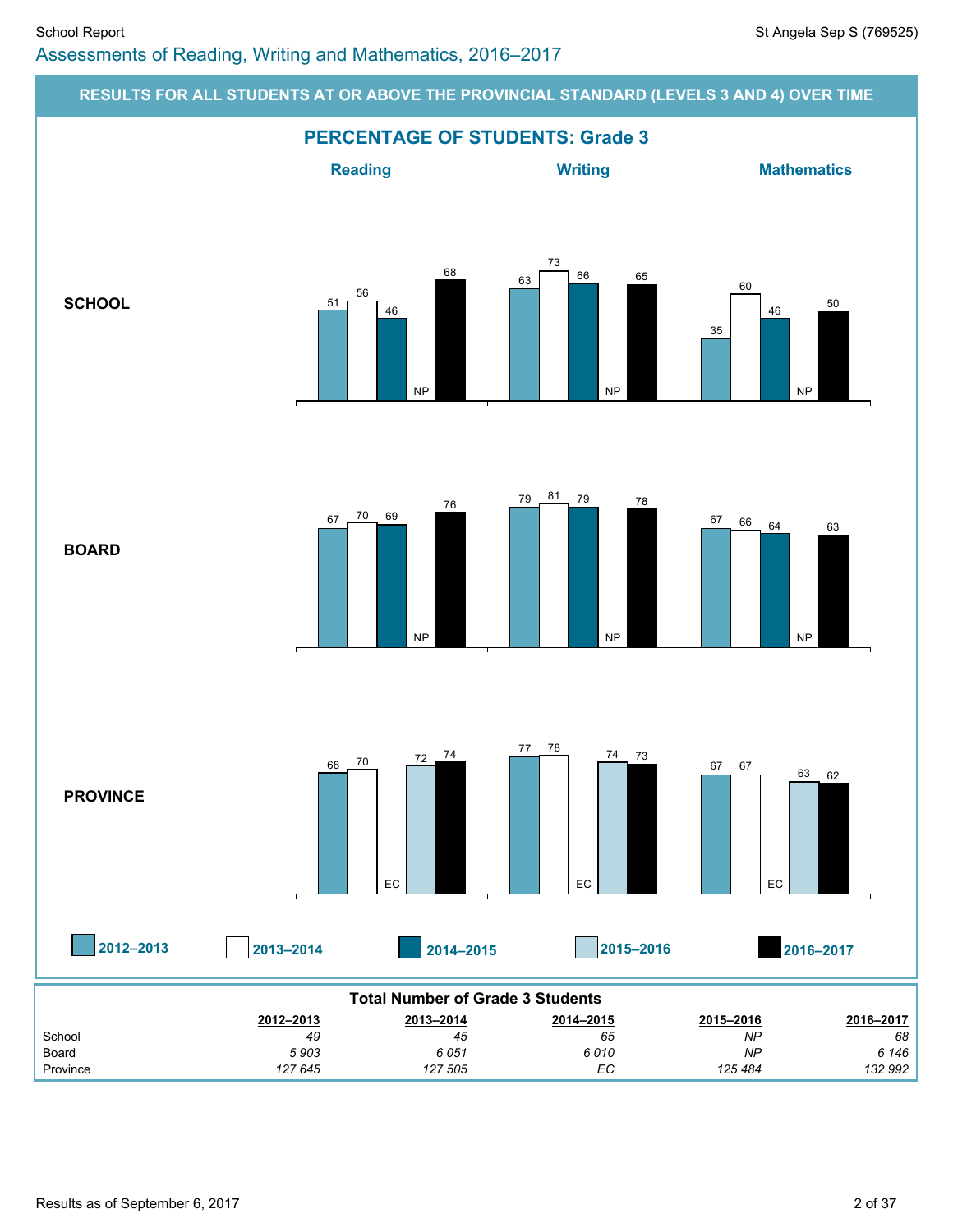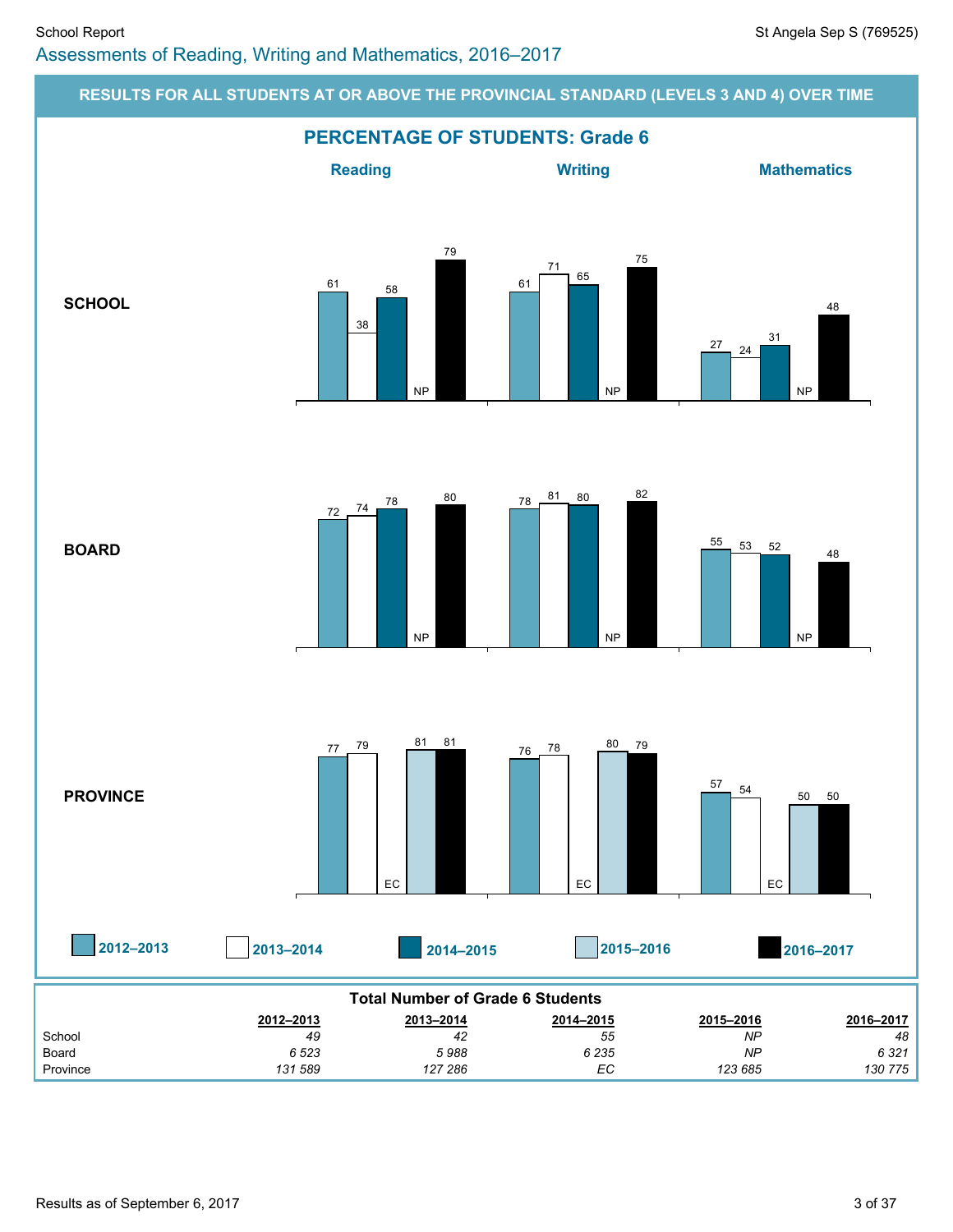### **TIPS**

Each school or board is unique. To appreciate the distinctive character of a school or board, look at the contextual information to understand the features and characteristics of the community it serves.

 $\mathcal{C}$ 

Every assessment captures the performance of students at one point in time each year. Consider the results along with other information about students' achievement in reading, writing and mathematics.

 $\mathfrak{C}$ 

Exercise caution when interpreting results for small schools or boards. Results may vary considerably from year to year, and differences may look exaggerated. For example, in a school of 20 students, a difference of 10% represents only two students.

#### $CZ$

Trends may be difficult to identify or to interpret. This is especially true in small schools or boards, or in schools where there is a high turnover in the student population.

#### $CZ$

EQAO values students' privacy. Results are not reported publicly for schools or boards where fewer than 10 students participated because it might be possible to identify individual students.

# **ABOUT THIS SCHOOL OR BOARD REPORT**

This report shows how well students have met curriculum expectations to the end of the Primary Division and the end of the Junior Division. Students complete a set of test booklets that allow them to show what they have learned in reading, writing and mathematics. The assessments are based on *The Ontario Curriculum.*

#### **This report includes**

- $\leftarrow$  results for this year;
- $\bullet$  a comparison of results of the current and previous administrations to aid in monitoring improvement;
- $\bullet$  information about the characteristics of the students who participated;
- $\bullet$  summary graphs showing the percentage of students achieving the provincial standard in reading, writing and mathematics;
- $\triangleleft$  detailed tables and graphs showing results for all levels of achievement, results for gender and participation information;
- $\bullet$  student questionnaire results; and
- $\bullet$  an explanation of all terms used in this report.

### **HOW TO USE THIS REPORT**

- Examine the contextual information to understand the similarities and differences between the school, the board and the province; the board and the province. Consider the challenges that any differences might present.
- $\bullet$  Examine the results for reading, writing and mathematics.
	- Are these results consistent with what you would expect?
	- How do the school results compare to the board and the province; the board results compare to the province?
	- How do these results compare over time?
	- What influence might students' attitudes have on student performance (refer to the questionnaire results)?
- Speak to school or board staff about the goals for school improvement related to reading, writing and mathematics.

The Education Quality and Accountability Office is an independent agency that gathers information about student achievement through province-wide assessments. Each year, all Grade 3 and Grade 6 students across Ontario take part in these assessments of reading, writing and mathematics. Individual results are reported to students and to parents and guardians. School, board and provincial results are released publicly.

Learn more about us at [www.eqao.com.](http://www.eqao.com/)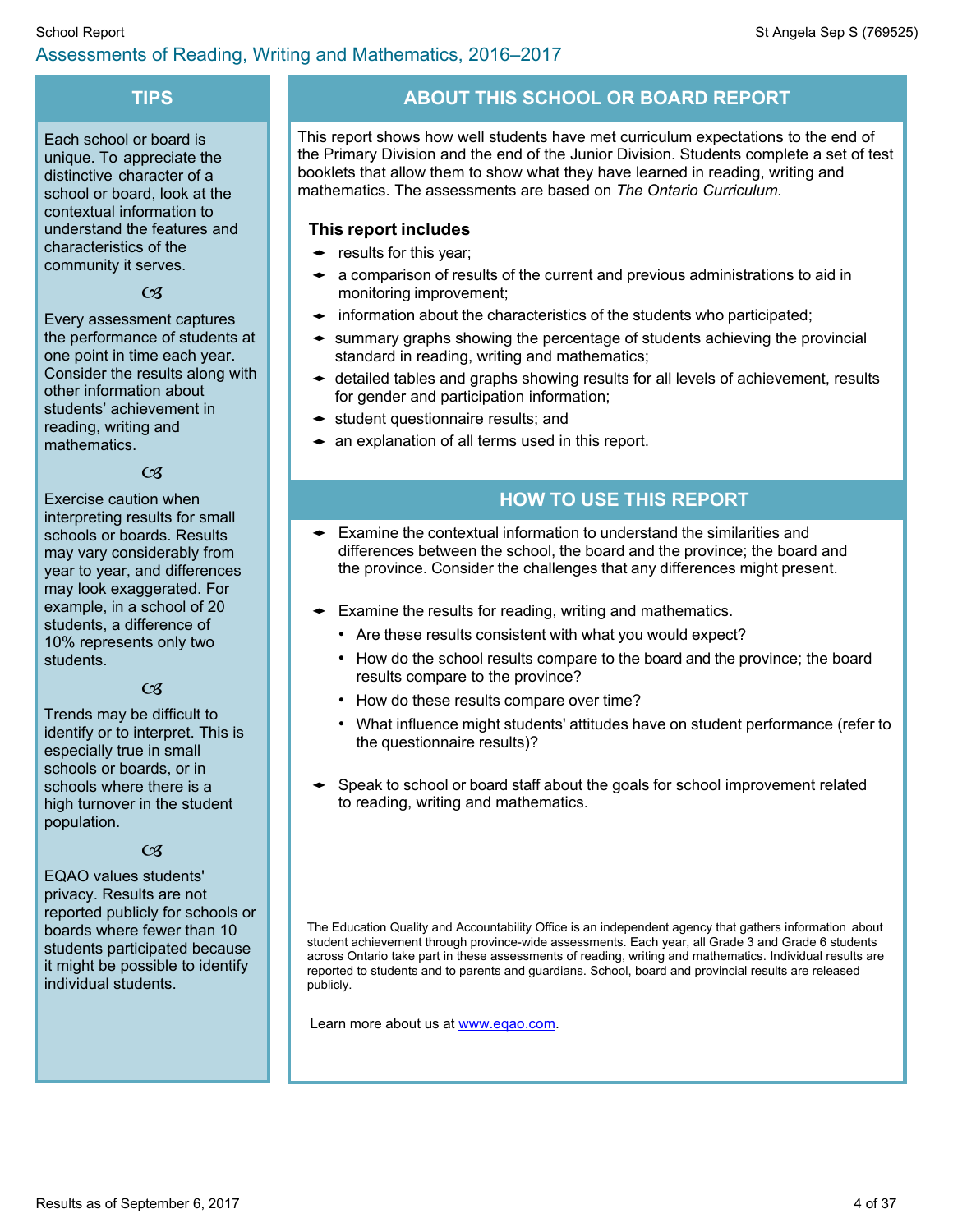# **Contextual Information: Grade 3\***

This information provides a context for interpreting the school's results.

| <b>Demographic Information</b>                             | <b>School</b>  |                | <b>Board</b>  |                | <b>Province</b> |         |
|------------------------------------------------------------|----------------|----------------|---------------|----------------|-----------------|---------|
| <b>Enrolment</b>                                           |                |                |               |                |                 |         |
| Number of Grade 3 students                                 |                | 68             |               | 6 1 4 6        |                 | 132 992 |
| Number of classes with Grade 3 students                    |                | 5              |               | 467            |                 | 10 098  |
| Number of schools with Grade 3 classes                     |                | Not applicable |               | 167            |                 | 3317    |
|                                                            | <b>Number</b>  | <b>Percent</b> | <b>Number</b> | <b>Percent</b> | <b>Number</b>   | Percent |
| Gender                                                     |                |                |               |                |                 |         |
| Female                                                     | 38             | 56%            | 3052          | 50%            | 64 691          | 49%     |
| Male                                                       | 30             | 44%            | 3094          | 50%            | 68 301          | 51%     |
| Gender not specified                                       | 0              | 0%             | 0             | 0%             | 0               | 0%      |
| <b>Student Status</b>                                      |                |                |               |                |                 |         |
| English language learners**                                | 13             | 19%            | 599           | 10%            | 17849           | 13%     |
| Students with special education needs (excluding gifted)** | 9              | 13%            | 1062          | 17%            | 24 077          | 18%     |
| <b>Place of Birth</b>                                      |                |                |               |                |                 |         |
| Born in Canada                                             | 43             | 63%            | 5039          | 82%            | 118988          | 89%     |
| Born outside Canada                                        | 25             | 37%            | 1 106         | 18%            | 13723           | 10%     |
| In Canada less than one year                               | 0              | 0%             | 43            | 1%             | 982             | 1%      |
| In Canada one year or more but less than three years       | 2              | 3%             | 309           | 5%             | 3 323           | 2%      |
| In Canada three years or more                              | 23             | 34%            | 754           | 12%            | 8591            | 6%      |
| Language                                                   |                |                |               |                |                 |         |
| First language learned at home was other than English      | 24             | 35%            | 1415          | 23%            | 28979           | 22%     |
| <b>Year Student Entered Current School</b>                 |                |                |               |                |                 |         |
| Year of the assessment                                     | 8              | 12%            | 654           | 11%            | 17064           | 13%     |
| Year prior to the assessment                               | 5              | 7%             | 502           | 8%             | 14 673          | 11%     |
| 2 years prior to the assessment                            | 11             | 16%            | 656           | 11%            | 19 187          | 14%     |
| 3 or more years prior to the assessment                    | 44             | 65%            | 4 3 2 4       | 70%            | 81933           | 62%     |
| Data not available                                         | 0              | 0%             | 10            | $1\%$          | 135             | $1\%$   |
| <b>Year Student Entered Current Board</b>                  |                |                |               |                |                 |         |
| Year of the assessment                                     | $\overline{4}$ | 6%             | 384           | 6%             | 8 2 8 5         | 6%      |
| Year prior to the assessment                               | 2              | 3%             | 345           | 6%             | 7747            | 6%      |
| 2 years prior to the assessment                            | 8              | 12%            | 428           | 7%             | 9898            | 7%      |
| 3 or more years prior to the assessment                    | 54             | 79%            | 4979          | 81%            | 106 764         | 80%     |
| Data not available                                         | 0              | 0%             | 10            | $1\%$          | 298             | $1\%$   |

\* Contextual data pertaining to gender, student status, place of birth, language learned at home and year entered school and board are provided by schools

and/or boards through the Student Data Collection process. Some data may be missing because they were not provided by the school or the board.

\*\* See the Explanation of Terms.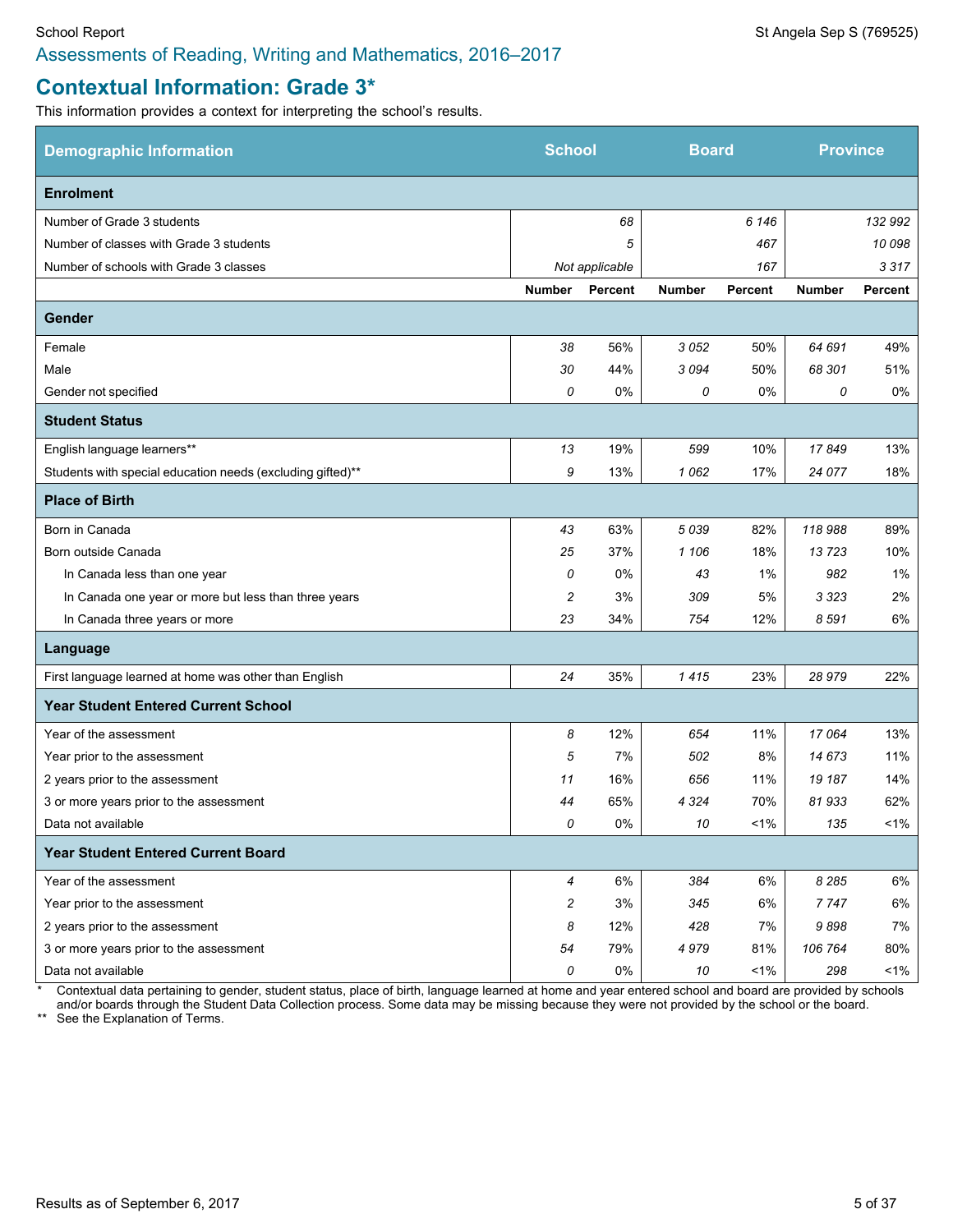# **Grade 3: All Students ††**

| <b>Grade 3: Reading*</b>                                                                                  |                             |       |                      |                            |
|-----------------------------------------------------------------------------------------------------------|-----------------------------|-------|----------------------|----------------------------|
| Number of Students                                                                                        | <b>School</b><br>68         |       | <b>Board</b><br>5893 | <b>Province</b><br>126 016 |
|                                                                                                           | #                           | $\%$  | $\%$                 | $\%$                       |
| Level 4                                                                                                   | 7                           | 10%   | 19%                  | 17%                        |
| Level 3                                                                                                   | 39                          | 57%   | 57%                  | 57%                        |
| Level 2                                                                                                   | 18                          | 26%   | 18%                  | 19%                        |
| <b>Level 1</b>                                                                                            | $\overline{c}$              | 3%    | 2%                   | 3%                         |
| $NE1**$                                                                                                   | $\theta$                    | $0\%$ | $1\%$                | $1\%$                      |
| Participating<br><b>Students</b>                                                                          | 66                          | 97%   | 97%                  | 97%                        |
| No Data                                                                                                   | $\mathcal{I}_{\mathcal{I}}$ | 1%    | $1\%$                | $1\%$                      |
| Exempt                                                                                                    |                             | $1\%$ | $2\%$                | 3%                         |
| <b>At or Above</b><br><b>Provincial Standard</b><br>(Levels $3$ and $4$ ) <sup><math>\dagger</math></sup> |                             | 68%   | 76%                  | 74%                        |



| Grade 3: Mathematics*                                                                                     |                     |               |                       |                            |  |  |  |
|-----------------------------------------------------------------------------------------------------------|---------------------|---------------|-----------------------|----------------------------|--|--|--|
| Number of Students                                                                                        | <b>School</b><br>68 |               | <b>Board</b><br>6 146 | <b>Province</b><br>132 983 |  |  |  |
|                                                                                                           | #                   | $\frac{0}{6}$ | $\%$                  | $\frac{0}{0}$              |  |  |  |
| Level 4                                                                                                   |                     | $1\%$         | 14%                   | 13%                        |  |  |  |
| Level 3                                                                                                   | 33                  | 49%           | 49%                   | 49%                        |  |  |  |
| Level 2                                                                                                   | 28                  | 41%           | 30%                   | 29%                        |  |  |  |
| Level 1                                                                                                   | $\overline{4}$      | 6%            | $4\%$                 | 5%                         |  |  |  |
| $NE1**$                                                                                                   | $\theta$            | $0\%$         | $<1\%$                | $1\%$                      |  |  |  |
| Participating<br><b>Students</b>                                                                          | 66                  | 97%           | 97%                   | 97%                        |  |  |  |
| <b>No Data</b>                                                                                            | 1                   | $1\%$         | $1\%$                 | $1\%$                      |  |  |  |
| Exempt                                                                                                    |                     | $1\%$         | 2%                    | 2%                         |  |  |  |
| <b>At or Above</b><br><b>Provincial Standard</b><br>(Levels $3$ and $4$ ) <sup><math>\dagger</math></sup> |                     | 50%           | 63%                   | 62%                        |  |  |  |







Because percentages in tables and graphs are rounded, and because graphs do not show all reporting categories, percentages may not add up to 100. See the Explanation of Terms.

† These percentages are based on the actual number of students and cannot be calculated simply by adding the rounded percentages of students at Levels 3 and 4.

†† Some French Immersion students do not write all components of the assessment in Grade 3; the numbers shown reflect those students who were expected to write each component as determined by the French Immersion participation option selected by boards.

**(Levels 3 and 4)†**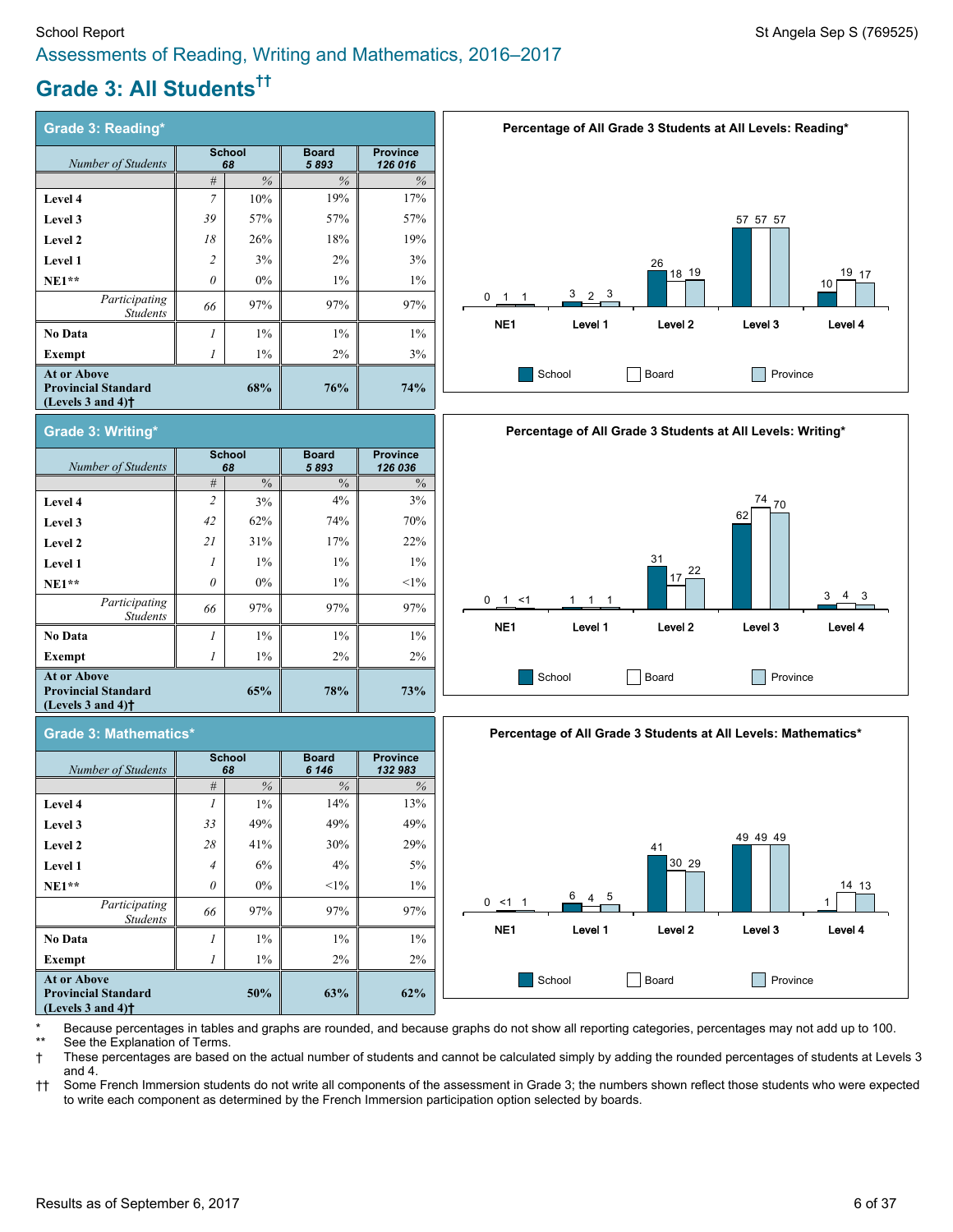#### School Report Standard Sep S (769525) Assessments of Reading, Writing and Mathematics, 2016–2017

# **Grade 3: Participating Students (excludes "no data" and "exempt" categories)**

| Grade 3: Reading*                                                                                         |                     |               |       |       |                      |                            |
|-----------------------------------------------------------------------------------------------------------|---------------------|---------------|-------|-------|----------------------|----------------------------|
| <b>Number of Students</b>                                                                                 | <b>School</b><br>66 |               |       |       | <b>Board</b><br>5708 | <b>Province</b><br>122 003 |
|                                                                                                           | #                   | $\frac{0}{6}$ | $\%$  | $\%$  |                      |                            |
| Level 4                                                                                                   | $\overline{7}$      | 11%           | 19%   | 18%   |                      |                            |
| Level 3                                                                                                   | 39                  | 59%           | 59%   | 58%   |                      |                            |
| Level 2                                                                                                   | 18                  | 27%           | 19%   | 20%   |                      |                            |
| Level 1                                                                                                   | $\overline{c}$      | 3%            | 2%    | 3%    |                      |                            |
| $NE1**$                                                                                                   | $\theta$            | $0\%$         | $1\%$ | $1\%$ |                      |                            |
| <b>At or Above</b><br><b>Provincial Standard</b><br>(Levels $3$ and $4$ ) <sup><math>\dagger</math></sup> |                     | 70%           | 78%   | 76%   |                      |                            |



| <b>Grade 3: Writing*</b>                                                                                  |                     |       |                      |        |
|-----------------------------------------------------------------------------------------------------------|---------------------|-------|----------------------|--------|
| Number of Students                                                                                        | <b>School</b><br>66 |       | <b>Board</b><br>5709 |        |
|                                                                                                           | #                   | $\%$  | $\%$                 | $\%$   |
| Level 4                                                                                                   | $\overline{2}$      | 3%    | $4\%$                | 3%     |
| Level 3                                                                                                   | 42                  | 64%   | 77%                  | 72%    |
| Level 2                                                                                                   | 21                  | 32%   | 18%                  | 23%    |
| Level 1                                                                                                   | 1                   | $2\%$ | $1\%$                | $1\%$  |
| $NE1**$                                                                                                   | $\theta$            | $0\%$ | $1\%$                | $<1\%$ |
| <b>At or Above</b><br><b>Provincial Standard</b><br>(Levels $3$ and $4$ ) <sup><math>\dagger</math></sup> |                     | 67%   | 81%                  | 76%    |



| Grade 3: Mathematics*                                                                                     |                     |               |        |       |  |  |                      |                            |
|-----------------------------------------------------------------------------------------------------------|---------------------|---------------|--------|-------|--|--|----------------------|----------------------------|
| Number of Students                                                                                        | <b>School</b><br>66 |               |        |       |  |  | <b>Board</b><br>5981 | <b>Province</b><br>129 191 |
|                                                                                                           | #                   | $\frac{0}{6}$ | $\%$   | $\%$  |  |  |                      |                            |
| Level 4                                                                                                   |                     | 2%            | 14%    | 13%   |  |  |                      |                            |
| Level 3                                                                                                   | 33                  | 50%           | 51%    | 51%   |  |  |                      |                            |
| Level 2                                                                                                   | 28                  | 42%           | 31%    | 30%   |  |  |                      |                            |
| Level 1                                                                                                   | $\overline{4}$      | 6%            | 4%     | 5%    |  |  |                      |                            |
| $NE1**$                                                                                                   | 0                   | 0%            | $<1\%$ | $1\%$ |  |  |                      |                            |
| <b>At or Above</b><br><b>Provincial Standard</b><br>(Levels $3$ and $4$ ) <sup><math>\dagger</math></sup> |                     | 52%           | 65%    | 64%   |  |  |                      |                            |



Because percentages in tables and graphs are rounded, percentages may not add up to 100.

See the Explanation of Terms.

† These percentages are based on the actual number of students and cannot be calculated simply by adding the rounded percentages of students at Levels 3 and 4.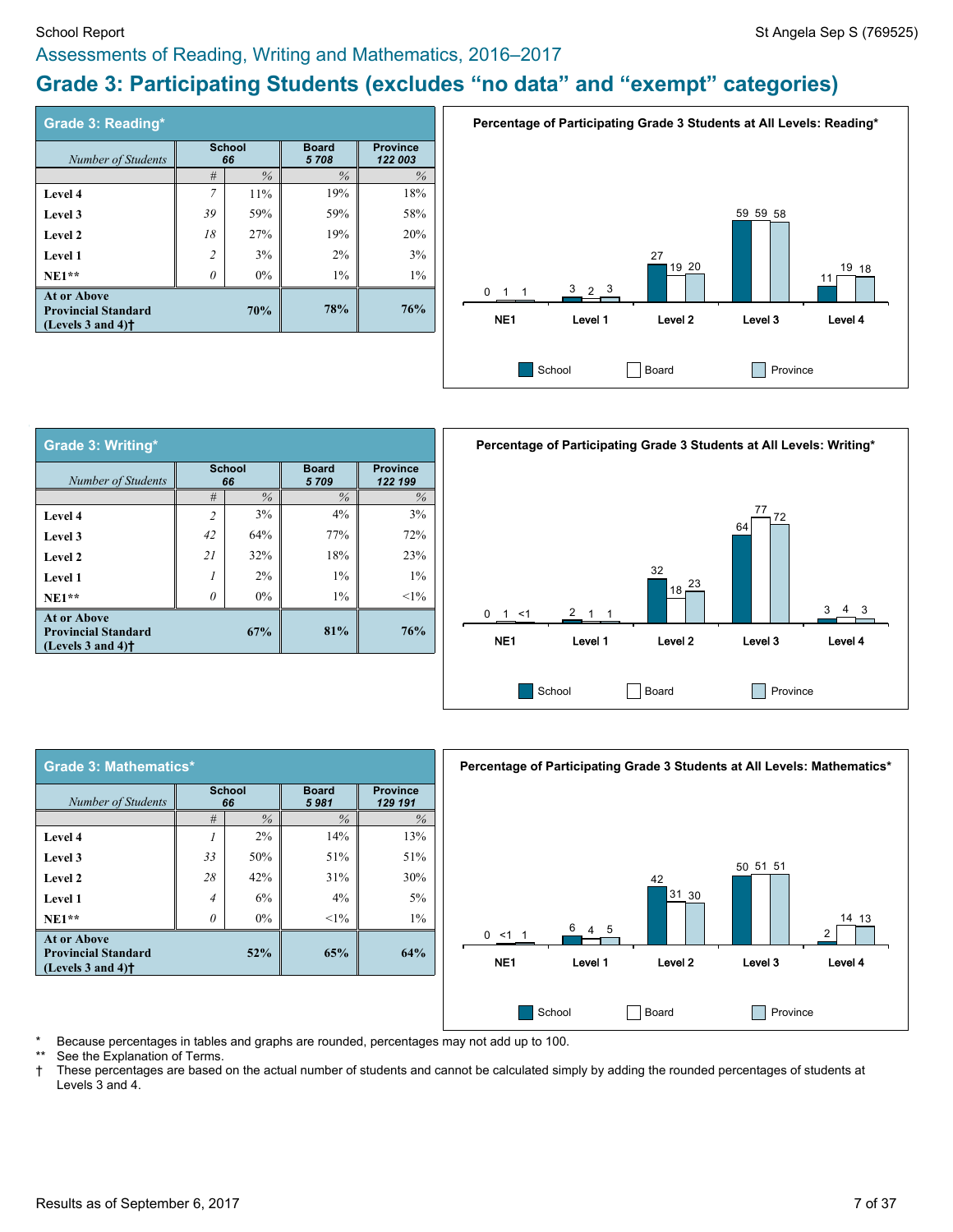# **Grade 3: Gender ††**

| Grade 3: School*                                                                                          |                |            |                |            |                    |            |  |
|-----------------------------------------------------------------------------------------------------------|----------------|------------|----------------|------------|--------------------|------------|--|
|                                                                                                           | <b>Reading</b> |            | <b>Writing</b> |            | <b>Mathematics</b> |            |  |
| Number of Students                                                                                        | Female<br>38   | Male<br>30 | Female<br>38   | Male<br>30 | Female<br>38       | Male<br>30 |  |
| Level 4                                                                                                   | 16%            | 3%         | $5\%$          | $0\%$      | $0\%$              | 3%         |  |
| Level 3                                                                                                   | 68%            | 43%        | 71%            | 50%        | 53%                | 43%        |  |
| Level 2                                                                                                   | 13%            | 43%        | 21%            | 43%        | 37%                | 47%        |  |
| Level 1                                                                                                   | $0\%$          | 7%         | $0\%$          | 3%         | 8%                 | 3%         |  |
| $NE1**$                                                                                                   | $0\%$          | $0\%$      | $0\%$          | $0\%$      | $0\%$              | $0\%$      |  |
| Participating<br><b>Students</b>                                                                          | 97%            | 97%        | 97%            | 97%        | 97%                | 97%        |  |
| <b>No Data</b>                                                                                            | $0\%$          | 3%         | $0\%$          | 3%         | $0\%$              | 3%         |  |
| Exempt                                                                                                    | 3%             | $0\%$      | 3%             | $0\%$      | 3%                 | $0\%$      |  |
| <b>At or Above</b><br><b>Provincial Standard</b><br>(Levels $3$ and $4$ ) <sup><math>\dagger</math></sup> | 84%            | 47%        | 76%            | 50%        | 53%                | 47%        |  |









**Grade 3: Province\***

|                                                                                                           | Reading          |                | <b>Writing</b>   |               | <b>Mathematics</b> |                |  |  |  |
|-----------------------------------------------------------------------------------------------------------|------------------|----------------|------------------|---------------|--------------------|----------------|--|--|--|
| Number of Students                                                                                        | Female<br>60 812 | Male<br>65 204 | Female<br>60 817 | Male<br>65219 | Female<br>64 685   | Male<br>68 298 |  |  |  |
| Level 4                                                                                                   | 22%              | 13%            | 5%               | $2\%$         | 12%                | 13%            |  |  |  |
| Level 3                                                                                                   | 57%              | 57%            | 75%              | 65%           | 49%                | 49%            |  |  |  |
| Level 2                                                                                                   | 17%              | 22%            | 17%              | 27%           | 31%                | 28%            |  |  |  |
| <b>Level 1</b>                                                                                            | $2\%$            | 3%             | $1\%$            | $1\%$         | 5%                 | 5%             |  |  |  |
| $NE1**$                                                                                                   | $<1\%$           | $1\%$          | $<1\%$           | $1\%$         | $<1\%$             | $1\%$          |  |  |  |
| Participating<br><b>Students</b>                                                                          | 98%              | 96%            | 98%              | 96%           | 98%                | 96%            |  |  |  |
| No Data                                                                                                   | $1\%$            | $1\%$          | $1\%$            | $1\%$         | $1\%$              | $1\%$          |  |  |  |
| Exempt                                                                                                    | $2\%$            | 3%             | $2\%$            | 3%            | $2\%$              | 3%             |  |  |  |
| <b>At or Above</b><br><b>Provincial Standard</b><br>(Levels $3$ and $4$ ) <sup><math>\dagger</math></sup> | 78%              | 70%            | 80%              | 67%           | 62%                | 63%            |  |  |  |

Because percentages in tables are rounded, percentages may not add up to 100.

See the Explanation of Terms.

† These percentages are based on the actual number of students and cannot be calculated simply by adding the rounded percentages of students at Levels 3 and 4.

†† Results include only students for whom gender data were available.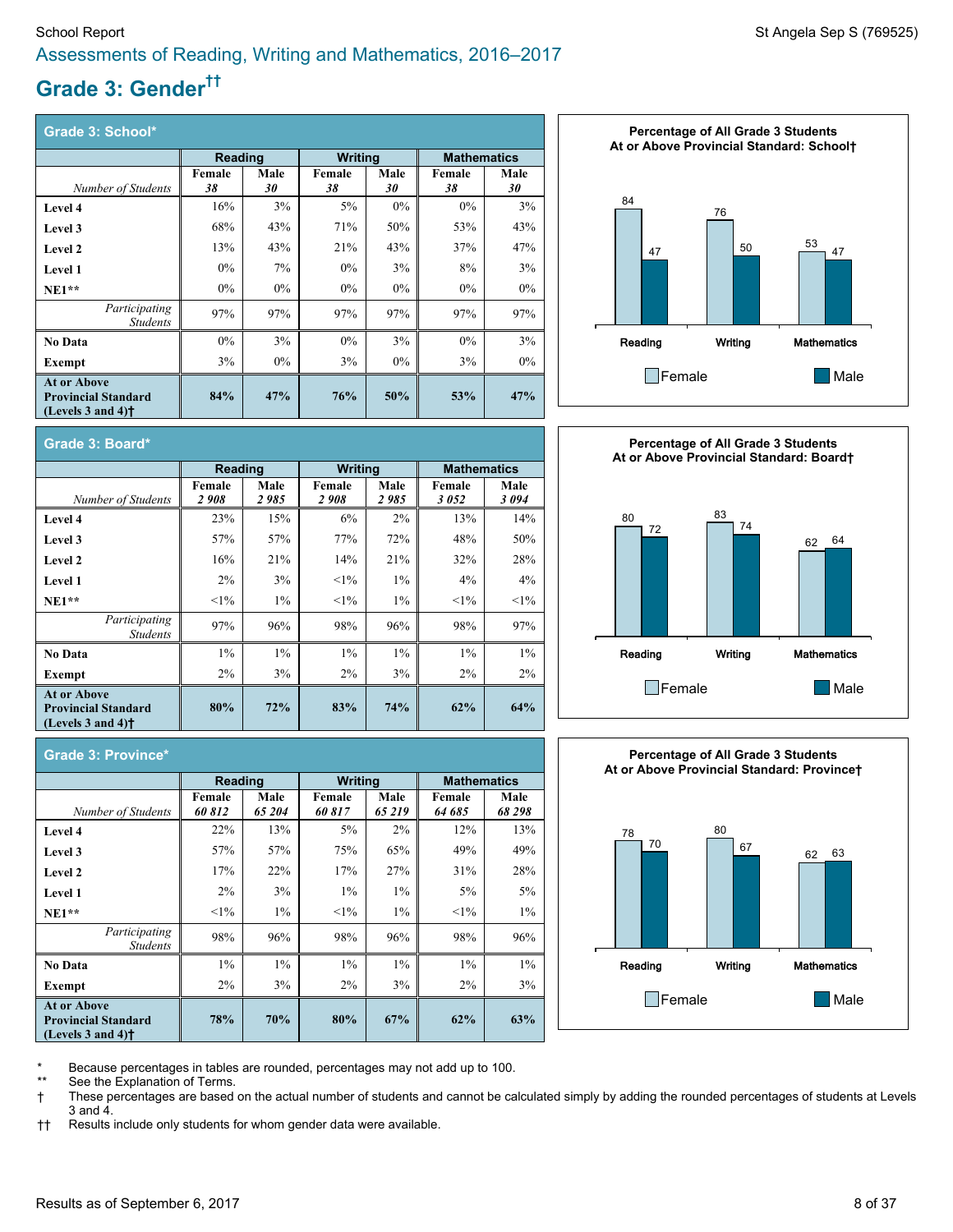# **Contextual Information: Grade 6\***

This information provides a context for interpreting the school's results.

| <b>Demographic Information</b>                             | <b>School</b> |                | <b>Board</b>  |         | <b>Province</b> |                |
|------------------------------------------------------------|---------------|----------------|---------------|---------|-----------------|----------------|
| <b>Enrolment</b>                                           |               |                |               |         |                 |                |
| Number of Grade 6 students                                 |               | 48             |               | 6 3 2 1 |                 | 130 775        |
| Number of classes with Grade 6 students                    |               | 3              |               | 388     |                 | 8 3 9 4        |
| Number of schools with Grade 6 classes                     |               | Not applicable |               | 167     |                 | 3 1 4 5        |
|                                                            | <b>Number</b> | <b>Percent</b> | <b>Number</b> | Percent | <b>Number</b>   | <b>Percent</b> |
| <b>Gender</b>                                              |               |                |               |         |                 |                |
| Female                                                     | 24            | 50%            | 3076          | 49%     | 63 4 45         | 49%            |
| Male                                                       | 24            | 50%            | 3 2 4 5       | 51%     | 67 330          | 51%            |
| Gender not specified                                       | 0             | 0%             | 0             | 0%      | 0               | 0%             |
| <b>Student Status</b>                                      |               |                |               |         |                 |                |
| English language learners**                                | 7             | 15%            | 725           | 11%     | 14 238          | 11%            |
| Students with special education needs (excluding gifted)** | 15            | 31%            | 1 2 8 7       | 20%     | 28 345          | 22%            |
| <b>Place of Birth</b>                                      |               |                |               |         |                 |                |
| Born in Canada                                             | 29            | 60%            | 4759          | 75%     | 114 230         | 87%            |
| Born outside Canada                                        | 19            | 40%            | 1561          | 25%     | 16 3 24         | 12%            |
| In Canada less than one year                               | 0             | 0%             | 39            | 1%      | 786             | 1%             |
| In Canada one year or more but less than three years       | 1             | 2%             | 411           | 7%      | 3045            | 2%             |
| In Canada three years or more                              | 18            | 38%            | 1 1 0 9       | 18%     | 11764           | 9%             |
| Language                                                   |               |                |               |         |                 |                |
| First language learned at home was other than English      | 27            | 56%            | 1691          | 27%     | 29 758          | 23%            |
| <b>Year Student Entered Current School</b>                 |               |                |               |         |                 |                |
| Year of the assessment                                     | 6             | 12%            | 650           | 10%     | 27713           | 21%            |
| Year prior to the assessment                               | 6             | 12%            | 494           | 8%      | 12625           | 10%            |
| 2 years prior to the assessment                            | 5             | 10%            | 436           | 7%      | 11572           | 9%             |
| 3 or more years prior to the assessment                    | 31            | 65%            | 4737          | 75%     | 78785           | 60%            |
| Data not available                                         | 0             | 0%             | 4             | $1\%$   | 80              | $1\%$          |
| <b>Year Student Entered Current Board</b>                  |               |                |               |         |                 |                |
| Year of the assessment                                     | 0             | 0%             | 398           | 6%      | 7 190           | 5%             |
| Year prior to the assessment                               | 1             | 2%             | 293           | 5%      | 6480            | $5\%$          |
| 2 years prior to the assessment                            | 2             | 4%             | 255           | 4%      | 5705            | 4%             |
| 3 or more years prior to the assessment                    | 45            | 94%            | 5 3 7 0       | 85%     | 109 729         | 84%            |
| Data not available                                         | 0             | $0\%$          | 5             | $1\%$   | 1671            | $1\%$          |

Contextual data pertaining to gender, student status, place of birth, language learned at home and year entered school and board are provided by schools and/or boards through the Student Data Collection process. Some data may be missing because they were not provided by the school or the board.

\*\* See the Explanation of Terms.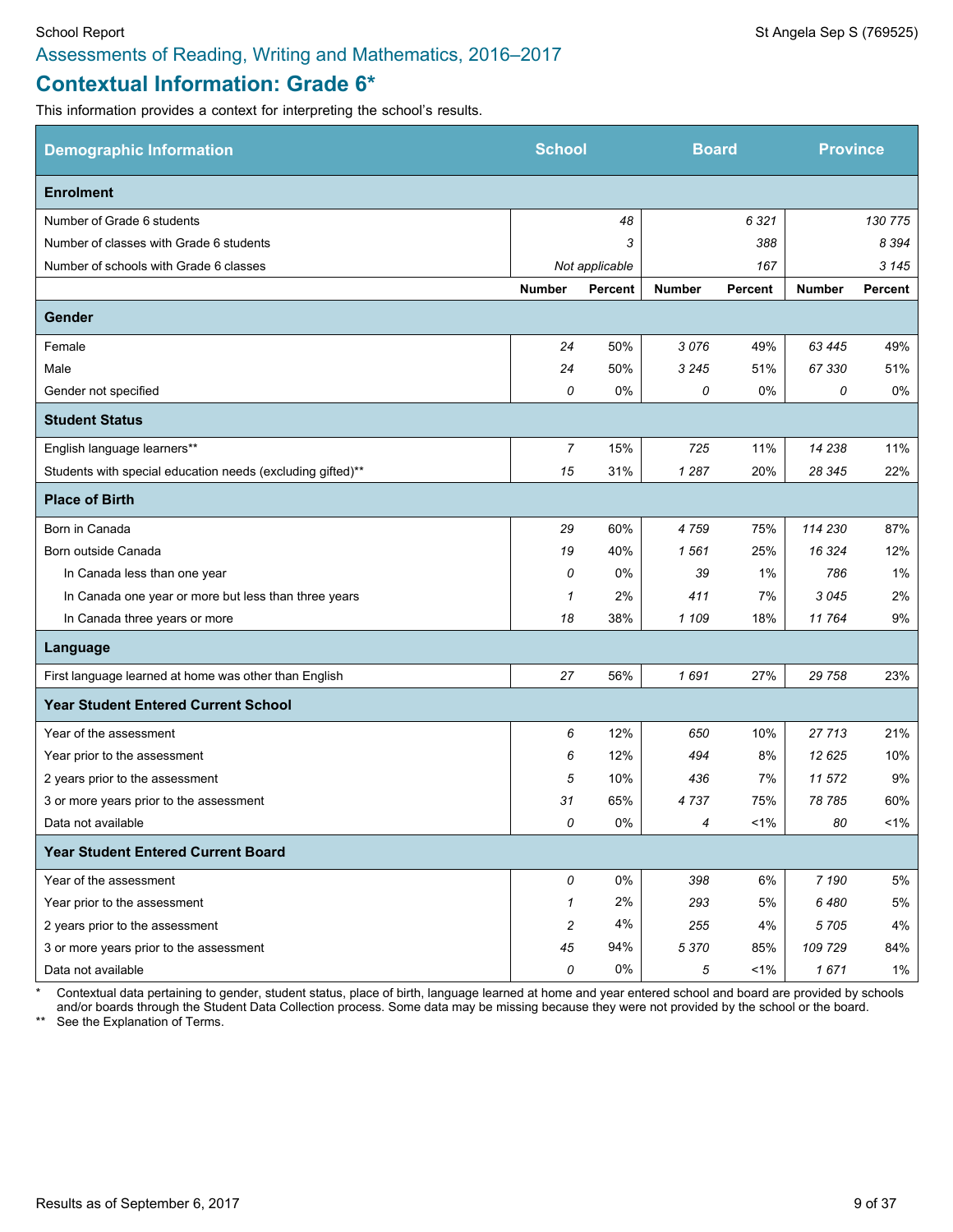#### School Report Standard Sep S (769525) Assessments of Reading, Writing and Mathematics, 2016–2017

# **Grade 6: All Students**

| <b>Grade 6: Reading*</b>                                                                                  |                     |               |                         |                            |  |  |  |
|-----------------------------------------------------------------------------------------------------------|---------------------|---------------|-------------------------|----------------------------|--|--|--|
| Number of Students                                                                                        | <b>School</b><br>48 |               | <b>Board</b><br>6 3 2 1 | <b>Province</b><br>130 767 |  |  |  |
|                                                                                                           | #                   | $\frac{0}{6}$ | $\%$                    | $\%$                       |  |  |  |
| Level 4                                                                                                   | 6                   | 12%           | 13%                     | 13%                        |  |  |  |
| Level 3                                                                                                   | 32                  | 67%           | 67%                     | 68%                        |  |  |  |
| Level 2                                                                                                   | 9                   | 19%           | 17%                     | 15%                        |  |  |  |
| Level 1                                                                                                   | $\theta$            | $0\%$         | $1\%$                   | $1\%$                      |  |  |  |
| $NE1**$                                                                                                   | $\theta$            | $0\%$         | $<1\%$                  | $<1\%$                     |  |  |  |
| Participating<br><b>Students</b>                                                                          | 47                  | 98%           | 98%                     | 97%                        |  |  |  |
| No Data                                                                                                   | $\mathcal{I}$       | $2\%$         | $1\%$                   | $1\%$                      |  |  |  |
| Exempt                                                                                                    | 0                   | $0\%$         | $2\%$                   | $2\%$                      |  |  |  |
| <b>At or Above</b><br><b>Provincial Standard</b><br>(Levels $3$ and $4$ ) <sup><math>\dagger</math></sup> |                     | 79%           | 80%                     | 81%                        |  |  |  |
|                                                                                                           |                     |               |                         |                            |  |  |  |











Because percentages in tables and graphs are rounded, and because graphs do not show all reporting categories, percentages may not add up to 100.

See the Explanation of Terms.

† These percentages are based on the actual number of students and cannot be calculated simply by adding the rounded percentages of students at Levels 3 and 4.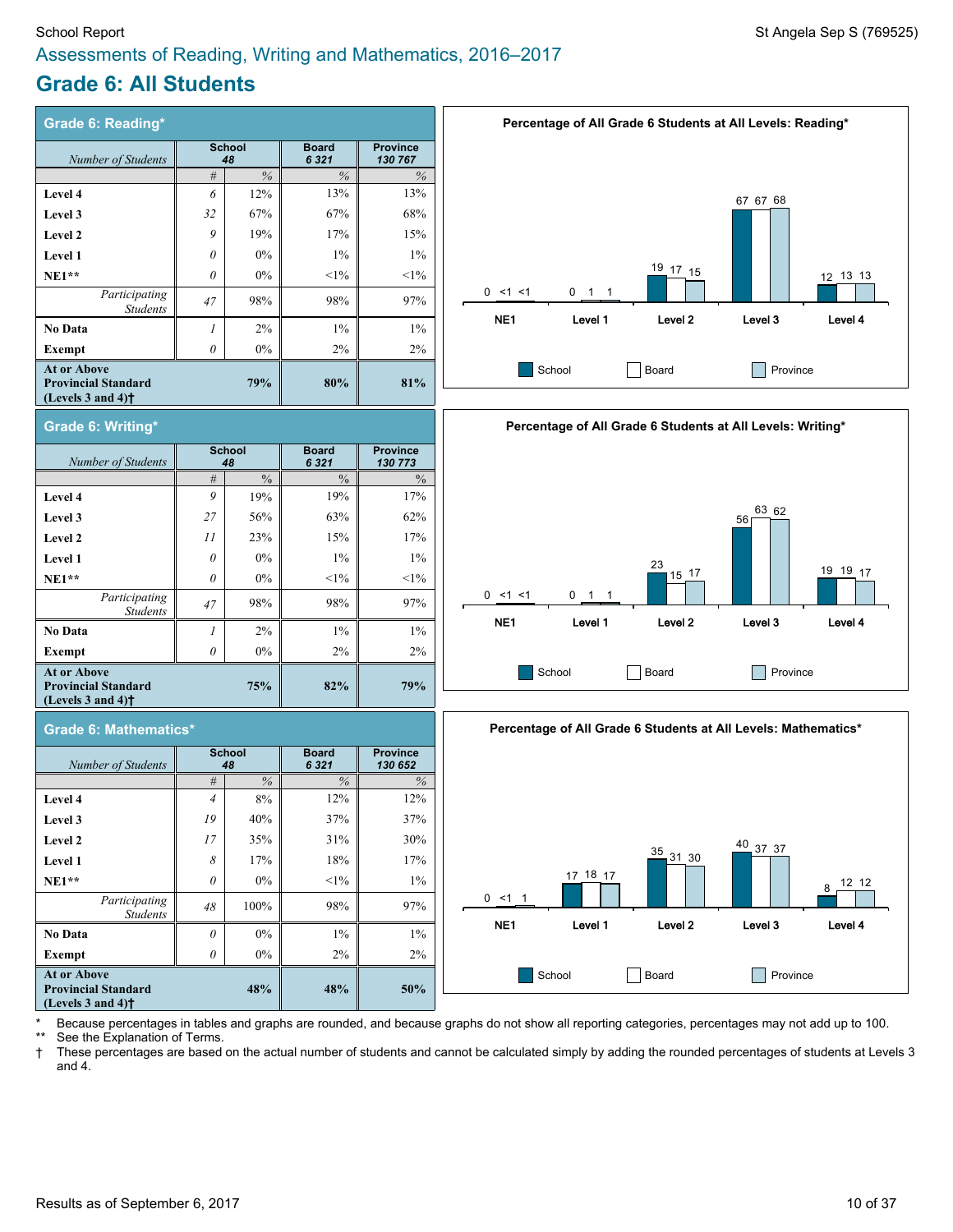# **Grade 6: Participating Students (excludes "no data" and "exempt" categories)**

| Grade 6: Reading*                                                                                         |                     |      |               |        |                       |                            |
|-----------------------------------------------------------------------------------------------------------|---------------------|------|---------------|--------|-----------------------|----------------------------|
| Number of Students                                                                                        | <b>School</b><br>47 |      |               |        | <b>Board</b><br>6 181 | <b>Province</b><br>127 220 |
|                                                                                                           | #                   | $\%$ | $\frac{0}{6}$ | $\%$   |                       |                            |
| <b>Level 4</b>                                                                                            | 6                   | 13%  | 13%           | 14%    |                       |                            |
| Level 3                                                                                                   | 32                  | 68%  | 68%           | 70%    |                       |                            |
| Level 2                                                                                                   | 9                   | 19%  | 17%           | 15%    |                       |                            |
| Level 1                                                                                                   | $\theta$            | 0%   | $1\%$         | $1\%$  |                       |                            |
| $NE1**$                                                                                                   | 0                   | 0%   | $<1\%$        | $<1\%$ |                       |                            |
| <b>At or Above</b><br><b>Provincial Standard</b><br>(Levels $3$ and $4$ ) <sup><math>\dagger</math></sup> |                     | 81%  | 82%           | 83%    |                       |                            |



| Grade 6: Writing*                                                                                         |                     |       |                       |                            |  |  |  |  |
|-----------------------------------------------------------------------------------------------------------|---------------------|-------|-----------------------|----------------------------|--|--|--|--|
| Number of Students                                                                                        | <b>School</b><br>47 |       | <b>Board</b><br>6 182 | <b>Province</b><br>127 258 |  |  |  |  |
|                                                                                                           | #                   | $\%$  | $\%$                  | $\%$                       |  |  |  |  |
| Level 4                                                                                                   | 9                   | 19%   | 20%                   | 18%                        |  |  |  |  |
| Level 3                                                                                                   | 27                  | 57%   | 64%                   | 64%                        |  |  |  |  |
| Level 2                                                                                                   | 11                  | 23%   | 15%                   | 17%                        |  |  |  |  |
| Level 1                                                                                                   | $\theta$            | $0\%$ | $1\%$                 | $1\%$                      |  |  |  |  |
| $NE1**$                                                                                                   | $\theta$            | $0\%$ | $<1\%$                | $<1\%$                     |  |  |  |  |
| <b>At or Above</b><br><b>Provincial Standard</b><br>(Levels $3$ and $4$ ) <sup><math>\dagger</math></sup> |                     | 77%   | 84%                   | 81%                        |  |  |  |  |



| Grade 6: Mathematics*                                                                                     |                |                     |                       |                            |  |  |  |
|-----------------------------------------------------------------------------------------------------------|----------------|---------------------|-----------------------|----------------------------|--|--|--|
| Number of Students                                                                                        |                | <b>School</b><br>48 | <b>Board</b><br>6 180 | <b>Province</b><br>127 059 |  |  |  |
|                                                                                                           | #              | $\frac{0}{6}$       | $\%$                  | $\%$                       |  |  |  |
| Level 4                                                                                                   | $\overline{4}$ | 8%                  | 12%                   | 13%                        |  |  |  |
| Level 3                                                                                                   | 19             | 40%                 | 37%                   | 38%                        |  |  |  |
| Level 2                                                                                                   | 17             | 35%                 | 32%                   | 31%                        |  |  |  |
| Level 1                                                                                                   | 8              | 17%                 | 19%                   | 17%                        |  |  |  |
| $NE1**$                                                                                                   | $\Omega$       | $0\%$               | $<1\%$                | $1\%$                      |  |  |  |
| <b>At or Above</b><br><b>Provincial Standard</b><br>(Levels $3$ and $4$ ) <sup><math>\dagger</math></sup> |                | 48%                 | 49%                   | 51%                        |  |  |  |



\* Because percentages in tables and graphs are rounded, percentages may not add up to 100.

See the Explanation of Terms.

† These percentages are based on the actual number of students and cannot be calculated simply by adding the rounded percentages of students at Levels 3 and 4.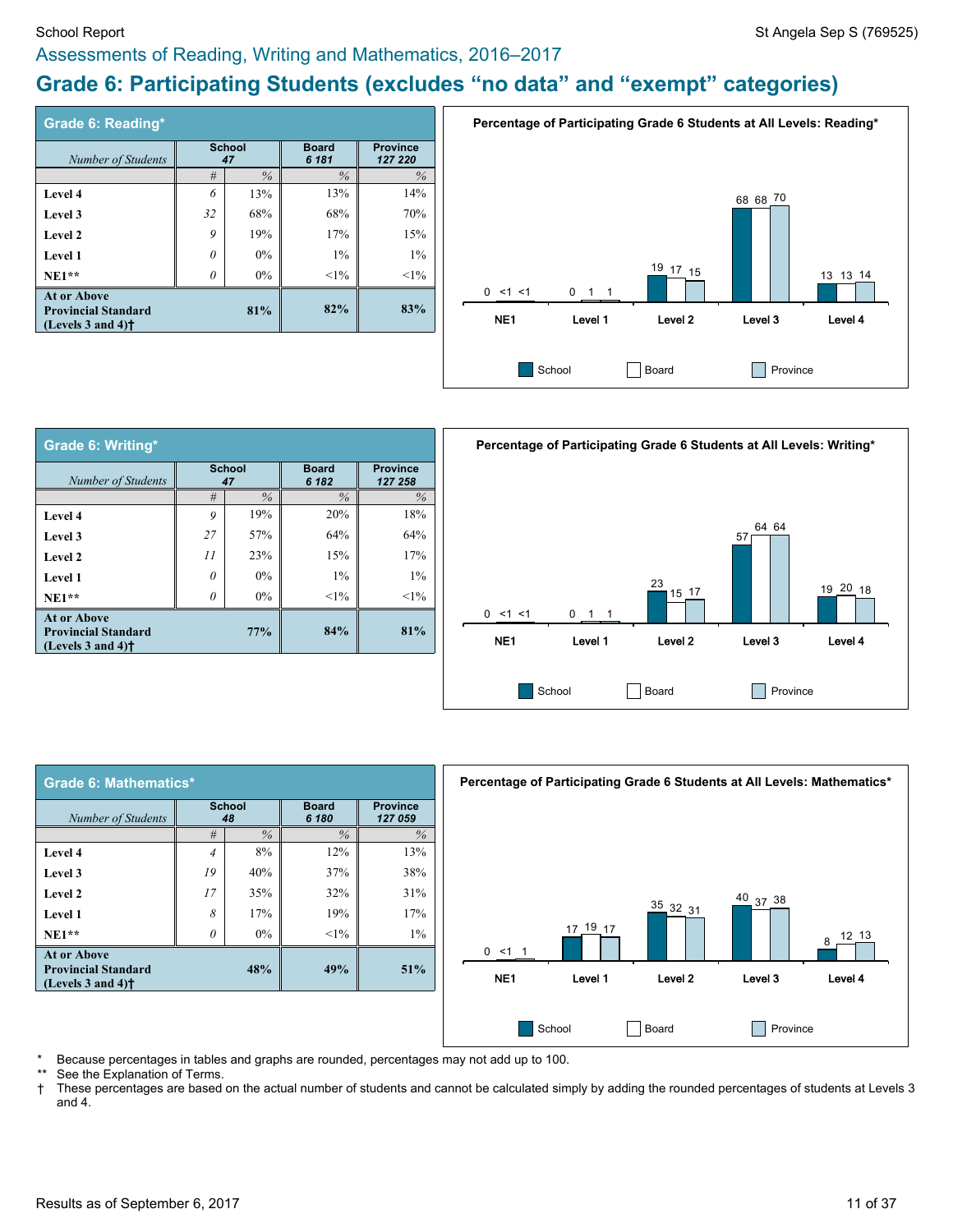# **Grade 6: Gender ††**

| Grade 6: School*                                                                                          |                |       |                |       |                                                                                                                                          |       |  |  |  |
|-----------------------------------------------------------------------------------------------------------|----------------|-------|----------------|-------|------------------------------------------------------------------------------------------------------------------------------------------|-------|--|--|--|
|                                                                                                           | <b>Reading</b> |       | <b>Writing</b> |       | <b>Mathematics</b><br>Female<br>Male<br>24<br>24<br>8%<br>8%<br>38%<br>42%<br>38%<br>33%<br>17%<br>17%<br>$0\%$<br>$0\%$<br>100%<br>100% |       |  |  |  |
|                                                                                                           | Female         | Male  | Female         | Male  |                                                                                                                                          |       |  |  |  |
| Number of Students                                                                                        | 24             | 24    | 24             | 24    |                                                                                                                                          |       |  |  |  |
| Level 4                                                                                                   | 12%            | 12%   | 25%            | 12%   |                                                                                                                                          |       |  |  |  |
| Level 3                                                                                                   | 79%            | 54%   | 50%            | 62%   |                                                                                                                                          |       |  |  |  |
| Level 2                                                                                                   | 4%             | 33%   | 21%            | 25%   |                                                                                                                                          |       |  |  |  |
| <b>Level 1</b>                                                                                            | $0\%$          | $0\%$ | $0\%$          | $0\%$ |                                                                                                                                          |       |  |  |  |
| $NE1**$                                                                                                   | $0\%$          | $0\%$ | $0\%$          | $0\%$ |                                                                                                                                          |       |  |  |  |
| Participating<br><b>Students</b>                                                                          | 96%            | 100%  | 96%            | 100%  |                                                                                                                                          |       |  |  |  |
| <b>No Data</b>                                                                                            | 4%             | $0\%$ | 4%             | $0\%$ | $0\%$                                                                                                                                    | $0\%$ |  |  |  |
| Exempt                                                                                                    | $0\%$          | $0\%$ | $0\%$          | $0\%$ | $0\%$                                                                                                                                    | $0\%$ |  |  |  |
| <b>At or Above</b><br><b>Provincial Standard</b><br>(Levels $3$ and $4$ ) <sup><math>\dagger</math></sup> | 92%            | 67%   | 75%            | 75%   | 50%                                                                                                                                      | 46%   |  |  |  |

**Male** *3 245*

**Level 4** 17% 10% 26% 13% 12% 12% 12% **Level 3 1 58% 65% 62% 64% 38%** 36% **Level 2** 13% 21% 10% 19% 31% 31% **Level 1** 1% 1% 1% 1% 18% 19% **NE1\*\*** <1% <1% <1% <1% <1% <1%

**No Data** 1% 1% 1% 1% 1% 1% **Exempt** 1% 2% 1% 2% 1% 2%

**Reading Writing Mathematics** 

**85% 75% 88% 77% 49% 47%**

**Male** *3 245* **Female** *3 076*

**Male** *3 245*

**Female** *3 076*

*Students* 98% 97% 98% 97% 98% 97%





**Grade 6: Province\***

**At or Above Provincial Standard (Levels 3 and 4)†**

**Grade 6: Board\***

*Number of Students*

*Participating*

**Female** *3 076*

|                                                                                                           | Reading          |               | <b>Writing</b>  |               | <b>Mathematics</b> |                |  |
|-----------------------------------------------------------------------------------------------------------|------------------|---------------|-----------------|---------------|--------------------|----------------|--|
| Number of Students                                                                                        | Female<br>63 443 | Male<br>67324 | Female<br>63445 | Male<br>67328 | Female<br>63378    | Male<br>67 274 |  |
| Level 4                                                                                                   | 18%              | 9%            | 24%             | 11%           | 12%                | 13%            |  |
| Level 3                                                                                                   | 68%              | 67%           | 62%             | 62%           | 37%                | 37%            |  |
| Level 2                                                                                                   | 11%              | 18%           | 11%             | 23%           | 32%                | 29%            |  |
| Level 1                                                                                                   | $1\%$            | $1\%$         | $1\%$           | $1\%$         | 16%                | 17%            |  |
| $NE1**$                                                                                                   | $1\%$            | $1\%$         | $1\%$           | $<1\%$        | $1\%$              | $1\%$          |  |
| Participating<br><b>Students</b>                                                                          | 98%              | 97%           | 98%             | 97%           | 98%                | 97%            |  |
| <b>No Data</b>                                                                                            | $1\%$            | $1\%$         | $1\%$           | $1\%$         | $1\%$              | $1\%$          |  |
| Exempt                                                                                                    | $1\%$            | $2\%$         | $1\%$           | $2\%$         | $1\%$              | $2\%$          |  |
| <b>At or Above</b><br><b>Provincial Standard</b><br>(Levels $3$ and $4$ ) <sup><math>\dagger</math></sup> | 86%              | 77%           | 86%             | 73%           | 49%                | 50%            |  |

**Percentage of All Grade 6 Students At or Above Provincial Standard: Province†**



Because percentages in tables and graphs are rounded, percentages may not add up to 100.

See the Explanation of Terms.

**†** These percentages are based on the actual number of students and cannot be calculated simply by adding the rounded percentages of students at Levels 3 and 4.

**††** Results include only students for whom gender data were available.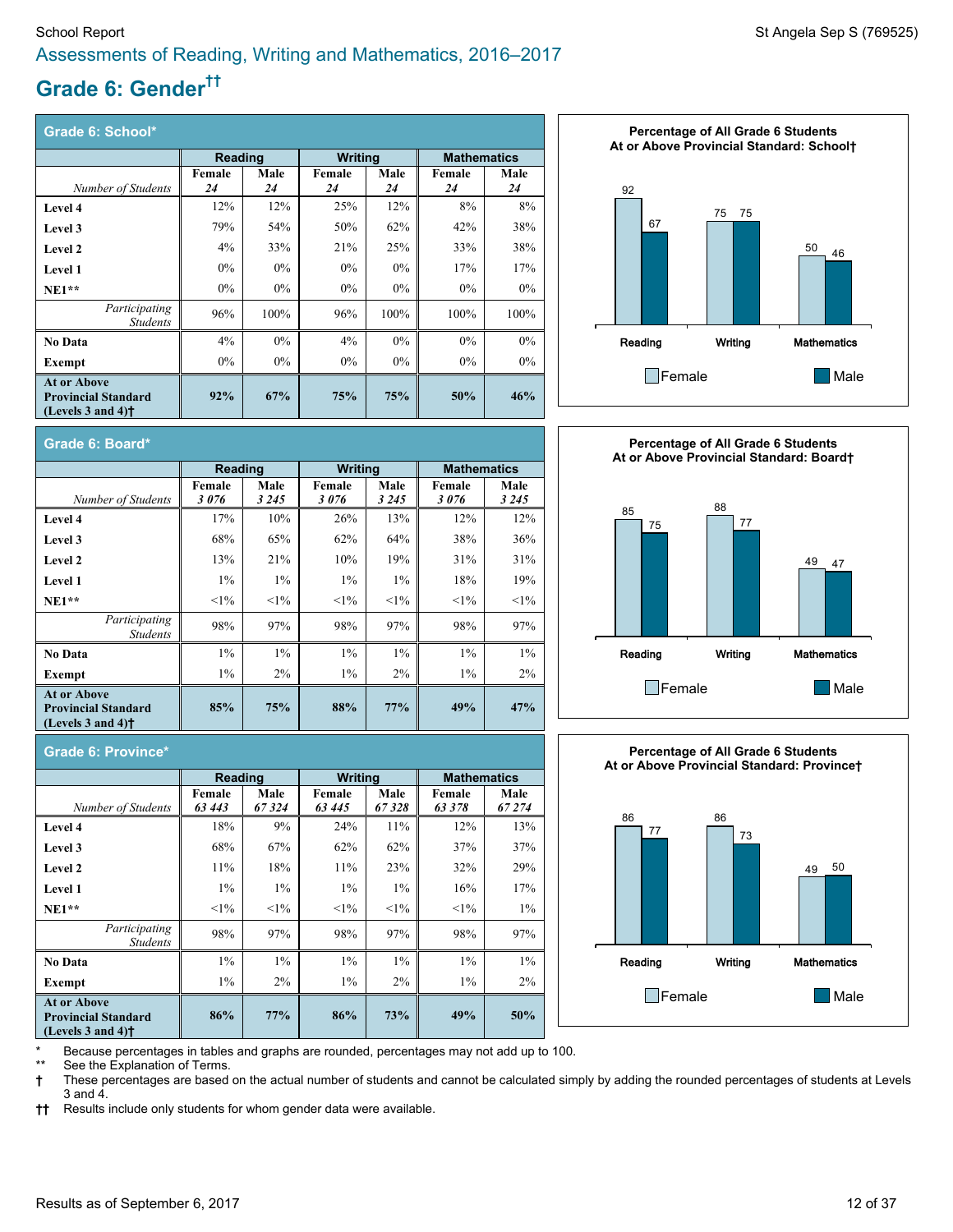# **Contextual Information over Time: Grade 3\***

This information provides a context for interpreting the school's results of the current and previous administrations.

| Grade 3                                                    | 2012-2013 | 2013-2014 | 2014-2015 | 2015-2016 | 2016-2017 |
|------------------------------------------------------------|-----------|-----------|-----------|-----------|-----------|
| <b>Enrolment</b>                                           |           |           |           |           |           |
| Number of students                                         | 49        | 45        | 65        | NP        | 68        |
| <b>Participation in the Assessment</b>                     |           |           |           |           |           |
| Reading†                                                   | 98%       | 96%       | 97%       | <b>NP</b> | 97%       |
| Writing <sup>+</sup>                                       | 98%       | 96%       | 97%       | <b>NP</b> | 97%       |
| Mathematics†                                               | 98%       | 96%       | 97%       | NP        | 97%       |
| Gender                                                     |           |           |           |           |           |
| Female                                                     | 43%       | 53%       | 49%       | <b>NP</b> | 56%       |
| Male                                                       | 57%       | 47%       | 51%       | <b>NP</b> | 44%       |
| <b>Student Status</b>                                      |           |           |           |           |           |
| English language learners**                                | 12%       | 24%       | 23%       | <b>NP</b> | 19%       |
| Students with special education needs (excluding gifted)** | 27%       | 22%       | 17%       | <b>NP</b> | 13%       |
| <b>Place of Birth</b>                                      |           |           |           |           |           |
| Born in Canada                                             | 69%       | 62%       | 65%       | <b>NP</b> | 63%       |
| Born outside Canada                                        | 31%       | 38%       | 35%       | NP        | 37%       |
| In Canada less than one year                               | 0%        | 2%        | 3%        | NP        | 0%        |
| In Canada one year or more but less than three years       | 8%        | 9%        | 11%       | NP        | $3\%$     |
| In Canada three years or more                              | 22%       | 27%       | 22%       | NP        | 34%       |
| Language                                                   |           |           |           |           |           |
| First language learned at home was other than English      | 37%       | 49%       | 34%       | <b>NP</b> | 35%       |
| <b>Year Student Entered Current School</b>                 |           |           |           |           |           |
| Year of the assessment                                     | 10%       | 20%       | 12%       | <b>NP</b> | 12%       |
| Year prior to the assessment                               | 18%       | 9%        | 9%        | NP        | 7%        |
| 2 years prior to the assessment                            | 6%        | 16%       | 12%       | NP        | 16%       |
| 3 or more years prior to the assessment                    | 65%       | 56%       | 66%       | NP        | 65%       |
| Data not available                                         | $0\%$     | 0%        | 0%        | NP        | $0\%$     |
| <b>Year Student Entered Current Board</b>                  |           |           |           |           |           |
| Year of the assessment                                     | 4%        | 4%        | 8%        | <b>NP</b> | 6%        |
| Year prior to the assessment                               | 16%       | 9%        | 8%        | NP        | 3%        |
| 2 years prior to the assessment                            | 2%        | 13%       | 6%        | <b>NP</b> | 12%       |
| 3 or more years prior to the assessment                    | 78%       | 73%       | 78%       | <b>NP</b> | 79%       |
| Data not available                                         | $0\%$     | $0\%$     | $0\%$     | NP        | $0\%$     |

\* Contextual data pertaining to gender, student status, place of birth, language learned at home and year entered school are provided by schools and/or boards through the Student Data Collection process. Some data may be missing because they were not provided by the school or the board.

† Some French Immersion students do not write all components of the assessment in Grade 3; the numbers shown reflect those students who were expected to write each component as determined by the French Immersion participation option selected by boards.

\*\* See the Explanation of Terms.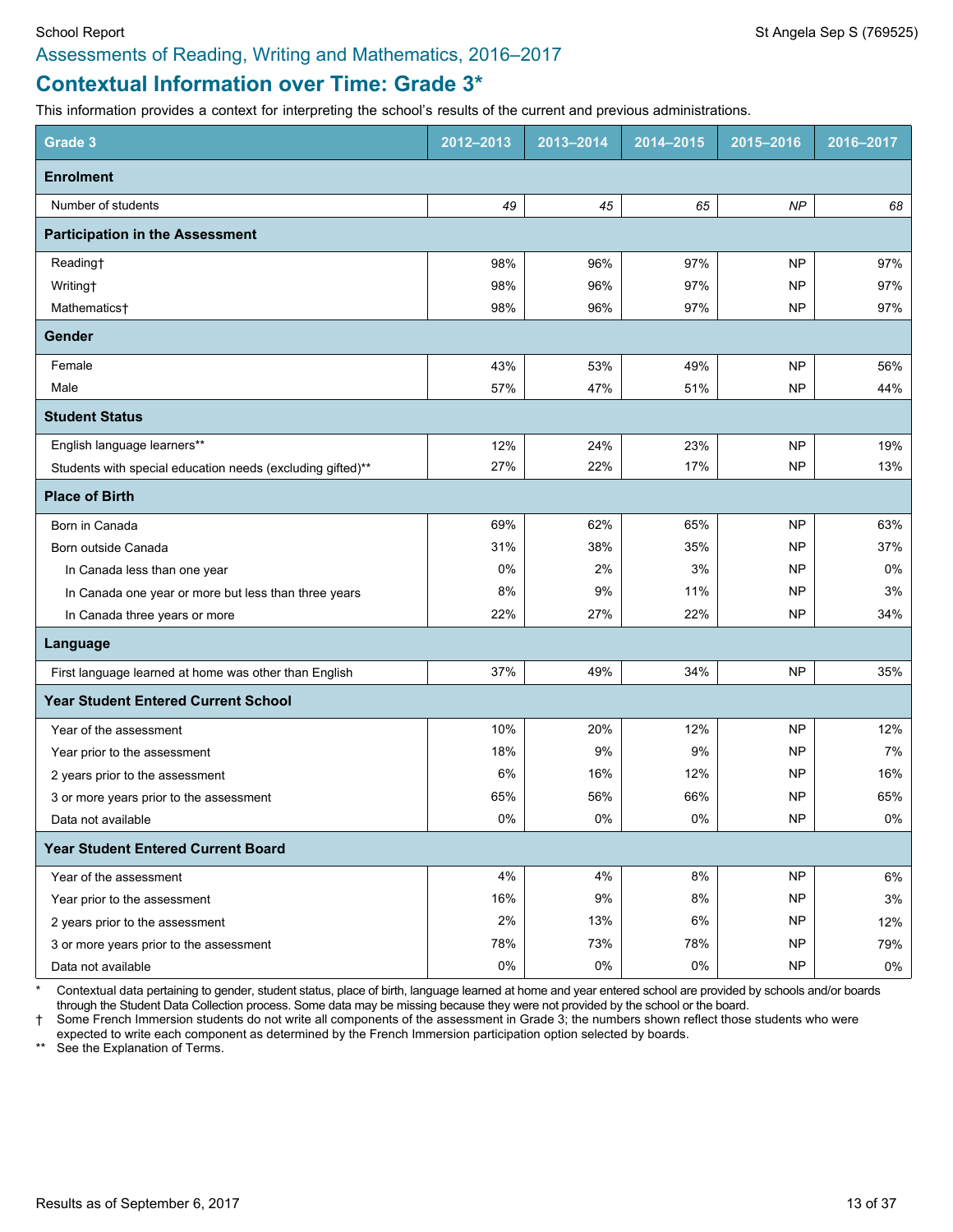# **Results over Time, 2013–2014 to 2016–2017♦ Grade 3: Reading**

**At or Above** Pro **Sta** 

**At or Above** Pro  $\textbf{St}$ 

**At or Above** Pro **Standard†**

| Grade 3 Reading: School*                      |             |             |               |             |                 | Percentage of All Grade 3 Students at All Levels in Reading: School*   |                  |             |                             |
|-----------------------------------------------|-------------|-------------|---------------|-------------|-----------------|------------------------------------------------------------------------|------------------|-------------|-----------------------------|
| Year                                          | $'13 - '14$ | $'14 - '15$ | $'15 - 16$    | $'16 - '17$ |                 |                                                                        |                  |             |                             |
| Number of<br><b>Students</b>                  | 45          | 65          | $\mathbf{NP}$ | 68          |                 |                                                                        |                  |             |                             |
| Level 4                                       | 11%         | $9\%$       | NP            | 10%         |                 |                                                                        |                  |             |                             |
| <b>Level 3</b>                                | 44%         | 37%         | NP            | 57%         |                 |                                                                        |                  | 57          |                             |
| <b>Level 2</b>                                | 29%         | 40%         | NP            | 26%         |                 |                                                                        | 40               | 44<br>37    |                             |
| <b>Level 1</b>                                | 9%          | 5%          | NP            | 3%          |                 |                                                                        | 29<br>26         |             |                             |
| <b>NE1**</b>                                  | 2%          | 6%          | NP            | 0%          | 6<br>NP 0       | 5<br>NP <sup>3</sup>                                                   | NΡ               | NP          | 11 <sub>9</sub><br>10<br>NΡ |
| Participating<br><b>Students</b>              | 96%         | 97%         | NP            | 97%         | NE1             | Level 1                                                                | Level 2          | Level 3     | Level 4                     |
| No Data                                       | 0%          | 0%          | NP            | $1\%$       |                 |                                                                        |                  |             |                             |
| Exempt                                        | 4%          | 3%          | NP            | $1\%$       |                 |                                                                        |                  |             |                             |
| <b>At or Above</b><br>Provincial<br>Standard† | 56%         | 46%         | NP            | 68%         | 2013-2014       | 2014-2015                                                              |                  | 2015-2016   | 2016-2017                   |
| <b>Grade 3 Reading: Board*</b>                |             |             |               |             |                 | Percentage of All Grade 3 Students at All Levels in Reading: Board*    |                  |             |                             |
| Year                                          | $'13 - '14$ | $'14 - 15$  | $'15 - '16$   | $'16 - '17$ |                 |                                                                        |                  |             |                             |
| Number of<br>Students                         | 5848        | 5803        | NP            | 5893        |                 |                                                                        |                  |             |                             |
| <b>Level 4</b>                                | 12%         | 14%         | NP            | 19%         |                 |                                                                        |                  |             |                             |
| <b>Level 3</b>                                | 58%         | 56%         | NP            | 57%         |                 |                                                                        |                  | 58 56<br>57 |                             |
| <b>Level 2</b>                                | 23%         | 25%         | NP            | 18%         |                 |                                                                        |                  |             |                             |
| Level 1                                       | 3%          | 3%          | NP            | 2%          |                 |                                                                        | 23 25<br>18      |             | 19<br>$12^{14}$             |
| NE1**                                         | 1%          | $1\%$       | NP            | 1%          | 1 NP 1          | $3 \t3 NP 2$                                                           | NP               | NΡ          | NP                          |
| Participating<br><b>Students</b>              | 97%         | 97%         | NP            | 97%         | NE <sub>1</sub> | Level 1                                                                | Level 2          | Level 3     | Level 4                     |
| No Data                                       | $<$ 1%      | $1\%$       | NP            | $1\%$       |                 |                                                                        |                  |             |                             |
| Exempt                                        | 3%          | 2%          | NP            | 2%          |                 |                                                                        |                  |             |                             |
| <b>At or Above</b><br>Provincial<br>Standard† | 70%         | 69%         | NP            | 76%         | 2013-2014       | 2014-2015                                                              |                  | 2015-2016   | 2016-2017                   |
| <b>Grade 3 Reading: Province*</b>             |             |             |               |             |                 | Percentage of All Grade 3 Students at All Levels in Reading: Province* |                  |             |                             |
| Year                                          | $'13 - 14$  | $'14 - 15$  | $'15 - '16$   | $'16 - '17$ |                 |                                                                        |                  |             |                             |
| Number of<br>Students                         | 122018      | ЕC          | 118838        | 126 016     |                 |                                                                        |                  |             |                             |
| <b>Level 4</b>                                | 12%         | $\rm EC$    | 16%           | 17%         |                 |                                                                        |                  |             |                             |
| <b>Level 3</b>                                | 58%         | EC          | 56%           | 57%         |                 |                                                                        |                  | 58<br>56 57 |                             |
| <b>Level 2</b>                                | 23%         | EC          | 21%           | 19%         |                 |                                                                        |                  |             |                             |
| <b>Level 1</b>                                | 4%          | EC          | 3%            | 3%          |                 |                                                                        | 23<br>$21_{-19}$ |             | 16 17                       |
| <b>NE1**</b>                                  | $1\%$       | EC          | $1\%$         | 1%          | 1 EC 1 1        | $EC_3^3$ 3                                                             | EC               | <b>EC</b>   | 12<br> EC                   |
| Participating<br><b>Students</b>              | 97%         | EC          | 97%           | 97%         | NE <sub>1</sub> | Level 1                                                                | Level 2          | Level 3     | Level 4                     |
| No Data                                       | $1\%$       | $\rm EC$    | $1\%$         | $1\%$       |                 |                                                                        |                  |             |                             |
| Exempt                                        | 2%          | EC          | 3%            | 3%          |                 |                                                                        |                  |             |                             |
| At or Above<br>Provincial                     | 70%         | EC          | 72%           | 74%         | 2013-2014       | 2014-2015                                                              |                  | 2015-2016   | 2016-2017                   |

♦ Refer to the EQAO Web site [\(www.eqao.com](http://www.eqao.com/)) for data from previous years.

\* Because percentages in tables and graphs are rounded, and because graphs do not show all reporting categories, percentages may not add up to 100.

\*\* See the Explanation of Terms.<br>† These percentages are based † These percentages are based on the actual number of students and cannot be calculated simply by adding the rounded percentages of students at Levels 3 and 4.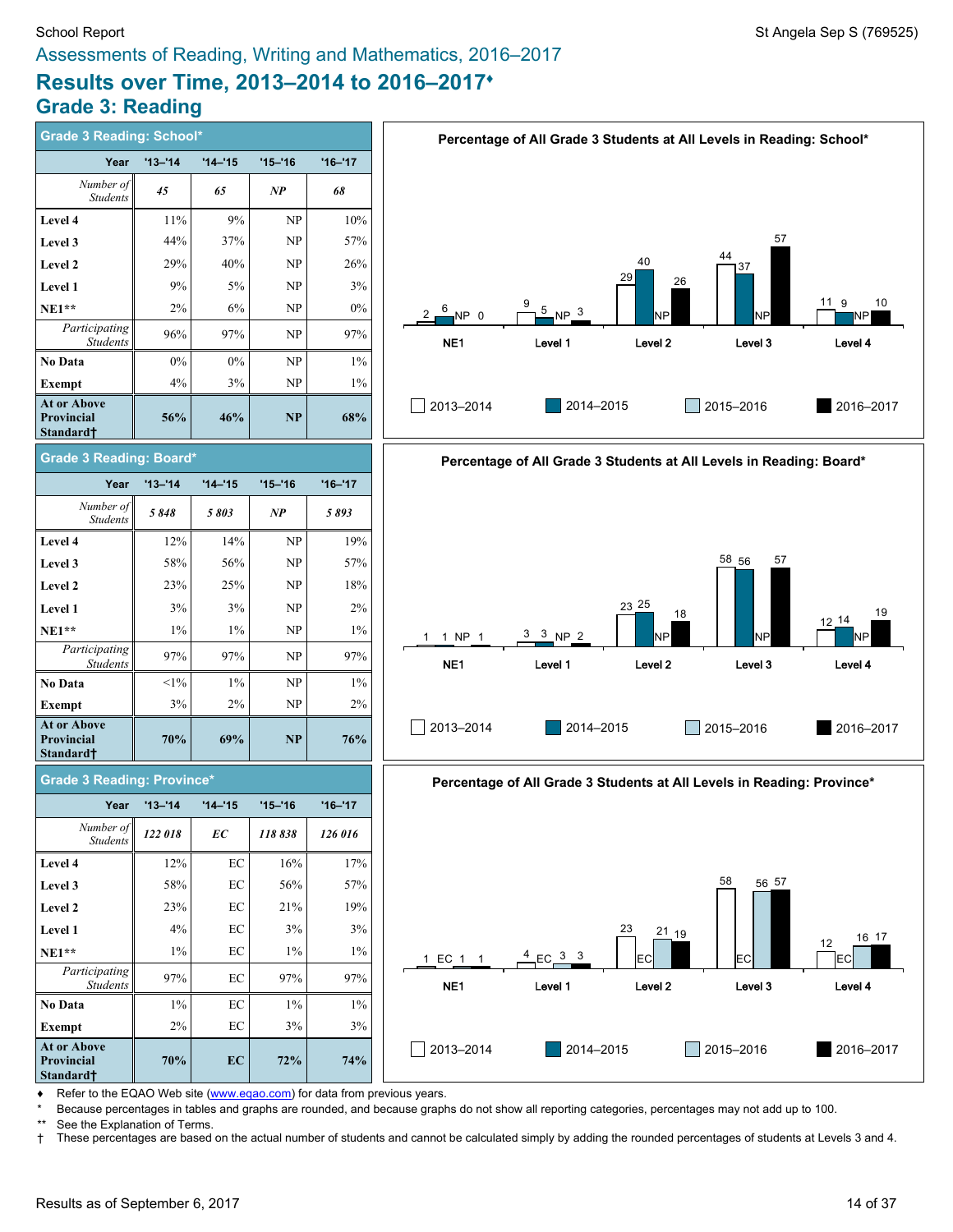# **Results over Time, 2013–2014 to 2016–2017♦ Grade 3: Writing**

| <b>Grade 3 Writing: School*</b>                    |             |                     |             |             |                   |                        |                    | Percentage of All Grade 3 Students at All Levels in Writing: School*   |                                                   |
|----------------------------------------------------|-------------|---------------------|-------------|-------------|-------------------|------------------------|--------------------|------------------------------------------------------------------------|---------------------------------------------------|
| Year                                               | $'13 - '14$ | $'14 - '15$         | $'15 - 16$  | $'16 - '17$ |                   |                        |                    |                                                                        |                                                   |
| Number of<br><b>Students</b>                       | 45          | 65                  | NP          | 68          |                   |                        |                    |                                                                        |                                                   |
| <b>Level 4</b>                                     | 4%          | 2%                  | NP          | 3%          |                   |                        |                    | 69/65                                                                  |                                                   |
| <b>Level 3</b>                                     | 69%         | 65%                 | <b>NP</b>   | 62%         |                   |                        |                    | 62                                                                     |                                                   |
| <b>Level 2</b>                                     | 22%         | 23%                 | NP          | 31%         |                   |                        |                    |                                                                        |                                                   |
| <b>Level 1</b>                                     | 0%          | 5%                  | NP          | $1\%$       |                   |                        | 31<br>22 23        |                                                                        |                                                   |
| NE1**                                              | 0%          | 3%                  | NP          | $0\%$       | $0 \t 3 NP 0$     | $0 - \frac{5}{3}$ NP 1 | NΡ                 | NP                                                                     | 4<br>2 $NP3$                                      |
| Participating<br><b>Students</b>                   | 96%         | 97%                 | NP          | 97%         | NE1               | Level 1                | Level 2            | Level 3                                                                | Level 4                                           |
| No Data                                            | $0\%$       | $0\%$               | NP          | $1\%$       |                   |                        |                    |                                                                        |                                                   |
| Exempt                                             | 4%          | 3%                  | NP          | $1\%$       |                   |                        |                    |                                                                        |                                                   |
| <b>At or Above</b><br>Provincial<br>Standard†      | 73%         | 66%                 | NP          | 65%         | 2013-2014         | 2014-2015              |                    | 2015-2016                                                              | 2016-2017                                         |
| Grade 3 Writing: Board*                            |             |                     |             |             |                   |                        |                    | Percentage of All Grade 3 Students at All Levels in Writing: Board*    |                                                   |
| Year                                               | $'13 - '14$ | $'14 - '15$         | $'15 - '16$ | $'16 - '17$ |                   |                        |                    |                                                                        |                                                   |
| Number of<br>Students                              | 5848        | 5803                | NP          | 5893        |                   |                        |                    |                                                                        |                                                   |
| Level 4                                            | 8%          | 7%                  | NP          | 4%          |                   |                        |                    | 74<br>73 72                                                            |                                                   |
| <b>Level 3</b>                                     | 73%         | 72%                 | <b>NP</b>   | 74%         |                   |                        |                    |                                                                        |                                                   |
| <b>Level 2</b>                                     | 15%         | 17%                 | NP          | 17%         |                   |                        |                    |                                                                        |                                                   |
| Level 1                                            | $<$ 1%      | $1\%$               | <b>NP</b>   | $1\%$       |                   |                        | 17<br>$15 - 17$    |                                                                        |                                                   |
| NE1**                                              | $1\%$       | $<1\%$              | NP          | 1%          | <1 <1 NP 1        | <1 1 NP 1              | NΡ                 | NP                                                                     | 8<br>$\frac{7}{\sqrt{1}}$ NP $\frac{4}{\sqrt{1}}$ |
| Participating<br><b>Students</b>                   | 97%         | 97%                 | NP          | 97%         | NE1               | Level 1                | Level <sub>2</sub> | Level 3                                                                | Level 4                                           |
| No Data                                            | $<1\%$      | $1\%$               | NP          | $1\%$       |                   |                        |                    |                                                                        |                                                   |
| Exempt                                             | 2%          | 2%                  | NP          | 2%          |                   |                        |                    |                                                                        |                                                   |
| At or Above<br>Provincial<br>Standard†             | 81%         | 79%                 | <b>NP</b>   | 78%         | 2013-2014         | 2014-2015              |                    | 2015-2016                                                              | 2016-2017                                         |
| <b>Grade 3 Writing: Province*</b>                  |             |                     |             |             |                   |                        |                    | Percentage of All Grade 3 Students at All Levels in Writing: Province* |                                                   |
| Year                                               | $'13 - '14$ | $'14 - '15$         | $'15 - '16$ | $'16 - '17$ |                   |                        |                    |                                                                        |                                                   |
| Number of<br>Students                              | 122 018     | EC                  | 118 860     | 126 036     |                   |                        |                    |                                                                        |                                                   |
| <b>Level 4</b>                                     | 6%          | $\operatorname{EC}$ | 4%          | 3%          |                   |                        |                    | 72<br>70 70                                                            |                                                   |
| Level 3                                            | 72%         | EC                  | 70%         | 70%         |                   |                        |                    |                                                                        |                                                   |
| <b>Level 2</b>                                     | 18%         | $\operatorname{EC}$ | 22%         | 22%         |                   |                        |                    |                                                                        |                                                   |
| <b>Level 1</b>                                     | $1\%$       | EC                  | 1%          | $1\%$       |                   |                        | 22 22<br>18        |                                                                        |                                                   |
| <b>NE1**</b>                                       | $<1\%$      | $\rm EC$            | $<1\%$      | $<1\%$      | $<1$ EC $<1$ $<1$ | 1 EC 1 1               | EC                 | EС                                                                     | 6                                                 |
| Participating<br><b>Students</b>                   | 97%         | EC                  | 97%         | 97%         | NE1               | Level 1                | Level 2            | Level 3                                                                | Level 4                                           |
| No Data                                            | $1\%$       | $\operatorname{EC}$ | 1%          | $1\%$       |                   |                        |                    |                                                                        |                                                   |
| Exempt                                             | 2%          | $\rm EC$            | 2%          | 2%          |                   |                        |                    |                                                                        |                                                   |
| At or Above<br>Provincial<br>Standard <sup>+</sup> | 78%         | EC                  | 74%         | 73%         | 2013-2014         | 2014-2015              |                    | 2015-2016                                                              | 2016-2017                                         |

◆ Refer to the EQAO Web site [\(www.eqao.com](http://www.eqao.com/)) for data from previous years.

\* Because percentages in tables and graphs are rounded, and because graphs do not show all reporting categories, percentages may not add up to 100.

\*\* See the Explanation of Terms.

**Standard†**

**Standard†**

**Standard†**

† These percentages are based on the actual number of students and cannot be calculated simply by adding the rounded percentages of students at Levels 3 and 4.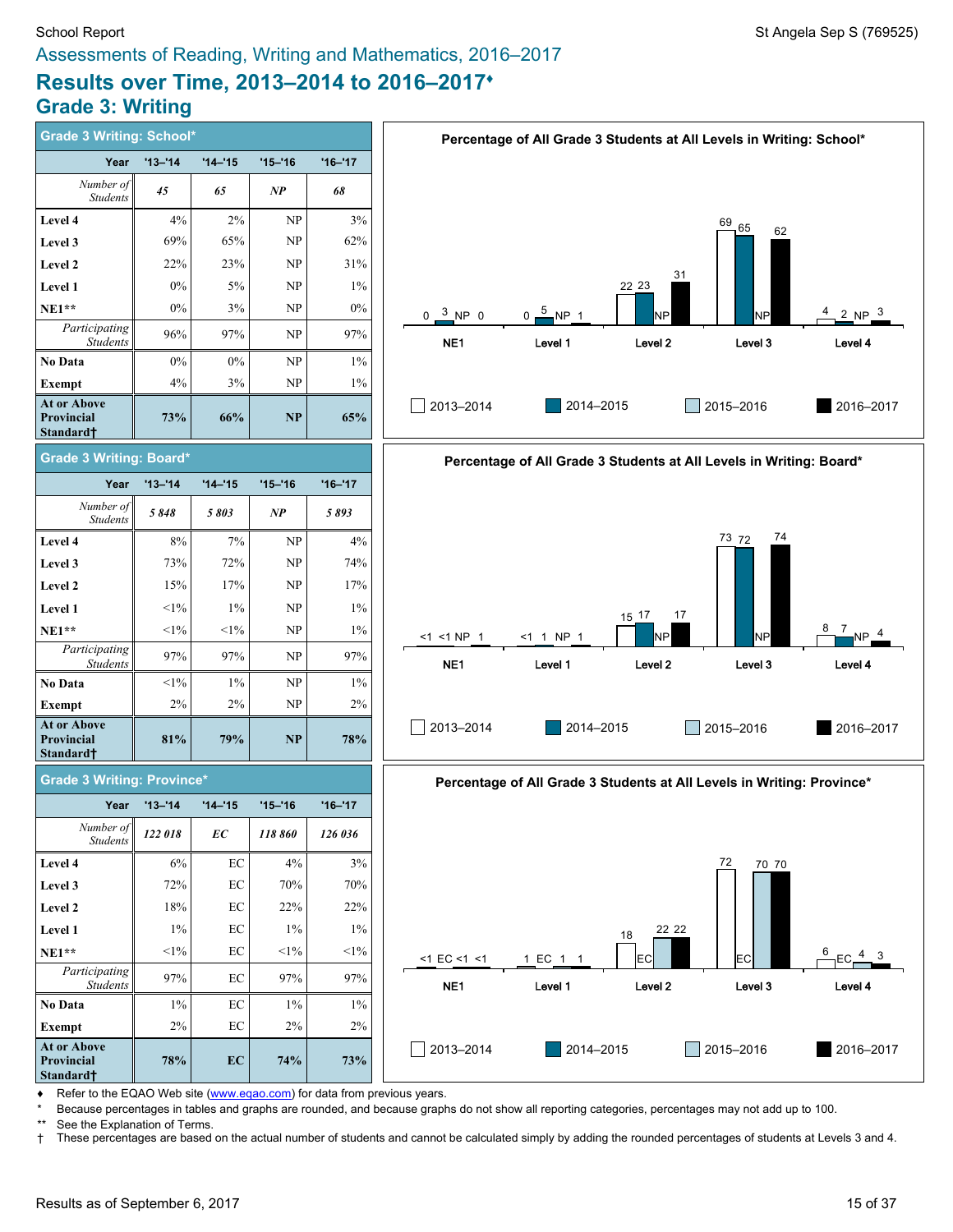# **Results over Time, 2013–2014 to 2016–2017♦ Grade 3: Mathematics**

| <b>Grade 3 Mathematics: School*</b>                         |             |            |             |             |
|-------------------------------------------------------------|-------------|------------|-------------|-------------|
| Year                                                        | $'13 - '14$ | $'14 - 15$ | $'15 - '16$ | $'16 - '17$ |
| Number of<br><b>Students</b>                                | 45          | 65         | NP          | 68          |
| Level 4                                                     | 13%         | 5%         | NP          | $1\%$       |
| Level 3                                                     | 47%         | 42%        | NP          | 49%         |
| Level 2                                                     | 29%         | 37%        | NP          | 41%         |
| Level 1                                                     | 7%          | 8%         | NP          | 6%          |
| $NE1**$                                                     | $0\%$       | 6%         | NP          | $0\%$       |
| Participating<br><b>Students</b>                            | 96%         | 97%        | NP          | 97%         |
| No Data                                                     | $0\%$       | $0\%$      | NP          | $1\%$       |
| Exempt                                                      | 4%          | 3%         | NP          | $1\%$       |
| <b>At or Above</b><br><b>Provincial</b><br>Standard†        | 60%         | 46%        | NP          | 50%         |
| <b>Grade 3 Mathematics: Board*</b>                          |             |            |             |             |
| Year                                                        | $'13 - '14$ | $'14 - 15$ | $'15 - '16$ | $'16 - '17$ |
| Number of<br><b>Students</b>                                | 6 051       | 6010       | NP          | 6 1 4 6     |
| Level 4                                                     | 12%         | 13%        | NP          | 14%         |
| Level 3                                                     | 54%         | 51%        | NP          | 49%         |
| Level 2                                                     | 27%         | 30%        | NP          | 30%         |
| Level 1                                                     | 4%          | 4%         | NP          | 4%          |
| $NE1**$                                                     | $<1\%$      | 1%         | NP          | $<1\%$      |
| Participating<br><b>Students</b>                            | 97%         | 98%        | NP          | 97%         |
| No Data                                                     | $<1\%$      | $1\%$      | NP          | $1\%$       |
| Exempt                                                      | 2%          | 2%         | NP          | 2%          |
| <b>At or Above</b><br><b>Provincial</b><br><b>Standardt</b> | 66%         | 64%        | NP          | 63%         |
| <b>Grade 3 Mathematics: Province*</b>                       |             |            |             |             |
| Year                                                        | $'13 - 14$  | $'14 - 15$ | $'15 - 16$  | $'16 - '17$ |
| .ll<br>Number of<br><b>Students</b>                         | 127 504     | ЕC         | 125 471     | 132 983     |
| Level 4                                                     | 13%         | EC         | 12%         | 13%         |
| Level 3                                                     | 54%         | EC         | 51%         | 49%         |
| Level 2                                                     | 26%         | EC         | 28%         | 29%         |
| Level 1                                                     | 4%          | EC         | 5%          | 5%          |
| $NE1**$                                                     | $<1\%$      | EС         | $1\%$       | $1\%$       |
| Participating<br><b>Students</b>                            | 97%         | EC         | 97%         | 97%         |
| No Data                                                     | $1\%$       | EС         | $1\%$       | $1\%$       |
| <b>Exempt</b>                                               | 2%          | EС         | 2%          | 2%          |
| <b>At or Above</b><br>Provincial                            | 67%         | EC         | 63%         | 62%         |





**Percentage of All Grade 3 Students at All Levels in Mathematics: Province\***



Refer to the EQAO Web site [\(www.eqao.com](http://www.eqao.com/)) for data from previous years.

\* Because percentages in tables and graphs are rounded, and because graphs do not show all reporting categories, percentages may not add up to 100.

**Standard†**

\*\* See the Explanation of Terms.<br>† These percentages are based † These percentages are based on the actual number of students and cannot be calculated simply by adding the rounded percentages of students at Levels 3 and 4.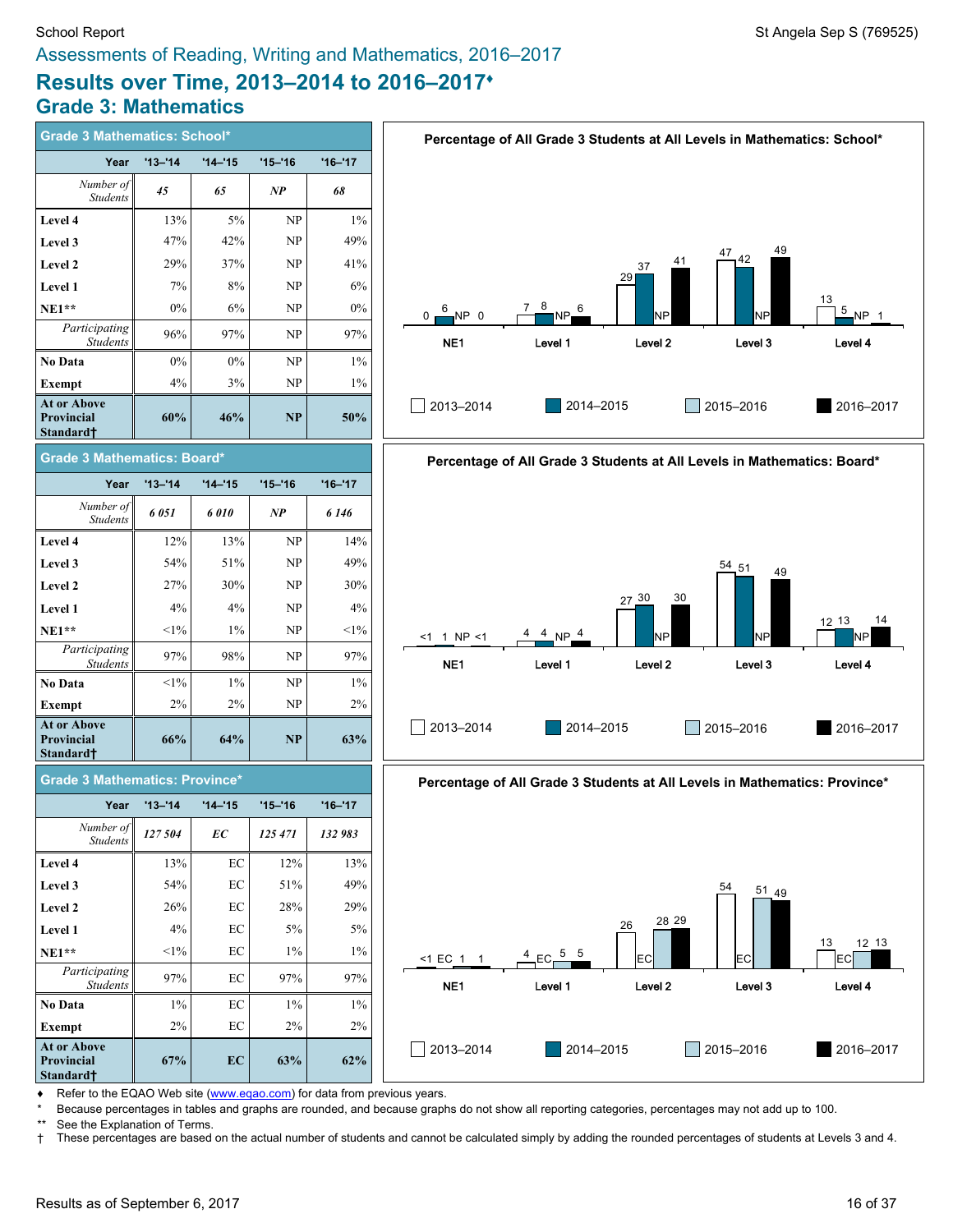# **Contextual Information over Time: Grade 6\***

This information provides a context for interpreting the school's results of the current and previous administrations.

| Grade 6                                                    | 2012-2013 | 2013-2014 | 2014-2015 | 2015-2016 | 2016-2017 |
|------------------------------------------------------------|-----------|-----------|-----------|-----------|-----------|
| <b>Enrolment</b>                                           |           |           |           |           |           |
| Number of students                                         | 49        | 42        | 55        | NP        | 48        |
| <b>Participation in the Assessment</b>                     |           |           |           |           |           |
| Reading                                                    | 90%       | 88%       | 100%      | <b>NP</b> | 98%       |
| Writing                                                    | 90%       | 88%       | 100%      | <b>NP</b> | 98%       |
| <b>Mathematics</b>                                         | 90%       | 88%       | 100%      | <b>NP</b> | 100%      |
| Gender                                                     |           |           |           |           |           |
| Female                                                     | 49%       | 52%       | 45%       | <b>NP</b> | 50%       |
| Male                                                       | 51%       | 48%       | 55%       | <b>NP</b> | 50%       |
| <b>Student Status</b>                                      |           |           |           |           |           |
| English language learners**                                | 24%       | 24%       | 13%       | <b>NP</b> | 15%       |
| Students with special education needs (excluding gifted)** | 27%       | 33%       | 31%       | <b>NP</b> | 31%       |
| <b>Place of Birth</b>                                      |           |           |           |           |           |
| Born in Canada                                             | 69%       | 67%       | 69%       | <b>NP</b> | 60%       |
| Born outside Canada                                        | 31%       | 33%       | 31%       | <b>NP</b> | 40%       |
| In Canada less than one year                               | 0%        | 5%        | 11%       | <b>NP</b> | 0%        |
| In Canada one year or more but less than three years       | 8%        | 12%       | 5%        | <b>NP</b> | 2%        |
| In Canada three years or more                              | 22%       | 17%       | 15%       | <b>NP</b> | 38%       |
| Language                                                   |           |           |           |           |           |
| First language learned at home was other than English      | 43%       | 38%       | 55%       | <b>NP</b> | 56%       |
| <b>Year Student Entered Current School</b>                 |           |           |           |           |           |
| Year of the assessment                                     | 18%       | 21%       | 16%       | <b>NP</b> | 12%       |
| Year prior to the assessment                               | 12%       | 21%       | 9%        | <b>NP</b> | 12%       |
| 2 years prior to the assessment                            | 4%        | 14%       | 9%        | <b>NP</b> | 10%       |
| 3 or more years prior to the assessment                    | 65%       | 43%       | 65%       | NP        | 65%       |
| Data not available                                         | $0\%$     | $0\%$     | 0%        | NP        | 0%        |
| <b>Year Student Entered Current Board</b>                  |           |           |           |           |           |
| Year of the assessment                                     | 12%       | 10%       | 11%       | <b>NP</b> | $0\%$     |
| Year prior to the assessment                               | 6%        | 10%       | 4%        | <b>NP</b> | 2%        |
| 2 years prior to the assessment                            | $2\%$     | 10%       | 5%        | <b>NP</b> | $4\%$     |
| 3 or more years prior to the assessment                    | 80%       | 71%       | 80%       | <b>NP</b> | 94%       |
| Data not available                                         | $0\%$     | $0\%$     | $0\%$     | <b>NP</b> | $0\%$     |

\* Contextual data pertaining to gender, student status, place of birth, language learned at home and year entered school are provided by schools and/or boards through the Student Data Collection process. Some data may be missing because they were not provided by the school or the board.

\*\* See the Explanation of Terms.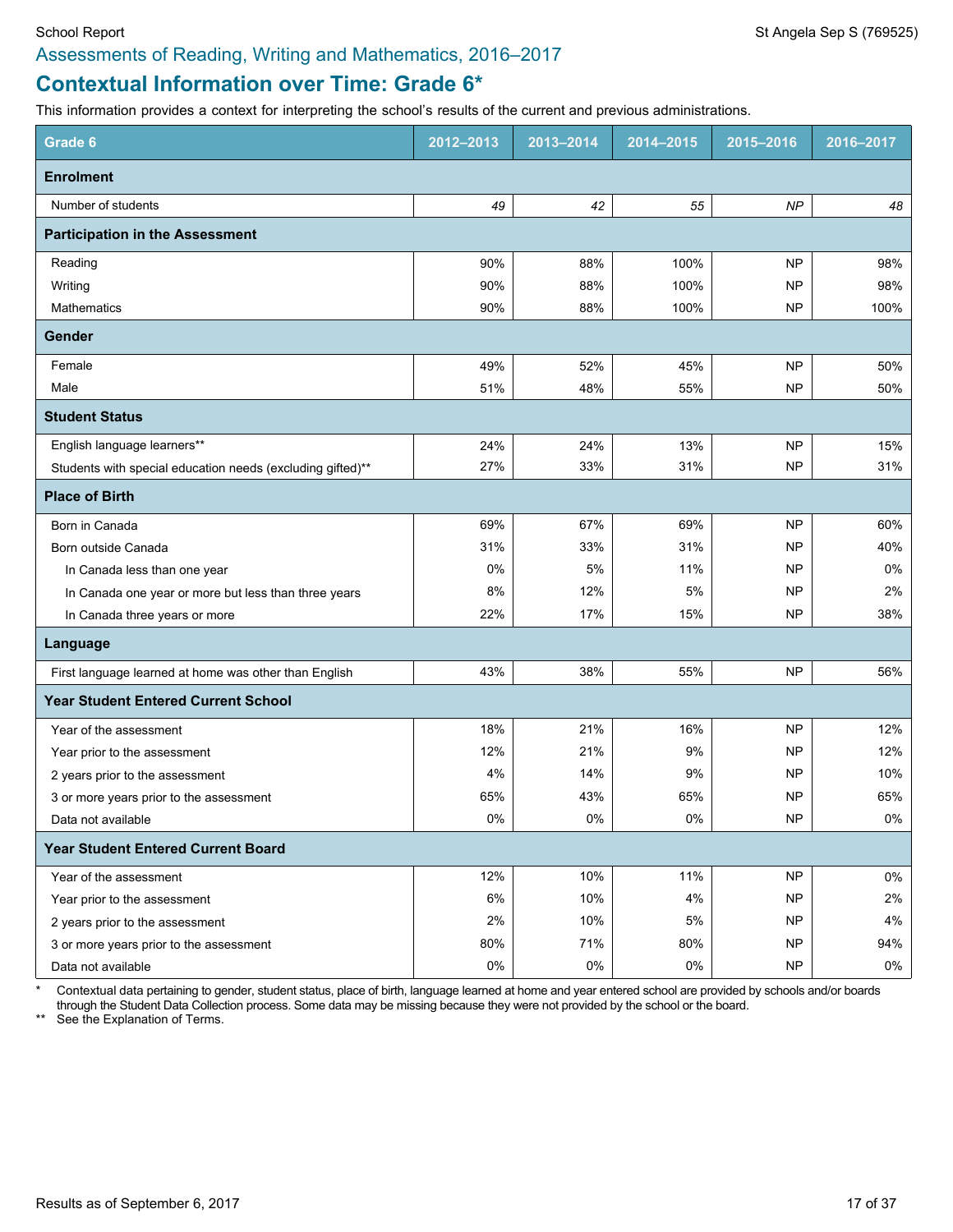# School Report School Report St Angela Sep S (769525) Assessments of Reading, Writing and Mathematics, 2016–2017

# **Results over Time, 2013–2014 to 2016–2017♦ Grade 6: Reading**

| <b>Grade 6 Reading: School*</b>               |             |             |                                 |             | Percentage of All Grade 6 Students at All Levels in Reading: School*              |
|-----------------------------------------------|-------------|-------------|---------------------------------|-------------|-----------------------------------------------------------------------------------|
| Year                                          | $'13 - '14$ | $'14 - '15$ | $'15 - '16$                     | $'16 - '17$ |                                                                                   |
| Number of<br><b>Students</b>                  | 42          | 55          | NP                              | 48          |                                                                                   |
| Level 4                                       | 2%          | $2\%$       | NP                              | 12%         | 67                                                                                |
| Level 3                                       | 36%         | 56%         | NP                              | 67%         | 56                                                                                |
| <b>Level 2</b>                                | 40%         | 35%         | NP                              | 19%         | 40<br>35<br>36                                                                    |
| Level 1                                       | 10%         | 7%          | NP                              | 0%          | 19                                                                                |
| $NE1**$                                       | 0%          | 0%          | NP                              | $0\%$       | 12<br>$10 \overline{z}$ 7<br>2 2 NP<br>NP <sub>0</sub><br>0 NP 0<br>NP<br>0<br>NP |
| Participating<br><b>Students</b>              | 88%         | 100%        | NP                              | 98%         | NE1<br>Level 1<br>Level <sub>2</sub><br>Level 3<br>Level 4                        |
| No Data                                       | 0%          | $0\%$       | NP                              | 2%          |                                                                                   |
| Exempt                                        | 12%         | 0%          | NP                              | $0\%$       |                                                                                   |
| At or Above<br>Provincial<br>Standard†        | 38%         | 58%         | NP                              | 79%         | 2013-2014<br>2014-2015<br>2015-2016<br>2016-2017                                  |
| <b>Grade 6 Reading: Board*</b>                |             |             |                                 |             | Percentage of All Grade 6 Students at All Levels in Reading: Board*               |
| Year                                          | $'13 - '14$ | $'14 - 15$  | $'15 - '16$                     | $'16 - '17$ |                                                                                   |
| Number of<br><b>Students</b>                  | 5980        | 6 2 3 5     | NP                              | 6321        |                                                                                   |
| Level 4                                       | $10\%$      | $11\%$      | $\ensuremath{\text{NP}}\xspace$ | 13%         | 67<br>$64^{67}$                                                                   |
| Level 3                                       | 64%         | 67%         | NP                              | 67%         |                                                                                   |
| Level 2                                       | 21%         | 18%         | NP                              | 17%         |                                                                                   |
| Level 1                                       | 3%          | 2%          | NP                              | $1\%$       | $21_{-18}$<br>17                                                                  |
| $NE1**$                                       | $<1\%$      | $<1\%$      | NP                              | $<1\%$      | 13<br>10 11<br>$3$ 2 NP 1<br>$<1$ <1 NP <1<br>NP<br><b>NP</b><br>NΡ               |
| Participating<br>Students                     | 98%         | 98%         | NP                              | 98%         | NE <sub>1</sub><br>Level 1<br>Level <sub>2</sub><br>Level 3<br>Level 4            |
| No Data                                       | $<1\%$      | $1\%$       | NP                              | $1\%$       |                                                                                   |
| Exempt                                        | 2%          | 2%          | NP                              | $2\%$       |                                                                                   |
| <b>At or Above</b><br>Provincial<br>Standard† | 74%         | 78%         | <b>NP</b>                       | 80%         | 2013-2014<br>2014-2015<br>2015-2016<br>2016-2017                                  |
| <b>Grade 6 Reading: Province*</b>             |             |             |                                 |             | Percentage of All Grade 6 Students at All Levels in Reading: Province*            |
| Year                                          | $'13 - 14$  | $'14 - 15$  | $'15 - '16$                     | $'16 - '17$ |                                                                                   |
| Number of<br><b>Students</b>                  | 127 261     | ЕC          | 123 592                         | 130 767     |                                                                                   |
| Level 4                                       | 12%         | EC          | 13%                             | 13%         | 68 68<br>67                                                                       |
| Level 3                                       | 67%         | EC          | 68%                             | 68%         |                                                                                   |
| Level 2                                       | 16%         | EC          | 15%                             | 15%         |                                                                                   |
| Level 1                                       | 2%          | EC          | 2%                              | $1\%$       | 16<br>15 15                                                                       |
| $NE1**$                                       | $<1\%$      | EC          | $<1\%$                          | $<1\%$      | 13 13<br>12<br>2 EC 2 1<br>ECI<br>$<$ 1 EC $<$ 1 $<$ 1<br>EC<br>EC                |
| Participating<br><b>Students</b>              | $98\%$      | EC          | 97%                             | 97%         | Level 2<br>NE <sub>1</sub><br>Level 1<br>Level 3<br>Level 4                       |
| <b>No Data</b>                                | $<1\%$      | EC          | $1\%$                           | $1\%$       |                                                                                   |
| Exempt                                        | 2%          | EC          | 2%                              | 2%          |                                                                                   |
| At or Above<br>Provincial<br>Standard†        | 79%         | EC          | 81%                             | 81%         | 2013-2014<br>2014-2015<br>2015-2016<br>2016-2017                                  |

◆ Refer to the EQAO Web site [\(www.eqao.com](http://www.eqao.com/)) for data from previous years.

\* Because percentages in tables and graphs are rounded, and because graphs do not show all reporting categories, percentages may not add up to 100.

\*\* See the Explanation of Terms.<br>† These percentages are based † These percentages are based on the actual number of students and cannot be calculated simply by adding the rounded percentages of students at Levels 3 and 4.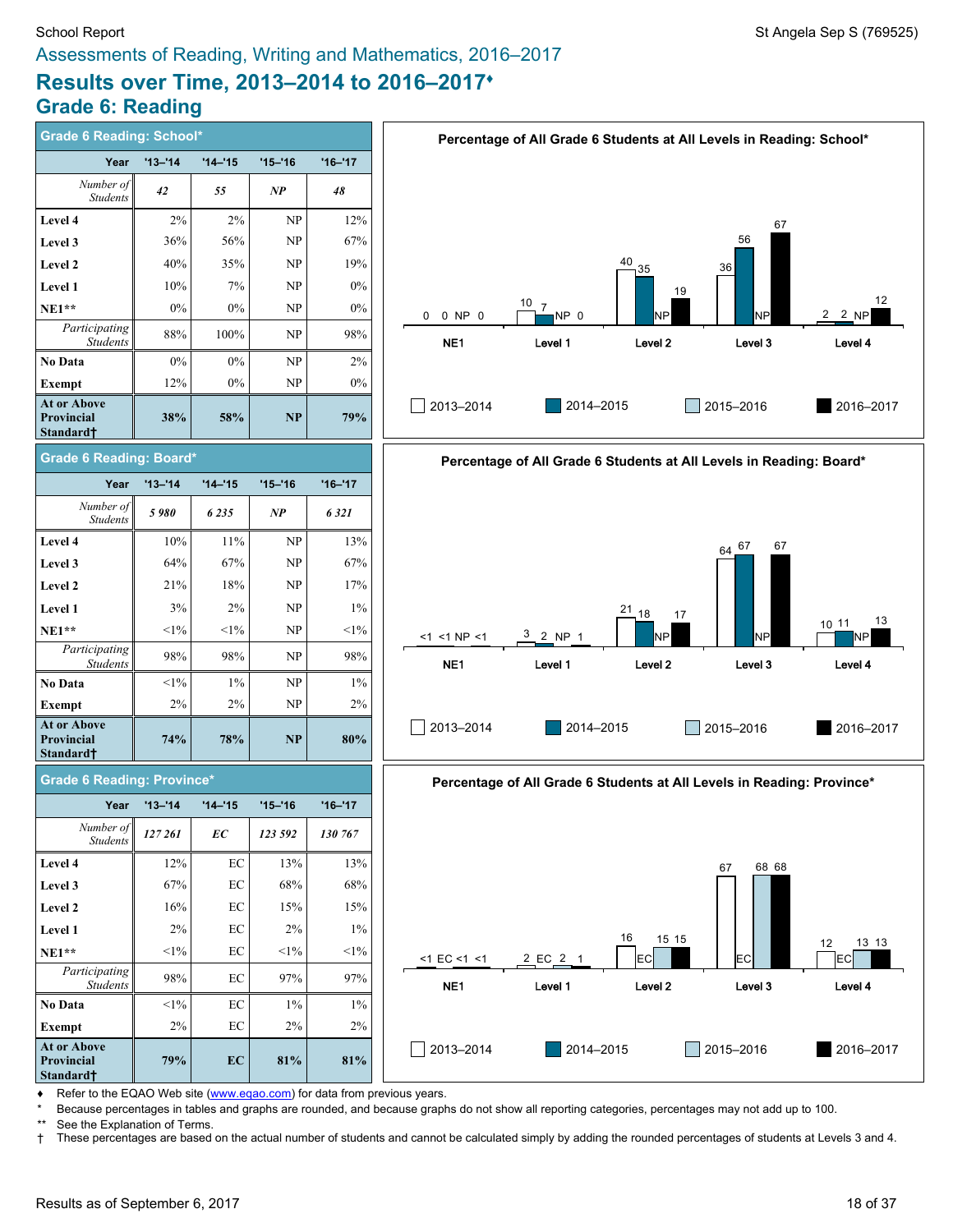# School Report Standard Sep S (769525) Assessments of Reading, Writing and Mathematics, 2016–2017

# **Results over Time, 2013–2014 to 2016–2017♦ Grade 6: Writing**

| <b>Grade 6 Writing: School*</b>                           |             |             |             |             | Percentage of All Grade 6 Students at All Levels in Writing: School*   |       |
|-----------------------------------------------------------|-------------|-------------|-------------|-------------|------------------------------------------------------------------------|-------|
| Year                                                      | $'13 - 14$  | $'14 - 15$  | $'15 - '16$ | $'16 - '17$ |                                                                        |       |
| Number of<br><b>Students</b>                              | 42          | 55          | NP          | 48          |                                                                        |       |
| Level 4                                                   | 5%          | 9%          | NP          | 19%         | 67                                                                     |       |
| Level 3                                                   | 67%         | 56%         | NP          | 56%         | 56<br>56                                                               |       |
| Level 2                                                   | 17%         | 31%         | NP          | 23%         | 31                                                                     |       |
| Level 1                                                   | 0%          | 4%          | NP          | 0%          | 23<br>17                                                               | 19    |
| $NE1**$                                                   | 0%          | $0\%$       | NP          | $0\%$       | 9<br>$4$ NP 0<br>NP<br>0 0 NP 0<br>NΡ<br>$0 -$<br>NP                   |       |
| Participating<br><b>Students</b>                          | 88%         | 100%        | NP          | 98%         | NE <sub>1</sub><br>Level 1<br>Level 2<br>Level 3<br>Level 4            |       |
| No Data                                                   | 0%          | $0\%$       | NP          | 2%          |                                                                        |       |
| <b>Exempt</b>                                             | 12%         | $0\%$       | NP          | $0\%$       |                                                                        |       |
| At or Above<br><b>Provincial</b><br>Standard <sup>+</sup> | 71%         | 65%         | NP          | 75%         | 2013-2014<br>2015-2016<br>2014-2015<br>2016-2017                       |       |
| <b>Grade 6 Writing: Board*</b>                            |             |             |             |             | Percentage of All Grade 6 Students at All Levels in Writing: Board*    |       |
| Year                                                      | $'13 - '14$ | $'14 - '15$ | $'15 - '16$ | $'16 - '17$ |                                                                        |       |
| Number of<br><b>Students</b>                              | 5980        | 6 2 3 5     | NP          | 6321        |                                                                        |       |
| Level 4                                                   | 13%         | 17%         | NP          | 19%         | 68<br>$-63$<br>63                                                      |       |
| Level 3                                                   | 68%         | 63%         | NP          | 63%         |                                                                        |       |
| Level 2                                                   | 16%         | 17%         | NP          | 15%         |                                                                        |       |
| Level 1                                                   | $1\%$       | $1\%$       | <b>NP</b>   | $1\%$       | 16 17<br>$13 - \frac{17}{5}$<br>15                                     | 19    |
| $NE1**$                                                   | $<1\%$      | $<1\%$      | NP          | $<1\%$      | N <sub>P</sub><br>NP<br><1 <1 NP <1<br>1 1 NP 1<br>NΡ                  |       |
| Participating<br><b>Students</b>                          | 98%         | 98%         | <b>NP</b>   | 98%         | NE <sub>1</sub><br>Level <sub>2</sub><br>Level 3<br>Level 4<br>Level 1 |       |
| No Data                                                   | $1\%$       | $1\%$       | NP          | $1\%$       |                                                                        |       |
| <b>Exempt</b>                                             | 2%          | 2%          | NP          | $2\%$       |                                                                        |       |
| At or Above<br>Provincial<br>Standard†                    | 81%         | 80%         | NP          | 82%         | 2013-2014<br>2014-2015<br>2015-2016<br>2016-2017                       |       |
| <b>Grade 6 Writing: Province*</b>                         |             |             |             |             | Percentage of All Grade 6 Students at All Levels in Writing: Province* |       |
| Year                                                      | $'13 - '14$ | $'14 - '15$ | $'15 - '16$ | $'16 - '17$ |                                                                        |       |
| Number of<br>Students                                     | 127 207     | ЕC          | 123 617     | 130 773     |                                                                        |       |
| Level 4                                                   | 12%         | $\rm EC$    | 18%         | 17%         | 66<br>62 62                                                            |       |
| Level 3                                                   | 66%         | $\rm EC$    | 62%         | 62%         |                                                                        |       |
| Level 2                                                   | 18%         | EC          | 16%         | 17%         |                                                                        |       |
| Level 1                                                   | $1\%$       | EC          | $1\%$       | $1\%$       | 18<br>16 17                                                            | 18 17 |
| $NE1**$                                                   | $<1\%$      | EC          | $<$ 1%      | $<$ 1%      | 12<br>EC<br>1 EC 1 1<br>EC<br><b>IEC</b><br>$<$ 1 EC $<$ 1 $<$ 1       |       |
| Participating<br><b>Students</b>                          | 98%         | $\rm EC$    | 97%         | 97%         | Level 2<br>Level 4<br>NE <sub>1</sub><br>Level 1<br>Level 3            |       |
| No Data                                                   | $1\%$       | $\rm EC$    | $1\%$       | $1\%$       |                                                                        |       |
| <b>Exempt</b>                                             | 2%          | EC          | 2%          | 2%          |                                                                        |       |
| At or Above<br>Provincial<br>Standard†                    | 78%         | EC          | $80\%$      | 79%         | 2014-2015<br>2015-2016<br>2013-2014<br>2016-2017                       |       |

Refer to the EQAO Web site [\(www.eqao.com](http://www.eqao.com/)) for data from previous years.

\* Because percentages in tables and graphs are rounded, and because graphs do not show all reporting categories, percentages may not add up to 100.

\*\* See the Explanation of Terms.

† These percentages are based on the actual number of students and cannot be calculated simply by adding the rounded percentages of students at Levels 3 and 4.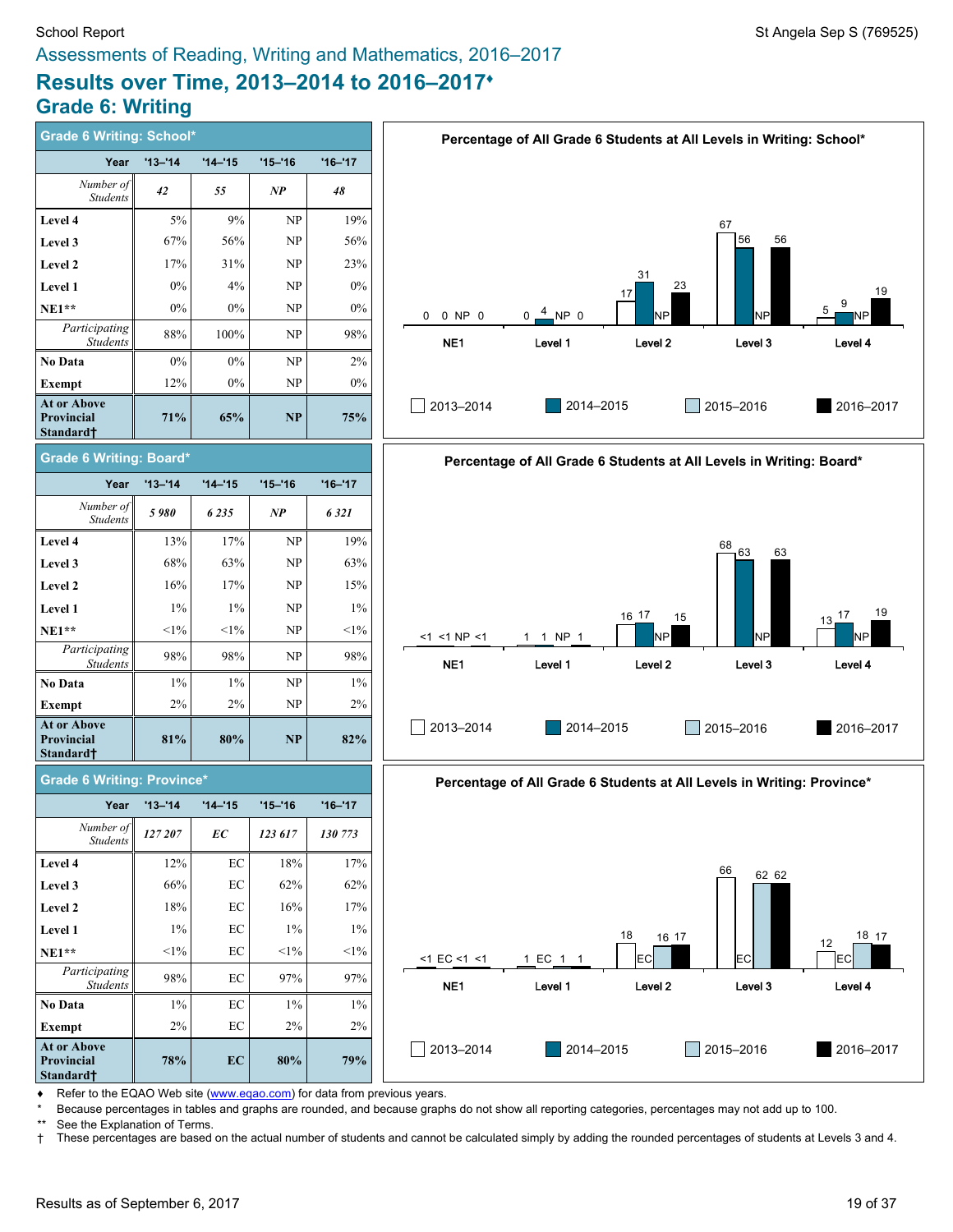# **Results over Time, 2013–2014 to 2016–2017♦ Grade 6: Mathematics**

| <b>Grade 6 Mathematics: School*</b>                              |             |             |            |             |
|------------------------------------------------------------------|-------------|-------------|------------|-------------|
| Year                                                             | $'13 - '14$ | $14 - 15$   | $'15 - 16$ | $'16 - '17$ |
| Number of<br><b>Students</b>                                     | 42          | 55          | NP         | 48          |
| Level 4                                                          | $0\%$       | 4%          | NP         | 8%          |
| Level 3                                                          | 24%         | 27%         | NP         | 40%         |
| <b>Level 2</b>                                                   | 43%         | 33%         | NP         | 35%         |
| <b>Level 1</b>                                                   | 21%         | 36%         | NP         | 17%         |
| $NE1**$                                                          | $0\%$       | $0\%$       | NP         | $0\%$       |
| Participating<br><b>Students</b>                                 | 88%         | 100%        | NP         | 100%        |
| No Data                                                          | $0\%$       | $0\%$       | NP         | $0\%$       |
| <b>Exempt</b>                                                    | 12%         | $0\%$       | NP         | 0%          |
| <b>At or Above</b><br><b>Provincial</b><br>Standard†             | 24%         | 31%         | <b>NP</b>  | 48%         |
| Grade 6 Mathematics: Board*                                      |             |             |            |             |
| Year                                                             | $'13 - '14$ | $'14 - 15$  | $'15 - 16$ | $'16 - '17$ |
| Number of<br><b>Students</b>                                     | 5986        | 6233        | NP         | 6321        |
| Level 4                                                          | 12%         | 15%         | NP         | 12%         |
| Level 3                                                          | 42%         | 37%         | NP         | 37%         |
| Level 2                                                          | 31%         | 31%         | NP         | 31%         |
| <b>Level 1</b>                                                   | 13%         | 15%         | NP         | 18%         |
| $NE1**$                                                          | $<1\%$      | $<1\%$      | NP         | $<1\%$      |
| Participating<br><b>Students</b>                                 | 98%         | 98%         | NP         | 98%         |
| No Data                                                          | $1\%$       | $1\%$       | NP         | $1\%$       |
| Exempt                                                           | 2%          | 2%          | NP         | 2%          |
| <b>At or Above</b><br><b>Provincial</b><br>Standard <sup>+</sup> | 53%         | 52%         | NP         | 48%         |
| <b>Grade 6 Mathematics: Province*</b>                            |             |             |            |             |
| Year                                                             | $'13 - '14$ | $'14 - '15$ | $'15 - 16$ | $'16 - '17$ |
| Number of<br><b>Students</b>                                     | 127 286     | EC          | 123 666    | 130 652     |
| Level 4                                                          | 13%         | EС          | 13%        | 12%         |
| Level 3                                                          | 42%         | EC          | 37%        | 37%         |
| Level 2                                                          | 30%         | EC          | 31%        | 30%         |
| Level 1                                                          | 13%         | EС          | 16%        | 17%         |
| $NE1**$                                                          | $<$ 1%      | EC          | $<$ 1%     | $1\%$       |
| Participating<br><b>Students</b>                                 | 98%         | EС          | 97%        | 97%         |





**Percentage of All Grade 6 Students at All Levels in Mathematics: Province\***



Refer to the EQAO Web site [\(www.eqao.com](http://www.eqao.com/)) for data from previous years.

**54% EC 50% 50%**

**No Data** 1% EC 1% 1% **Exempt** 2% EC 2% 2% 2%

\* Because percentages in tables and graphs are rounded, and because graphs do not show all reporting categories, percentages may not add up to 100.

**At or Above Provincial Standard†**

\*\* See the Explanation of Terms.<br>† These percentages are based † These percentages are based on the actual number of students and cannot be calculated simply by adding the rounded percentages of students at Levels 3 and 4.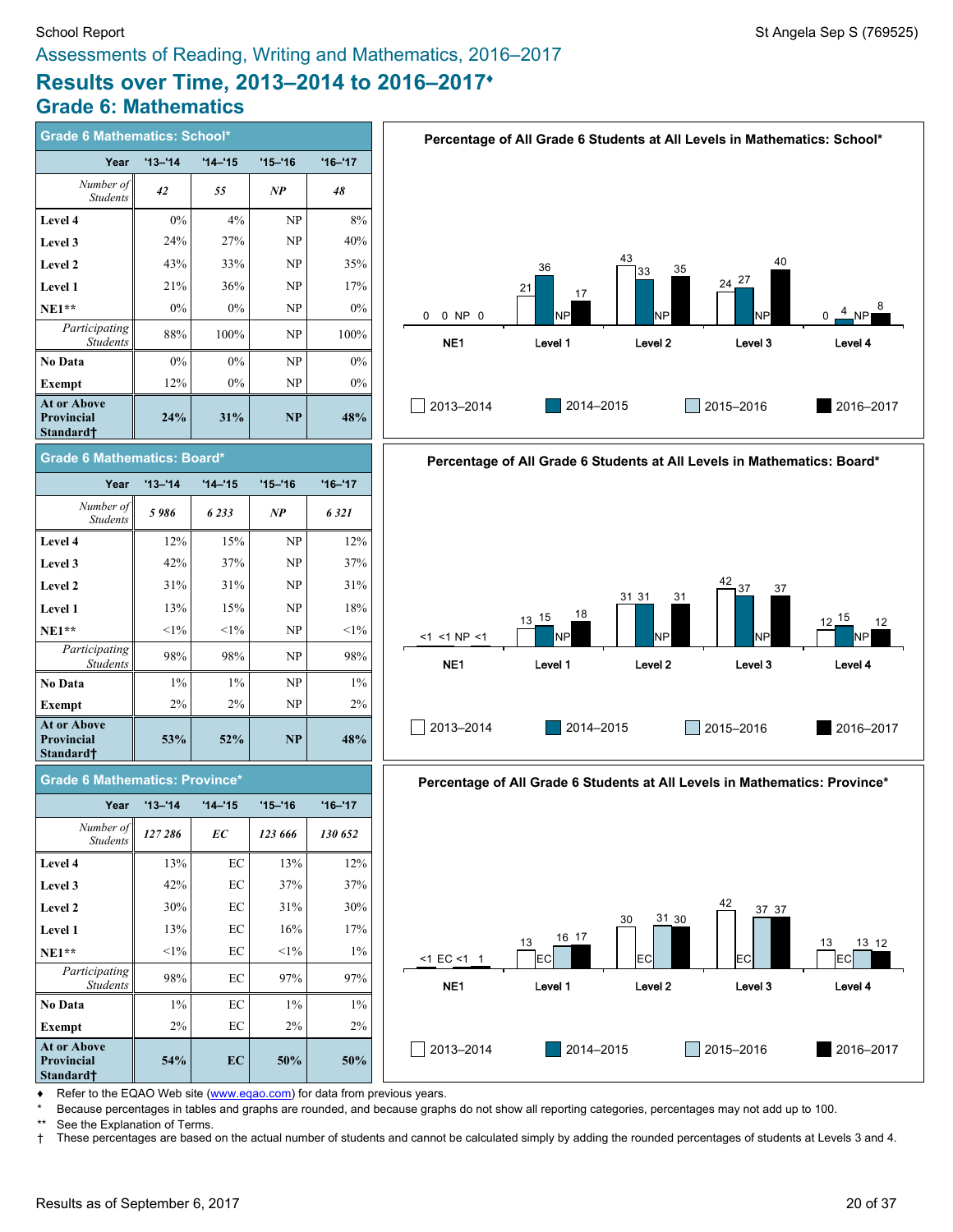

\* Includes only students for whom gender data were available.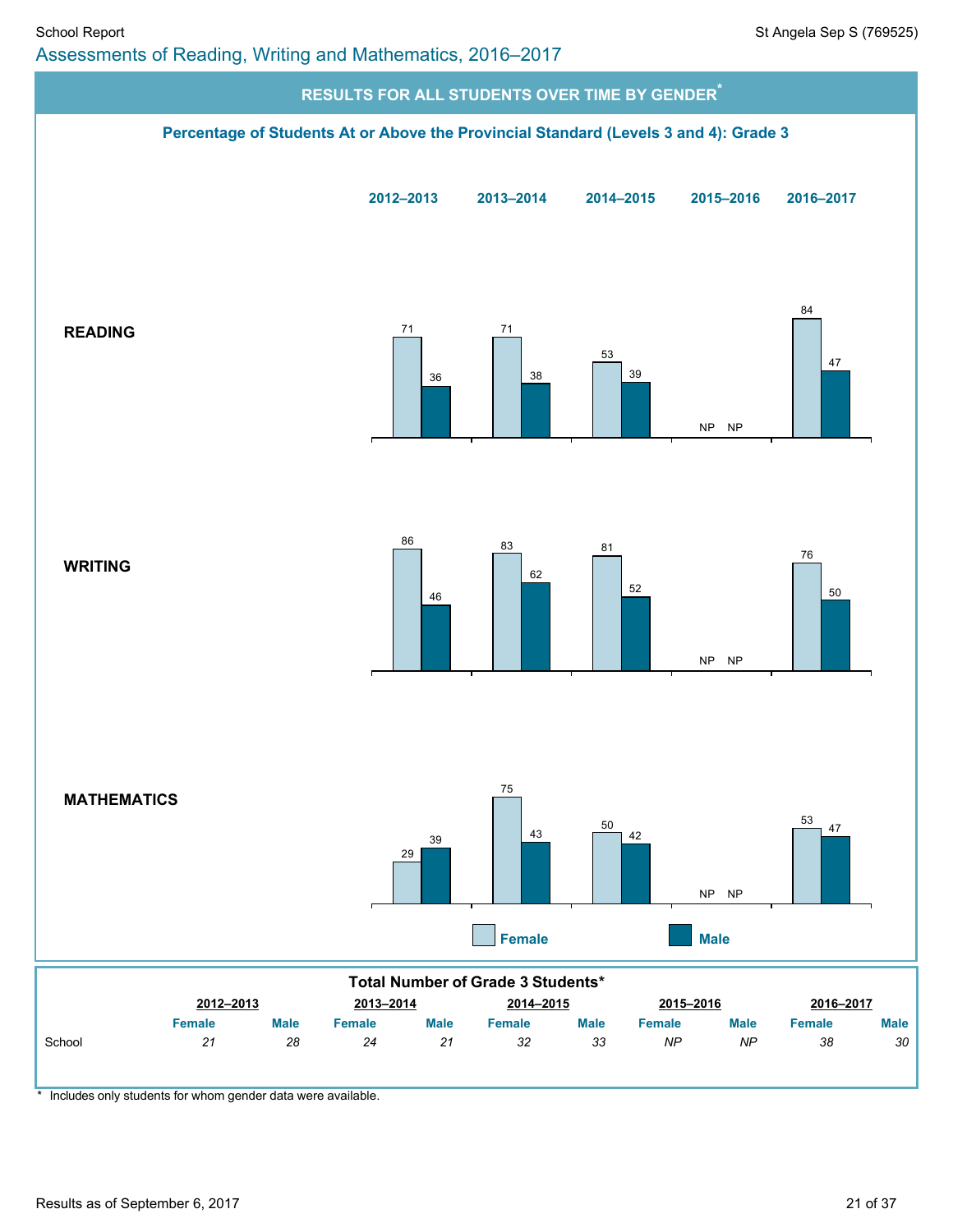

\* Includes only students for whom gender data were available.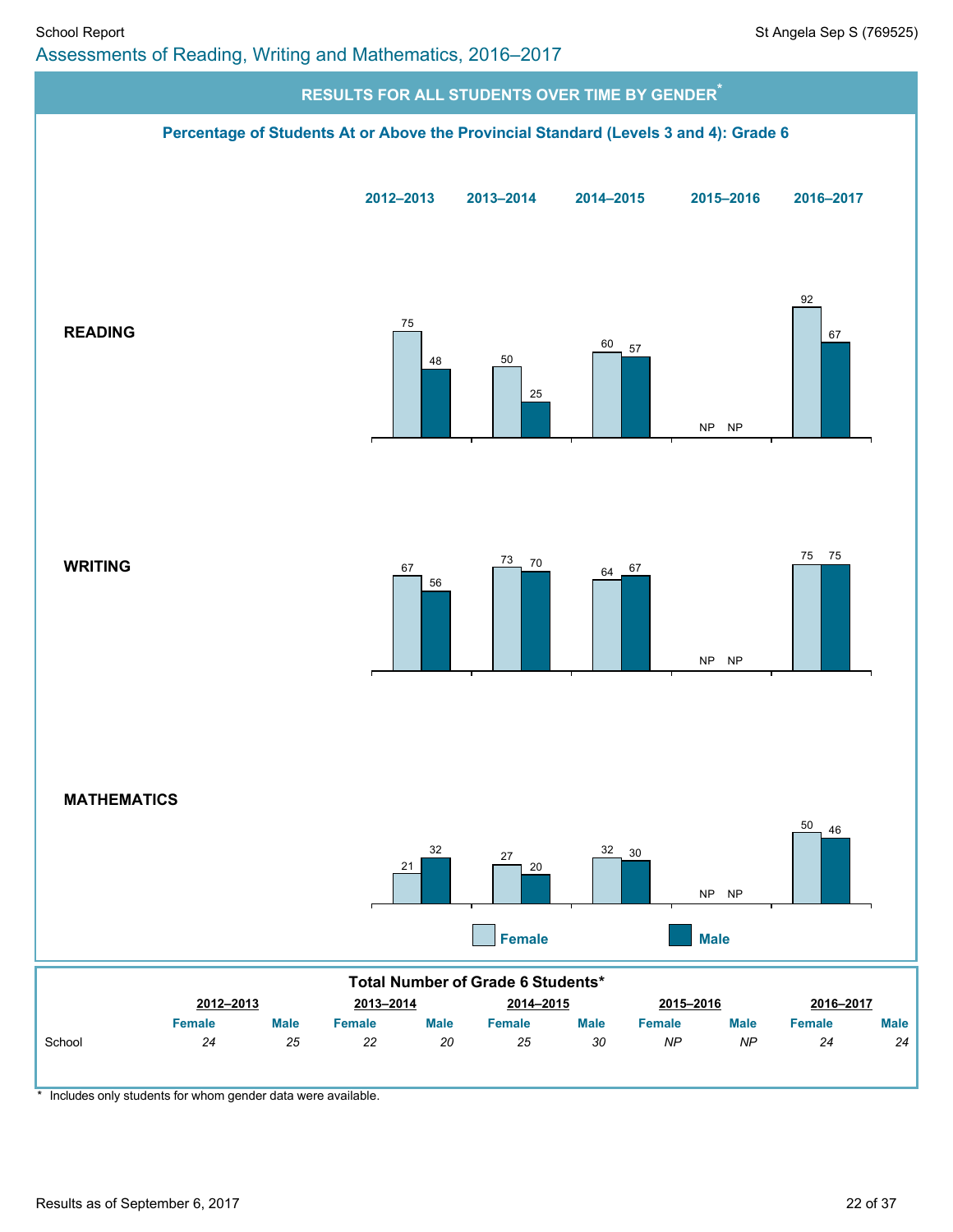#### School Report School Report St Angela Sep S (769525) Assessments of Reading, Writing and Mathematics, 2016–2017

|                                                     | STUDENT QUESTIONNAIRE RESULTS FOR SCHOOL: GRADE 3 (# = 65) |                                                                       |
|-----------------------------------------------------|------------------------------------------------------------|-----------------------------------------------------------------------|
| <b>Never</b>                                        | <b>Sometimes</b><br>Most of the time                       |                                                                       |
| <b>STUDENT ENGAGEMENT</b><br>About reading:         | Percentage of Students*                                    | <b>Number of</b><br>students who<br>answered<br>"most of<br>the time" |
| I like to read.                                     | 37<br>58                                                   | 24                                                                    |
| I am a good reader.                                 | 35<br>55                                                   | 36                                                                    |
| I am able to understand difficult reading passages. | 9 <sub>l</sub><br>58<br>28                                 | 18                                                                    |
| I do my best when I do reading activities in class. | 23<br>69                                                   | 45                                                                    |
| <b>STUDENT ENGAGEMENT</b><br>About writing:         |                                                            |                                                                       |
| I like to write.                                    | 9 <sub>l</sub><br>45<br>37                                 | 24                                                                    |
| I am a good writer.                                 | $\vert 5 \vert$<br>54<br>34                                | 22                                                                    |
| I am able to communicate my ideas in writing.       | 49<br>8 <sup>1</sup><br>35                                 | 23                                                                    |
| I do my best when I do writing activities in class. | 6<br>37<br>49                                              | 32                                                                    |
| COGNITIVE STRATEGIES USED IN LANGUAGE               |                                                            |                                                                       |
| I make sure I understand what I am reading.         | 29<br>62                                                   | 40                                                                    |
| I organize my ideas before I start to write.        | 15<br>43<br>29                                             | ${\it 19}$                                                            |
| I edit my writing to make it better.                | $\boldsymbol{8}$<br>49<br>32 <sub>2</sub>                  | 21                                                                    |
| I check my writing for spelling and grammar.        | $\bullet$<br>35<br>46                                      | $30\,$                                                                |

\* Percentages may not add up to 100, due to rounding or to missing responses. Where there is no number in a bar, the percentage of responses is smaller than four.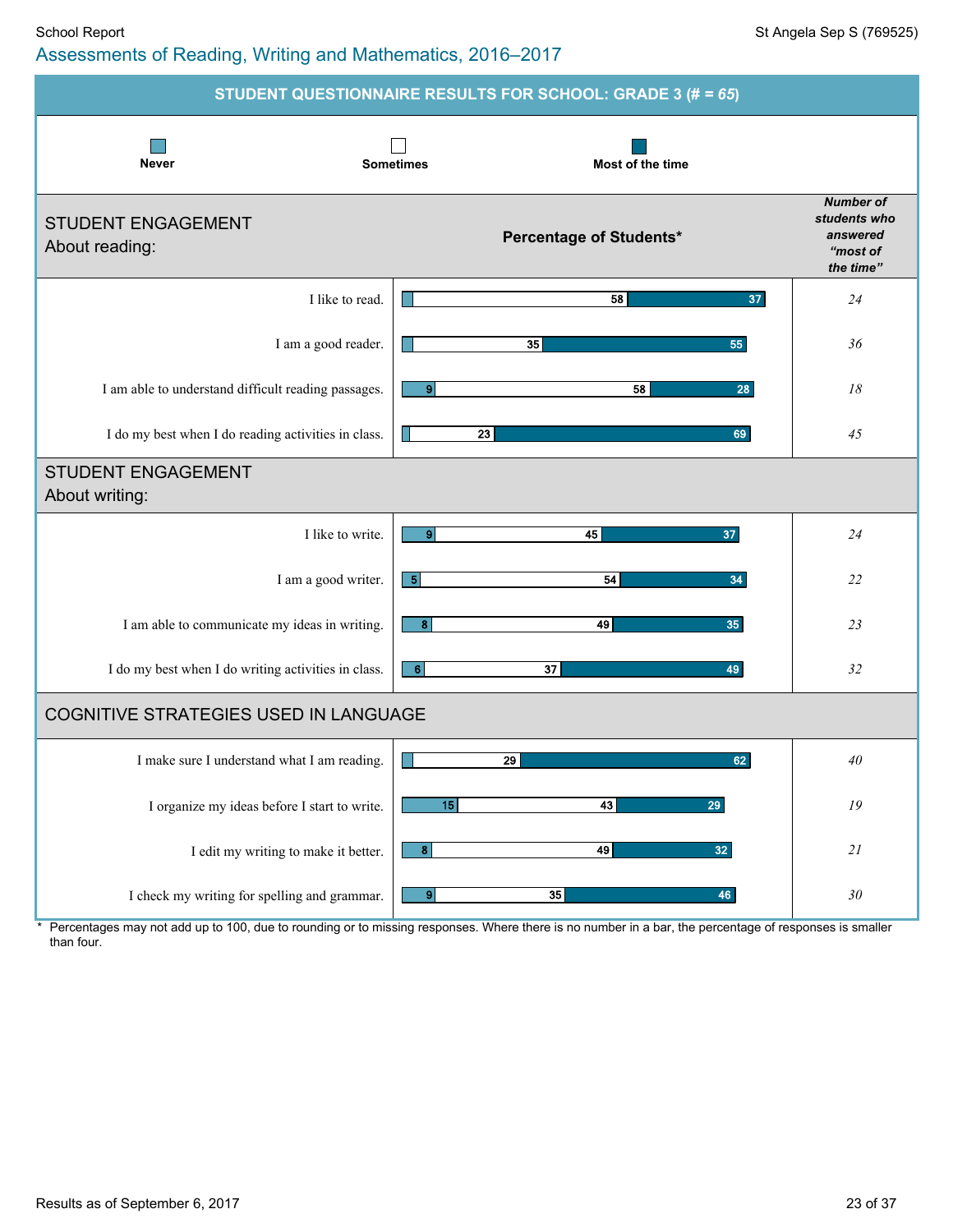#### School Report School Report St Angela Sep S (769525) Assessments of Reading, Writing and Mathematics, 2016–2017

|                                                                                                                                                               | STUDENT QUESTIONNAIRE RESULTS FOR SCHOOL: GRADE 3 (# = 65) |                                                                                    |
|---------------------------------------------------------------------------------------------------------------------------------------------------------------|------------------------------------------------------------|------------------------------------------------------------------------------------|
| <b>Never</b>                                                                                                                                                  | <b>Sometimes</b><br>Most of the time                       |                                                                                    |
| <b>STUDENT ENGAGEMENT</b><br>About mathematics:                                                                                                               | <b>Percentage of Students*</b>                             | <b>Number of</b><br>students who<br>answered<br>"most of<br>the time"              |
| I like mathematics.                                                                                                                                           | 8<br>29<br>55                                              | 36                                                                                 |
| I am good at mathematics.                                                                                                                                     | 54<br>38                                                   | 25                                                                                 |
| I am able to answer difficult mathematics questions.                                                                                                          | 11<br>51<br>29                                             | 19                                                                                 |
| I do my best when I do mathematics activities in class.                                                                                                       | 20 <br>68                                                  | 44                                                                                 |
| <b>COGNITIVE STRATEGIES USED IN MATHEMATICS</b><br>When I am working on a mathematics problem,<br>I read over the problem first to make sure I know what I am | 5<br>32<br>57                                              | 37                                                                                 |
| supposed to do.                                                                                                                                               |                                                            |                                                                                    |
| I think about the steps I will use to solve the problem.                                                                                                      | 45<br>$6 \mid$<br>38                                       | 25                                                                                 |
| <b>Never</b><br>1 or 2 times a month                                                                                                                          | 1 to 3 times a week                                        | Every day or almost every day                                                      |
| <b>READING OUTSIDE SCHOOL</b><br>How often do you read the following<br>when you are not at school?                                                           | <b>Percentage of Students*</b>                             | <b>Number of</b><br>students who<br>answered<br>"every day or<br>almost every day" |
| Stories or novels                                                                                                                                             | 12<br>35<br>20<br>28                                       | $18\,$                                                                             |
| Comics                                                                                                                                                        | 26<br>$\overline{25}$<br>18<br>25                          | 16                                                                                 |
| Books, newspapers, magazines or Web sites for information                                                                                                     | 17<br>31<br>31<br>12 <sub>2</sub>                          | 11                                                                                 |
| E-mail, text or instant messages                                                                                                                              | $45 \overline{5}$<br>$\overline{26}$<br>17                 | $17\,$                                                                             |
| Any other type of reading material                                                                                                                            | $\overline{20}$<br>14<br>32<br>29                          | ${\it 19}$                                                                         |

\* Percentages may not add up to 100, due to rounding or to missing responses. Where there is no number in a bar, the percentage of responses is smaller than four.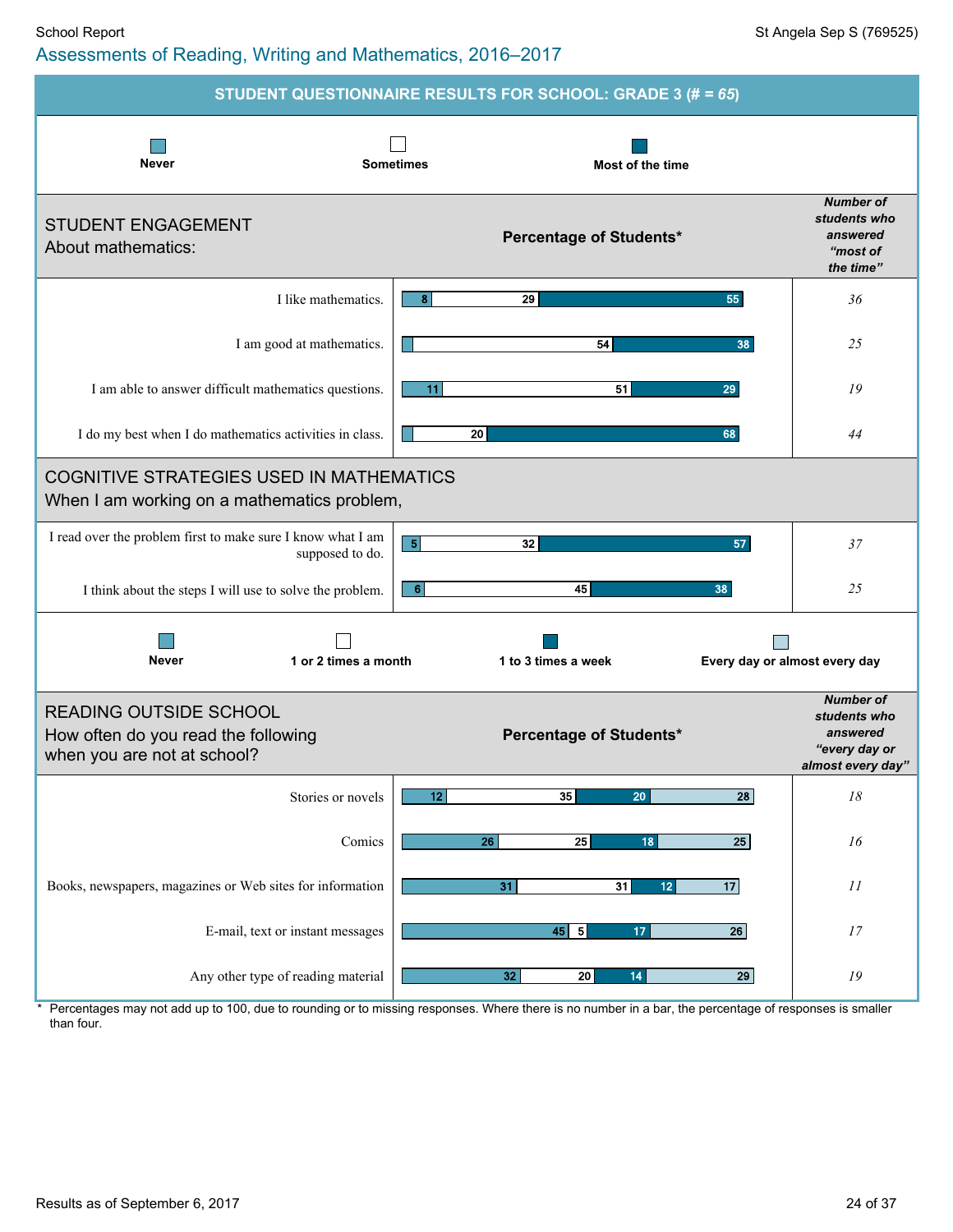|                                                                                                                                     | STUDENT QUESTIONNAIRE RESULTS FOR SCHOOL: GRADE 3 (# = 65) |                                                                                    |
|-------------------------------------------------------------------------------------------------------------------------------------|------------------------------------------------------------|------------------------------------------------------------------------------------|
| <b>Never</b><br>1 or 2 times a month                                                                                                | 1 to 3 times a week                                        | Every day or almost every day                                                      |
| <b>WRITING OUTSIDE SCHOOL</b><br>How often do you write the following (using<br>paper or a computer) when you are not at<br>school? | Percentage of Students*                                    | <b>Number of</b><br>students who<br>answered<br>"every day or<br>almost every day" |
| Stories                                                                                                                             | 35<br>29<br>17<br>17                                       | 19                                                                                 |
| Journal entries                                                                                                                     | 42<br>25<br>14<br>15                                       | 9                                                                                  |
| E-mail, text or instant messages                                                                                                    | 46<br>8<br>15<br>26                                        | 17                                                                                 |
| Letters                                                                                                                             | 34<br>29<br>12 <sub>2</sub><br>20                          | 13                                                                                 |
| <b>OUT-OF-SCHOOL ACTIVITIES</b><br>How often do you do the following when you<br>are not at school?                                 |                                                            |                                                                                    |
| I participate in art, music or drama activities.                                                                                    | 17<br>15<br>42<br>23                                       | 10                                                                                 |
| I participate in after-school clubs.                                                                                                | 63<br>12<br>8 <sup>1</sup><br>11                           | 5                                                                                  |
| I participate in sports or other physical activities.                                                                               | 35<br>22<br>18<br>17                                       | 23                                                                                 |
| <b>PARENTAL ENGAGEMENT</b><br>How often do you and a parent, a guardian or<br>another adult who lives with you do the following?    |                                                            |                                                                                    |
| We talk about the activities I do in school.                                                                                        | 8 <br>$18 \mid$<br>15<br>55                                | 36                                                                                 |
| We talk about the reading and writing work I do in school.                                                                          | 20 <sub>2</sub><br>18<br>26<br>29                          | ${\it 19}$                                                                         |
| We talk about the mathematics work I do in school.                                                                                  | 17<br>40<br>15<br>22                                       | 26                                                                                 |
| We read together.                                                                                                                   | $\overline{35}$<br>$\overline{28}$<br>$\mathbf{8}$<br> 22  | 14                                                                                 |
| We look at my school agenda.                                                                                                        | 20 <sub>2</sub><br>15<br>48<br>9 <sup>1</sup>              | 31                                                                                 |
| We use a computer together.                                                                                                         | 15<br>17<br>${\bf 40}$<br>20                               | 11                                                                                 |

⊥ \* Percentages may not add up to 100, due to rounding or to missing responses. Where there is no number in a bar, the percentage of responses is smaller than four.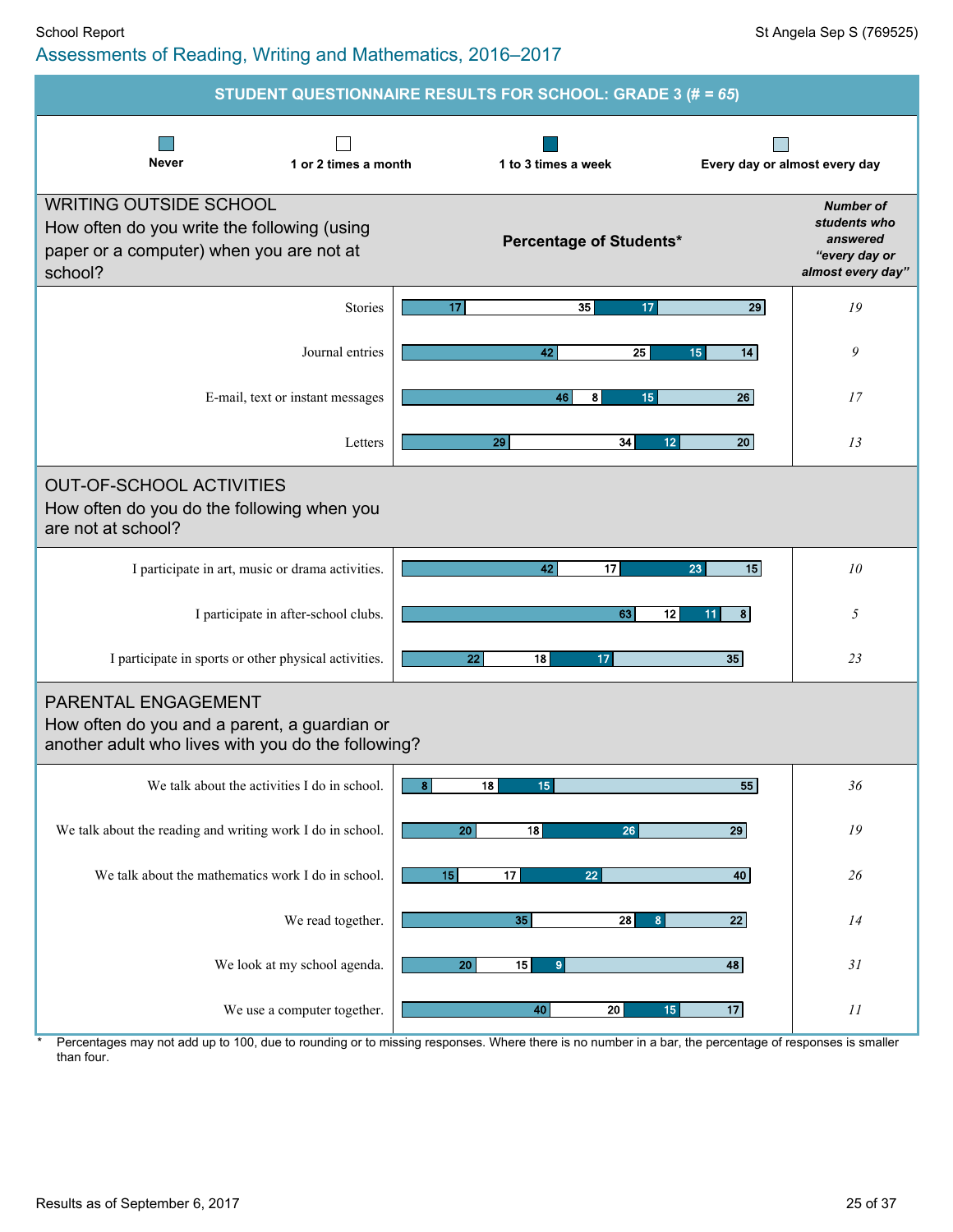

Percentages may not add up to 100, due to rounding or to missing responses. Where there is no number in a bar, the percentage of responses is smaller than four.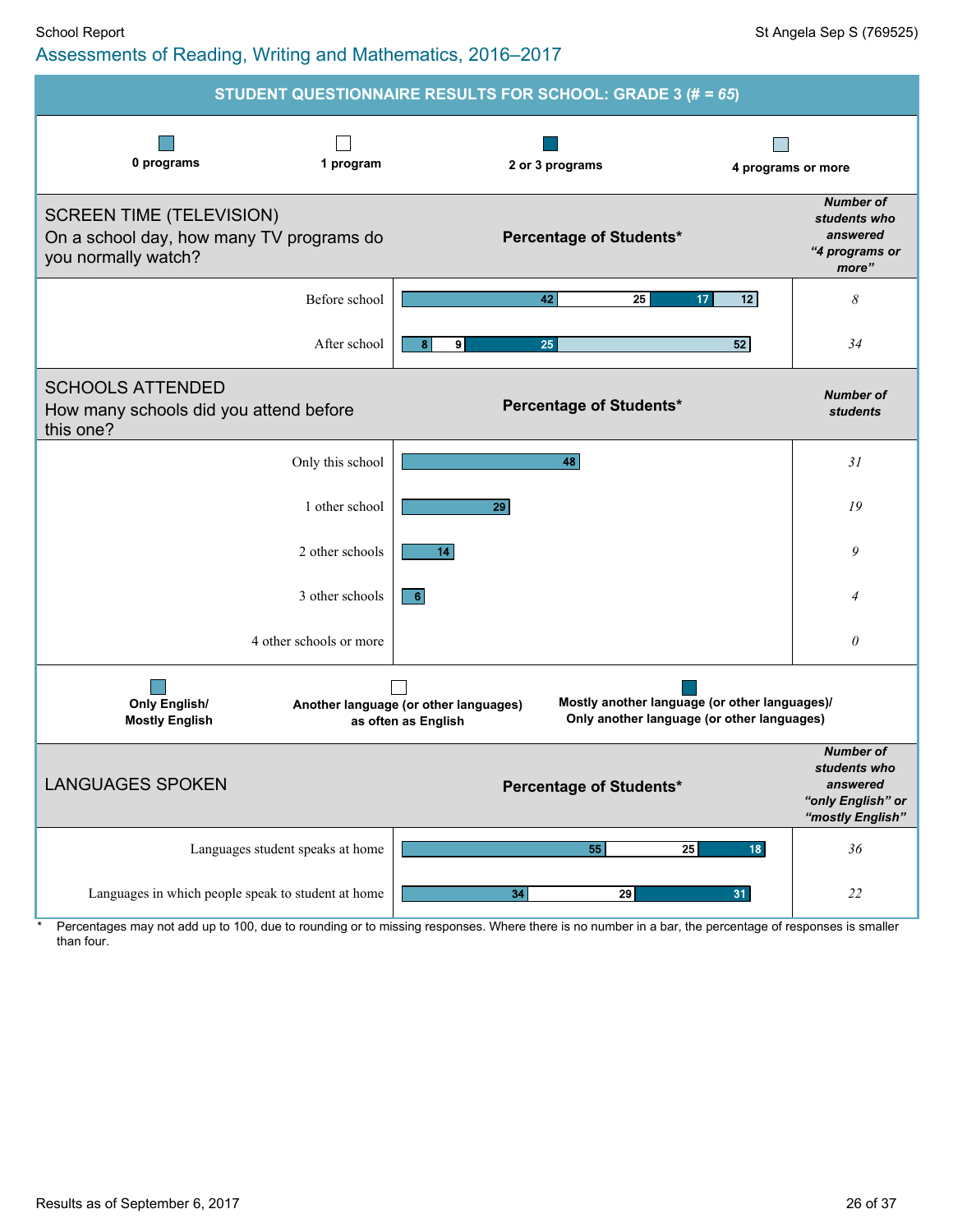| <b>GRADE 3: STUDENT QUESTIONNAIRE</b><br>$(4 = 127977)$<br>$# = 65256$<br>$= 62 721$<br>$(H = 2968)$<br><b>RESULTS FOR SCHOOL, BOARD AND</b><br>918<br>950)<br>Female*<br>Female*<br>Female*<br>$(# = 36)$<br>65)<br>$(# = 29)$<br><b>PROVINCE (all students, female, male)</b><br>ю<br>$\overline{\mathbf{N}}$<br>Male*<br>Male*<br>Male*<br>$\mathbf{II}$<br>Ш<br>$\parallel$ II<br>₹<br>₹<br>₹<br>巷<br>巷<br>巷<br>巷<br><b>STUDENT ENGAGEMENT</b><br>Percentage of students who answered "most of the time"+<br><b>About reading:</b><br>42%<br>40%<br>46%<br>I like to read.<br>37%<br>31%<br>43%<br>46%<br>51%<br>I am a good reader.<br>55%<br>53%<br>59%<br>60%<br>61%<br>59%<br>63%<br>65%<br>I am able to understand difficult reading passages.<br>28%<br>25%<br>31%<br>28%<br>25%<br>31%<br>30%<br>28%<br>69%<br>I do my best when I do reading activities in class.<br>72%<br>66%<br>69%<br>73%<br>65%<br>73%<br>77%<br><b>STUDENT ENGAGEMENT</b><br>Percentage of students who answered "most of the time"+<br><b>About writing:</b><br>I like to write.<br>37%<br>44%<br>28%<br>46%<br>50%<br>42%<br>47%<br>54%<br>I am a good writer.<br>34%<br>42%<br>24%<br>43%<br>49%<br>38%<br>49%<br>55%<br>I am able to communicate my ideas in writing.<br>35%<br>25%<br>48%<br>40%<br>40%<br>39%<br>43%<br>45%<br>49%<br>I do my best when I do writing activities in class.<br>56%<br>41%<br>66%<br>70%<br>61%<br>68%<br>73%<br><b>COGNITIVE STRATEGIES USED IN</b><br>Percentage of students who answered "most of the time"+<br><b>LANGUAGE</b><br>62%<br>64%<br>59%<br>62%<br>65%<br>60%<br>65%<br>67%<br>I make sure I understand what I am reading.<br>29%<br>37%<br>33%<br>24%<br>41%<br>44%<br>40%<br>44%<br>I organize my ideas before I start to write.<br>32%<br>37%<br>33%<br>31%<br>34%<br>41%<br>40%<br>45%<br>I edit my writing to make it better.<br>46%<br>40%<br>53%<br>38%<br>43%<br>46%<br>44%<br>48%<br>I check my writing for spelling and grammar.<br><b>STUDENT ENGAGEMENT</b><br>Percentage of students who answered "most of the time"+<br><b>About mathematics:</b><br>55%<br>I like mathematics.<br>50%<br>62%<br>59%<br>54%<br>64%<br>58%<br>53%<br>38%<br>I am good at mathematics.<br>33%<br>45%<br>52%<br>46%<br>58%<br>56%<br>49%<br>29%<br>I am able to answer difficult mathematics questions.<br>25%<br>34%<br>34%<br>27%<br>40%<br>38%<br>31%<br>68%<br>67%<br>I do my best when I do mathematics activities in class.<br>69%<br>75%<br>76%<br>74%<br>77%<br>78%<br><b>COGNITIVE STRATEGIES USED IN</b><br><b>MATHEMATICS</b><br>Percentage of students who answered "most of the time" <sup>+</sup><br>When I am working on a mathematics<br>problem,<br>I read over the problem first to make sure I know what I<br>57%<br>69%<br>41%<br>63%<br>60%<br>67%<br>72%<br>66%<br>am supposed to do.<br>38%<br>39%<br>38%<br>42%<br>49%<br>51%<br>I think about the steps I will use to solve the problem.<br>44%<br>47%<br>Includes only students for whom gender data were available. | $\frac{1}{2}$ to coordinate of Frodding, Trilling and Mathomatic, 2010 |  | <b>School</b> |  |  |              |  |  | <b>Province</b> |     |
|-------------------------------------------------------------------------------------------------------------------------------------------------------------------------------------------------------------------------------------------------------------------------------------------------------------------------------------------------------------------------------------------------------------------------------------------------------------------------------------------------------------------------------------------------------------------------------------------------------------------------------------------------------------------------------------------------------------------------------------------------------------------------------------------------------------------------------------------------------------------------------------------------------------------------------------------------------------------------------------------------------------------------------------------------------------------------------------------------------------------------------------------------------------------------------------------------------------------------------------------------------------------------------------------------------------------------------------------------------------------------------------------------------------------------------------------------------------------------------------------------------------------------------------------------------------------------------------------------------------------------------------------------------------------------------------------------------------------------------------------------------------------------------------------------------------------------------------------------------------------------------------------------------------------------------------------------------------------------------------------------------------------------------------------------------------------------------------------------------------------------------------------------------------------------------------------------------------------------------------------------------------------------------------------------------------------------------------------------------------------------------------------------------------------------------------------------------------------------------------------------------------------------------------------------------------------------------------------------------------------------------------------------------------------------------------------------------------------------------------------------------------------------------------------------------------------------------------------------------------------------------------------------------------------------------------------------------------------------------------------------------------------------------|------------------------------------------------------------------------|--|---------------|--|--|--------------|--|--|-----------------|-----|
|                                                                                                                                                                                                                                                                                                                                                                                                                                                                                                                                                                                                                                                                                                                                                                                                                                                                                                                                                                                                                                                                                                                                                                                                                                                                                                                                                                                                                                                                                                                                                                                                                                                                                                                                                                                                                                                                                                                                                                                                                                                                                                                                                                                                                                                                                                                                                                                                                                                                                                                                                                                                                                                                                                                                                                                                                                                                                                                                                                                                                               |                                                                        |  |               |  |  | <b>Board</b> |  |  |                 |     |
|                                                                                                                                                                                                                                                                                                                                                                                                                                                                                                                                                                                                                                                                                                                                                                                                                                                                                                                                                                                                                                                                                                                                                                                                                                                                                                                                                                                                                                                                                                                                                                                                                                                                                                                                                                                                                                                                                                                                                                                                                                                                                                                                                                                                                                                                                                                                                                                                                                                                                                                                                                                                                                                                                                                                                                                                                                                                                                                                                                                                                               |                                                                        |  |               |  |  |              |  |  |                 |     |
|                                                                                                                                                                                                                                                                                                                                                                                                                                                                                                                                                                                                                                                                                                                                                                                                                                                                                                                                                                                                                                                                                                                                                                                                                                                                                                                                                                                                                                                                                                                                                                                                                                                                                                                                                                                                                                                                                                                                                                                                                                                                                                                                                                                                                                                                                                                                                                                                                                                                                                                                                                                                                                                                                                                                                                                                                                                                                                                                                                                                                               |                                                                        |  |               |  |  |              |  |  |                 |     |
|                                                                                                                                                                                                                                                                                                                                                                                                                                                                                                                                                                                                                                                                                                                                                                                                                                                                                                                                                                                                                                                                                                                                                                                                                                                                                                                                                                                                                                                                                                                                                                                                                                                                                                                                                                                                                                                                                                                                                                                                                                                                                                                                                                                                                                                                                                                                                                                                                                                                                                                                                                                                                                                                                                                                                                                                                                                                                                                                                                                                                               |                                                                        |  |               |  |  |              |  |  |                 | 40% |
|                                                                                                                                                                                                                                                                                                                                                                                                                                                                                                                                                                                                                                                                                                                                                                                                                                                                                                                                                                                                                                                                                                                                                                                                                                                                                                                                                                                                                                                                                                                                                                                                                                                                                                                                                                                                                                                                                                                                                                                                                                                                                                                                                                                                                                                                                                                                                                                                                                                                                                                                                                                                                                                                                                                                                                                                                                                                                                                                                                                                                               |                                                                        |  |               |  |  |              |  |  |                 | 62% |
|                                                                                                                                                                                                                                                                                                                                                                                                                                                                                                                                                                                                                                                                                                                                                                                                                                                                                                                                                                                                                                                                                                                                                                                                                                                                                                                                                                                                                                                                                                                                                                                                                                                                                                                                                                                                                                                                                                                                                                                                                                                                                                                                                                                                                                                                                                                                                                                                                                                                                                                                                                                                                                                                                                                                                                                                                                                                                                                                                                                                                               |                                                                        |  |               |  |  |              |  |  |                 | 32% |
|                                                                                                                                                                                                                                                                                                                                                                                                                                                                                                                                                                                                                                                                                                                                                                                                                                                                                                                                                                                                                                                                                                                                                                                                                                                                                                                                                                                                                                                                                                                                                                                                                                                                                                                                                                                                                                                                                                                                                                                                                                                                                                                                                                                                                                                                                                                                                                                                                                                                                                                                                                                                                                                                                                                                                                                                                                                                                                                                                                                                                               |                                                                        |  |               |  |  |              |  |  |                 | 68% |
|                                                                                                                                                                                                                                                                                                                                                                                                                                                                                                                                                                                                                                                                                                                                                                                                                                                                                                                                                                                                                                                                                                                                                                                                                                                                                                                                                                                                                                                                                                                                                                                                                                                                                                                                                                                                                                                                                                                                                                                                                                                                                                                                                                                                                                                                                                                                                                                                                                                                                                                                                                                                                                                                                                                                                                                                                                                                                                                                                                                                                               |                                                                        |  |               |  |  |              |  |  |                 |     |
|                                                                                                                                                                                                                                                                                                                                                                                                                                                                                                                                                                                                                                                                                                                                                                                                                                                                                                                                                                                                                                                                                                                                                                                                                                                                                                                                                                                                                                                                                                                                                                                                                                                                                                                                                                                                                                                                                                                                                                                                                                                                                                                                                                                                                                                                                                                                                                                                                                                                                                                                                                                                                                                                                                                                                                                                                                                                                                                                                                                                                               |                                                                        |  |               |  |  |              |  |  |                 | 40% |
|                                                                                                                                                                                                                                                                                                                                                                                                                                                                                                                                                                                                                                                                                                                                                                                                                                                                                                                                                                                                                                                                                                                                                                                                                                                                                                                                                                                                                                                                                                                                                                                                                                                                                                                                                                                                                                                                                                                                                                                                                                                                                                                                                                                                                                                                                                                                                                                                                                                                                                                                                                                                                                                                                                                                                                                                                                                                                                                                                                                                                               |                                                                        |  |               |  |  |              |  |  |                 | 42% |
|                                                                                                                                                                                                                                                                                                                                                                                                                                                                                                                                                                                                                                                                                                                                                                                                                                                                                                                                                                                                                                                                                                                                                                                                                                                                                                                                                                                                                                                                                                                                                                                                                                                                                                                                                                                                                                                                                                                                                                                                                                                                                                                                                                                                                                                                                                                                                                                                                                                                                                                                                                                                                                                                                                                                                                                                                                                                                                                                                                                                                               |                                                                        |  |               |  |  |              |  |  |                 | 42% |
|                                                                                                                                                                                                                                                                                                                                                                                                                                                                                                                                                                                                                                                                                                                                                                                                                                                                                                                                                                                                                                                                                                                                                                                                                                                                                                                                                                                                                                                                                                                                                                                                                                                                                                                                                                                                                                                                                                                                                                                                                                                                                                                                                                                                                                                                                                                                                                                                                                                                                                                                                                                                                                                                                                                                                                                                                                                                                                                                                                                                                               |                                                                        |  |               |  |  |              |  |  |                 | 63% |
|                                                                                                                                                                                                                                                                                                                                                                                                                                                                                                                                                                                                                                                                                                                                                                                                                                                                                                                                                                                                                                                                                                                                                                                                                                                                                                                                                                                                                                                                                                                                                                                                                                                                                                                                                                                                                                                                                                                                                                                                                                                                                                                                                                                                                                                                                                                                                                                                                                                                                                                                                                                                                                                                                                                                                                                                                                                                                                                                                                                                                               |                                                                        |  |               |  |  |              |  |  |                 |     |
|                                                                                                                                                                                                                                                                                                                                                                                                                                                                                                                                                                                                                                                                                                                                                                                                                                                                                                                                                                                                                                                                                                                                                                                                                                                                                                                                                                                                                                                                                                                                                                                                                                                                                                                                                                                                                                                                                                                                                                                                                                                                                                                                                                                                                                                                                                                                                                                                                                                                                                                                                                                                                                                                                                                                                                                                                                                                                                                                                                                                                               |                                                                        |  |               |  |  |              |  |  |                 | 62% |
|                                                                                                                                                                                                                                                                                                                                                                                                                                                                                                                                                                                                                                                                                                                                                                                                                                                                                                                                                                                                                                                                                                                                                                                                                                                                                                                                                                                                                                                                                                                                                                                                                                                                                                                                                                                                                                                                                                                                                                                                                                                                                                                                                                                                                                                                                                                                                                                                                                                                                                                                                                                                                                                                                                                                                                                                                                                                                                                                                                                                                               |                                                                        |  |               |  |  |              |  |  |                 | 36% |
|                                                                                                                                                                                                                                                                                                                                                                                                                                                                                                                                                                                                                                                                                                                                                                                                                                                                                                                                                                                                                                                                                                                                                                                                                                                                                                                                                                                                                                                                                                                                                                                                                                                                                                                                                                                                                                                                                                                                                                                                                                                                                                                                                                                                                                                                                                                                                                                                                                                                                                                                                                                                                                                                                                                                                                                                                                                                                                                                                                                                                               |                                                                        |  |               |  |  |              |  |  |                 | 36% |
|                                                                                                                                                                                                                                                                                                                                                                                                                                                                                                                                                                                                                                                                                                                                                                                                                                                                                                                                                                                                                                                                                                                                                                                                                                                                                                                                                                                                                                                                                                                                                                                                                                                                                                                                                                                                                                                                                                                                                                                                                                                                                                                                                                                                                                                                                                                                                                                                                                                                                                                                                                                                                                                                                                                                                                                                                                                                                                                                                                                                                               |                                                                        |  |               |  |  |              |  |  |                 | 40% |
|                                                                                                                                                                                                                                                                                                                                                                                                                                                                                                                                                                                                                                                                                                                                                                                                                                                                                                                                                                                                                                                                                                                                                                                                                                                                                                                                                                                                                                                                                                                                                                                                                                                                                                                                                                                                                                                                                                                                                                                                                                                                                                                                                                                                                                                                                                                                                                                                                                                                                                                                                                                                                                                                                                                                                                                                                                                                                                                                                                                                                               |                                                                        |  |               |  |  |              |  |  |                 |     |
|                                                                                                                                                                                                                                                                                                                                                                                                                                                                                                                                                                                                                                                                                                                                                                                                                                                                                                                                                                                                                                                                                                                                                                                                                                                                                                                                                                                                                                                                                                                                                                                                                                                                                                                                                                                                                                                                                                                                                                                                                                                                                                                                                                                                                                                                                                                                                                                                                                                                                                                                                                                                                                                                                                                                                                                                                                                                                                                                                                                                                               |                                                                        |  |               |  |  |              |  |  |                 | 63% |
|                                                                                                                                                                                                                                                                                                                                                                                                                                                                                                                                                                                                                                                                                                                                                                                                                                                                                                                                                                                                                                                                                                                                                                                                                                                                                                                                                                                                                                                                                                                                                                                                                                                                                                                                                                                                                                                                                                                                                                                                                                                                                                                                                                                                                                                                                                                                                                                                                                                                                                                                                                                                                                                                                                                                                                                                                                                                                                                                                                                                                               |                                                                        |  |               |  |  |              |  |  |                 | 62% |
|                                                                                                                                                                                                                                                                                                                                                                                                                                                                                                                                                                                                                                                                                                                                                                                                                                                                                                                                                                                                                                                                                                                                                                                                                                                                                                                                                                                                                                                                                                                                                                                                                                                                                                                                                                                                                                                                                                                                                                                                                                                                                                                                                                                                                                                                                                                                                                                                                                                                                                                                                                                                                                                                                                                                                                                                                                                                                                                                                                                                                               |                                                                        |  |               |  |  |              |  |  |                 | 46% |
|                                                                                                                                                                                                                                                                                                                                                                                                                                                                                                                                                                                                                                                                                                                                                                                                                                                                                                                                                                                                                                                                                                                                                                                                                                                                                                                                                                                                                                                                                                                                                                                                                                                                                                                                                                                                                                                                                                                                                                                                                                                                                                                                                                                                                                                                                                                                                                                                                                                                                                                                                                                                                                                                                                                                                                                                                                                                                                                                                                                                                               |                                                                        |  |               |  |  |              |  |  |                 | 75% |
|                                                                                                                                                                                                                                                                                                                                                                                                                                                                                                                                                                                                                                                                                                                                                                                                                                                                                                                                                                                                                                                                                                                                                                                                                                                                                                                                                                                                                                                                                                                                                                                                                                                                                                                                                                                                                                                                                                                                                                                                                                                                                                                                                                                                                                                                                                                                                                                                                                                                                                                                                                                                                                                                                                                                                                                                                                                                                                                                                                                                                               |                                                                        |  |               |  |  |              |  |  |                 |     |
|                                                                                                                                                                                                                                                                                                                                                                                                                                                                                                                                                                                                                                                                                                                                                                                                                                                                                                                                                                                                                                                                                                                                                                                                                                                                                                                                                                                                                                                                                                                                                                                                                                                                                                                                                                                                                                                                                                                                                                                                                                                                                                                                                                                                                                                                                                                                                                                                                                                                                                                                                                                                                                                                                                                                                                                                                                                                                                                                                                                                                               |                                                                        |  |               |  |  |              |  |  |                 | 63% |
|                                                                                                                                                                                                                                                                                                                                                                                                                                                                                                                                                                                                                                                                                                                                                                                                                                                                                                                                                                                                                                                                                                                                                                                                                                                                                                                                                                                                                                                                                                                                                                                                                                                                                                                                                                                                                                                                                                                                                                                                                                                                                                                                                                                                                                                                                                                                                                                                                                                                                                                                                                                                                                                                                                                                                                                                                                                                                                                                                                                                                               |                                                                        |  |               |  |  |              |  |  |                 | 47% |

† Other response options were "never" and "sometimes".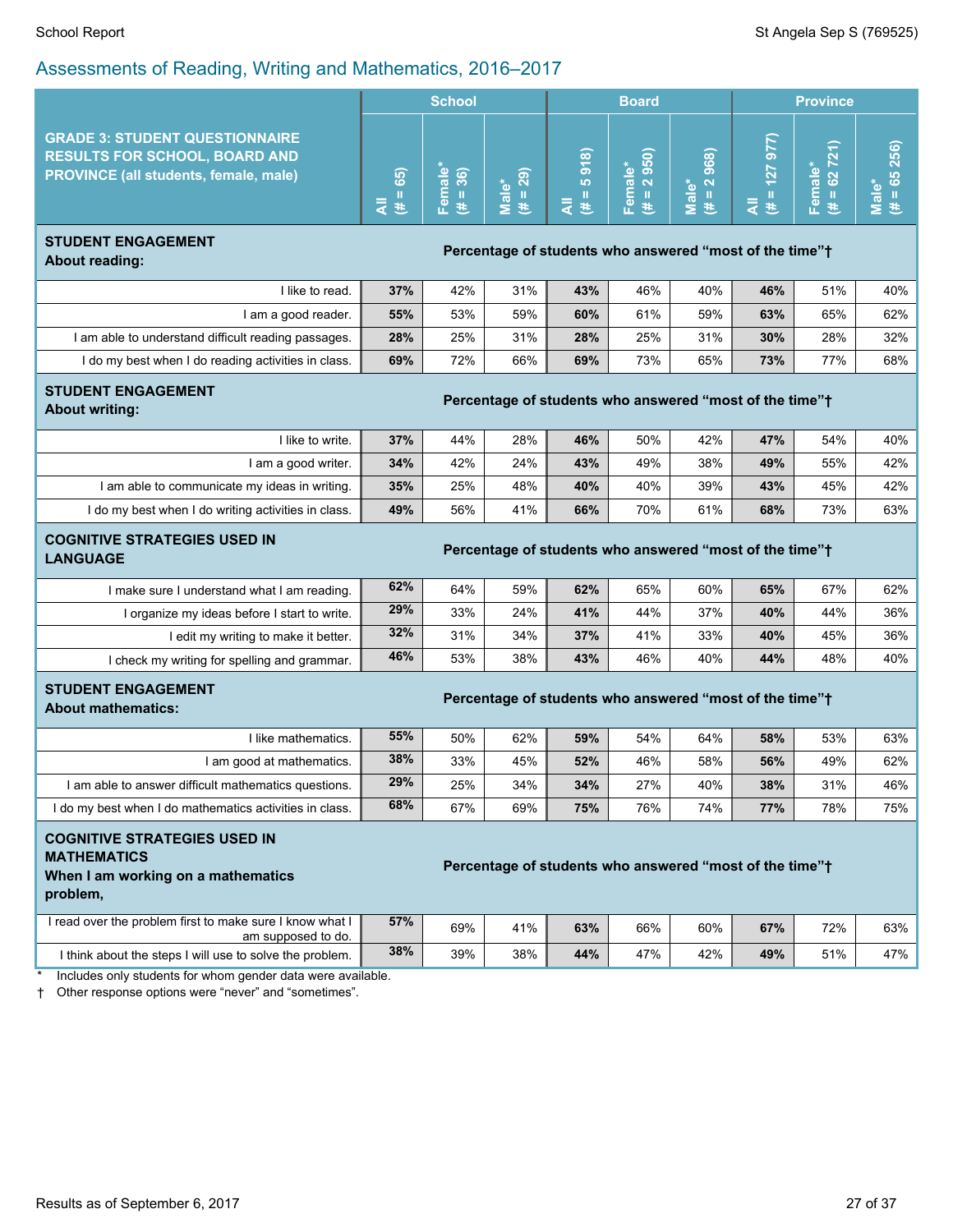#### School Report Standard Sep S (769525) Assessments of Reading, Writing and Mathematics, 2016–2017

|                                                                                                                               | <b>School</b> |                                                  |                                                       | <b>Board</b>                                           |                                                                 |                                  | <b>Province</b>          |                                        |                                                     |
|-------------------------------------------------------------------------------------------------------------------------------|---------------|--------------------------------------------------|-------------------------------------------------------|--------------------------------------------------------|-----------------------------------------------------------------|----------------------------------|--------------------------|----------------------------------------|-----------------------------------------------------|
| <b>GRADE 3: STUDENT QUESTIONNAIRE</b><br><b>RESULTS FOR SCHOOL, BOARD AND</b><br><b>PROVINCE (all students, female, male)</b> | හි            | $\widehat{\omega}$<br>ъ<br>$\sigma$<br><b>00</b> | $\overline{29}$<br>ົດ<br>$\overline{\mathbf{e}}$<br>井 | $\widehat{\infty}$<br>$\overline{\delta}$<br><b>LO</b> | <b>16</b><br><b>LO</b><br>$\bullet$<br>ത<br>്പ<br>$\sigma$<br>Ф | ၜ<br>ശ<br>ത<br>$\sim$<br>്മ<br>ಸ | R<br>စ<br>127<br>⋿<br>Ŧ. | €<br>Ň<br>∽<br>$\scriptstyle\sim$<br>w | 6<br>۱ō<br>$\overline{\mathbf{N}}$<br>ю<br>κö<br>ਜ਼ |

#### **READING OUTSIDE SCHOOL How often do you read the following when**

**Percentage** of students who answered "every day or almost every day"<sup>+</sup>

**you are not at school?**

| Stories or novels                                            | 28% | 36% | 17% | 33% | 36% | 30% | 38% | 42% | 33% |
|--------------------------------------------------------------|-----|-----|-----|-----|-----|-----|-----|-----|-----|
| Comics                                                       | 25% | 17% | 34% | 22% | 18% | 26% | 19% | 15% | 23% |
| Books, newspapers, magazines or Web sites for<br>information | 17% | 19% | 14% | 20% | 22% | 18% | 20% | 21% | 19% |
| E-mails, text or instant messages                            | 26% | 22% | 31% | 22% | 23% | 20% | 23% | 25% | 20% |
| Any other type of reading material                           | 29% | 33% | 24% | 31% | 33% | 30% | 31% | 35% | 28% |

#### **WRITING OUTSIDE SCHOOL**

**How often do you write the following (using paper or a computer) when you are not at school?**

|  |  | Percentage of students who answered "every day or almost every day"† |  |
|--|--|----------------------------------------------------------------------|--|
|  |  |                                                                      |  |

| <b>Stories</b>                    | 29% | 39% | 17% | 17% | 20% | 15% | 17% | 20% | $14\%$ |
|-----------------------------------|-----|-----|-----|-----|-----|-----|-----|-----|--------|
| Journal entries                   | 14% | 14% | 14% | 13% | 17% | 9%  | 13% | 17% | $9\%$  |
| E-mails, text or instant messages | 26% | 22% | 31% | 21% | 23% | 19% | 21% | 24% | 19%    |
| Letters                           | 20% | 22% | 17% | 13% | 14% | 12% | 11% | 13% | $10\%$ |

#### **OUT-OF-SCHOOL ACTIVITIES**

**How often do you do the following when you are not at school?**

#### **Percentage of students who answered "every day or almost every day"<sup>+</sup>**

I participate in art, music or drama activities. **15%** 22% 7% **23%** 29% 18% **23%** 29% 17% I participate in after-school clubs. **8%** 8% 7% **15%** 15% 16% **13%** 14% 13% I participate in sports or other physical activities. **35%** 28% 45% **38%** 32% 43% **39%** 33% 44%

#### **PARENTAL ENGAGEMENT**

**How often do you and a parent, a guardian or another adult who lives with you do the following?**

#### **Percentage of students who answered "every day or almost every day"<sup>+</sup>**

| We talk about the activities I do in school.                  | 55% | 64% | 45% | 55% | 58% | 52% | 54% | 58% | 49% |
|---------------------------------------------------------------|-----|-----|-----|-----|-----|-----|-----|-----|-----|
| We talk about the reading and writing work I do in<br>school. | 29% | 39% | 17% | 34% | 37% | 31% | 33% | 36% | 29% |
| We talk about the mathematics work I do in school.            | 40% | 36% | 45% | 40% | 41% | 39% | 36% | 39% | 34% |
| We read together.                                             | 22% | 25% | 17% | 27% | 29% | 25% | 27% | 29% | 25% |
| We look at my school agenda.                                  | 48% | 50% | 45% | 47% | 46% | 48% | 46% | 47% | 45% |
| We use a computer together.                                   | 17% | 14% | 21% | 17% | 17% | 17% | 15% | 15% | 16% |

Includes only students for whom gender data were available.

† Other response options were "never", "1 or 2 times a month" and "1 to 3 times a week."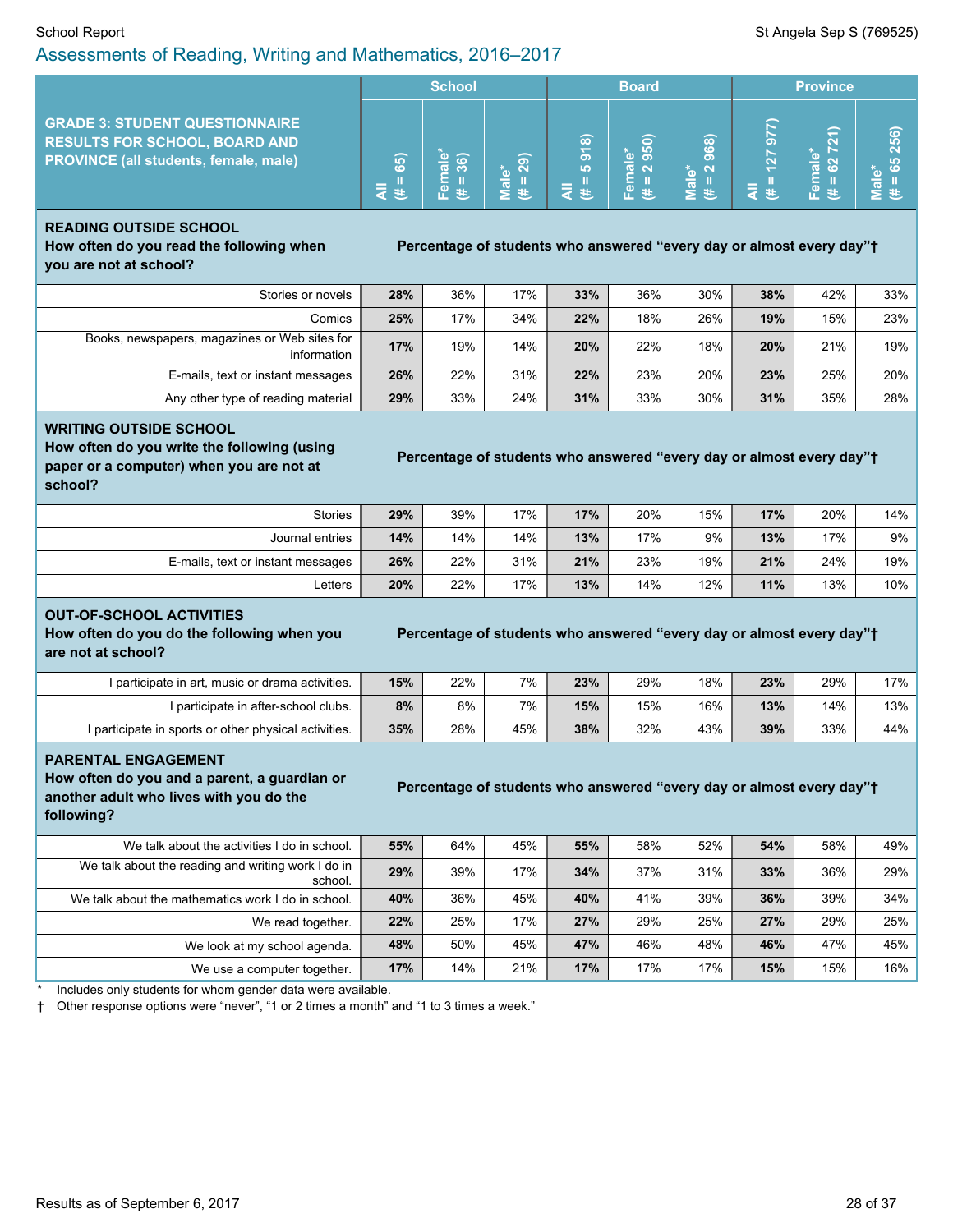|                                                                                                                        |                           | <b>School</b>                       |                          |                                                        | <b>Board</b>                                                          |                                                                      | <b>Province</b>               |                        |                                |
|------------------------------------------------------------------------------------------------------------------------|---------------------------|-------------------------------------|--------------------------|--------------------------------------------------------|-----------------------------------------------------------------------|----------------------------------------------------------------------|-------------------------------|------------------------|--------------------------------|
| <b>GRADE 3: STUDENT QUESTIONNAIRE</b><br><b>RESULTS FOR SCHOOL, BOARD AND</b><br>PROVINCE (all students, female, male) | 65)<br>$\rm II$<br>₹<br>巷 | Female*<br>36)<br>$\mathbf{H}$<br>巷 | <b>Male*</b><br>(# = 29) | 918<br>io.<br>$\mathbf{I}\mathbf{I}$<br>$\bar{z}$<br>巷 | $= 2950$<br>Female*<br>巷                                              | 968)<br>$\overline{\mathbf{N}}$<br>Male <sup>*</sup><br>$\rm H$<br>巷 | (127977)<br>$\rm H$<br>₹<br>巷 | $# = 62721$<br>Female* | $(\vec{r} = 65\ 256)$<br>Male* |
| <b>SCREEN TIME (TELEVISION)</b><br>On a school day, how many TV programs do<br>you normally watch?                     |                           |                                     |                          |                                                        | Percentage of students who answered "4 programs or more" <sup>+</sup> |                                                                      |                               |                        |                                |
| Before school                                                                                                          | 12%                       | 6%                                  | 21%                      | 9%                                                     | 7%                                                                    | 11%                                                                  | 10%                           | 8%                     | 13%                            |
| After school                                                                                                           | 52%                       | 47%                                 | 59%                      | 44%                                                    | 42%                                                                   | 46%                                                                  | 41%                           | 38%                    | 43%                            |
| <b>SCHOOLS ATTENDED</b><br>How many schools did you attend before this<br>one?                                         | Percentage of students‡   |                                     |                          |                                                        |                                                                       |                                                                      |                               |                        |                                |
| Only this school/1 other school                                                                                        | 77%                       | 78%                                 | 76%                      | 81%                                                    | 82%                                                                   | 80%                                                                  | 77%                           | 78%                    | 77%                            |
| 2 other schools/3 other schools                                                                                        | 20%                       | 19%                                 | 21%                      | 13%                                                    | 12%                                                                   | 13%                                                                  | 16%                           | 16%                    | 16%                            |
| 4 other schools or more                                                                                                | 0%                        | 0%                                  | 0%                       | 3%                                                     | 3%                                                                    | 3%                                                                   | 4%                            | 4%                     | 4%                             |
| <b>LANGUAGES STUDENTS SPEAK AT HOME</b>                                                                                |                           |                                     |                          |                                                        | Percentage of students‡                                               |                                                                      |                               |                        |                                |
| Only English/Mostly English                                                                                            | 55%                       | 56%                                 | 55%                      | 58%                                                    | 55%                                                                   | 61%                                                                  | 71%                           | 70%                    | 72%                            |
| Another language (or other languages) as often as<br>English                                                           | 25%                       | 22%                                 | 28%                      | 23%                                                    | 25%                                                                   | 21%                                                                  | 16%                           | 17%                    | 15%                            |
| Mostly another language (or other languages)/<br>Only another language (or other languages)                            | 18%                       | 19%                                 | 17%                      | 16%                                                    | 17%                                                                   | 15%                                                                  | 11%                           | 11%                    | 11%                            |
| <b>LANGUAGES SPOKEN TO STUDENTS AT</b><br><b>HOME</b>                                                                  |                           |                                     |                          |                                                        | Percentage of students‡                                               |                                                                      |                               |                        |                                |
| Only English/Mostly English                                                                                            | 34%                       | 25%                                 | 45%                      | 48%                                                    | 45%                                                                   | 50%                                                                  | 65%                           | 64%                    | 66%                            |
| Another language (or other languages) as often as<br>English                                                           | 29%                       | 36%                                 | 21%                      | 21%                                                    | 23%                                                                   | 20%                                                                  | 13%                           | 14%                    | 13%                            |
| Mostly another language (or other languages)/<br>Only another language (or other languages)                            | 31%                       | 36%                                 | 24%                      | 26%                                                    | 27%                                                                   | 25%                                                                  | 17%                           | 17%                    | 17%                            |

Includes only students for whom gender data were available.

† Other response options were "0 programs", "1 program" and "2 or 3 programs".

‡ Percentages may not add up to 100, due to rounding or to missing responses.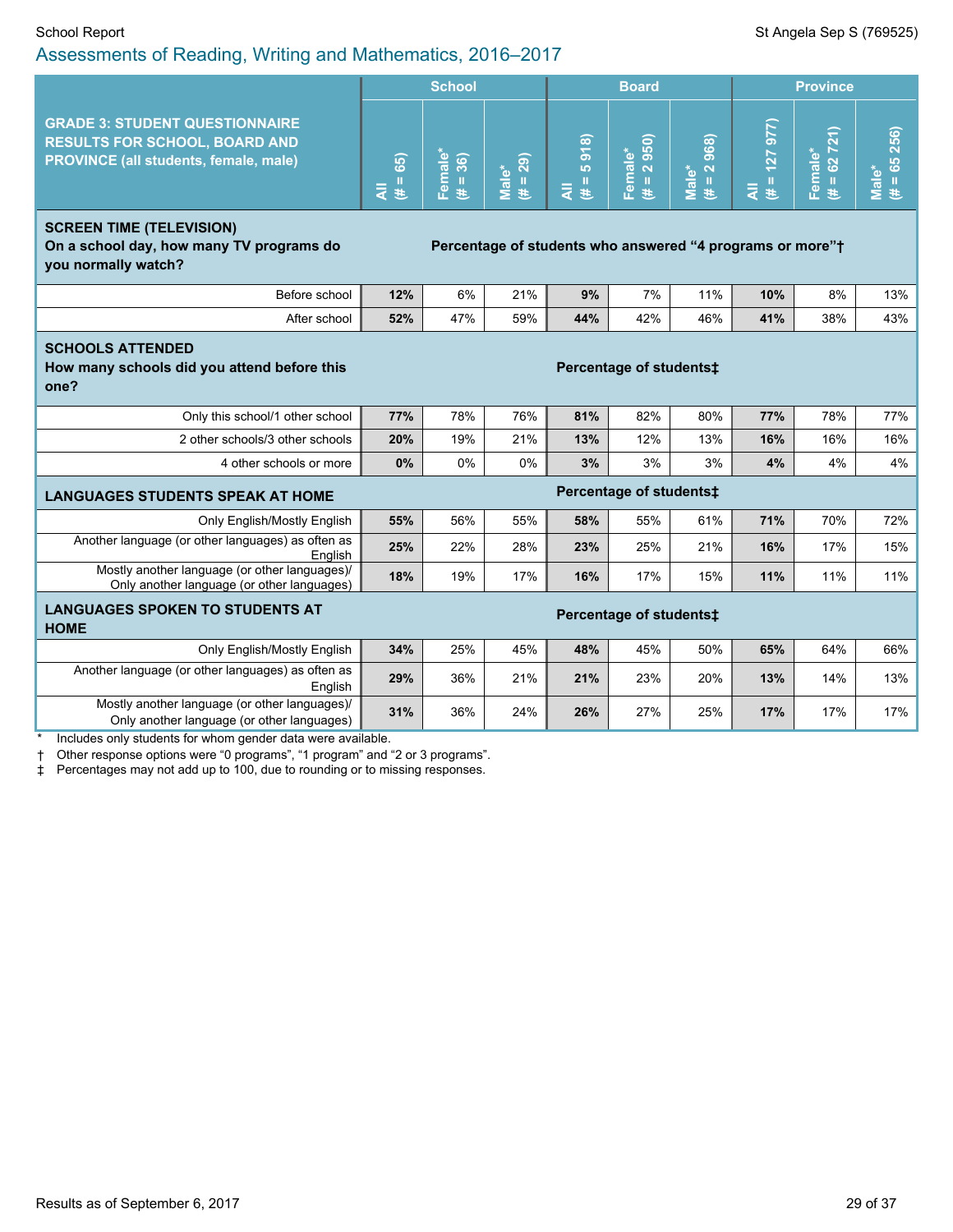#### School Report School Report St Angela Sep S (769525) Assessments of Reading, Writing and Mathematics, 2016–2017

|                                                     | STUDENT QUESTIONNAIRE RESULTS FOR SCHOOL: GRADE 6 (# = 48) |                                                                       |
|-----------------------------------------------------|------------------------------------------------------------|-----------------------------------------------------------------------|
| <b>Never</b>                                        | <b>Sometimes</b><br>Most of the time                       |                                                                       |
| <b>STUDENT ENGAGEMENT</b><br>About reading:         | <b>Percentage of Students*</b>                             | <b>Number of</b><br>students who<br>answered<br>"most of<br>the time" |
| I like to read.                                     | 6<br>67<br>27                                              | 13                                                                    |
| I am a good reader.                                 | 54<br>44                                                   | 26                                                                    |
| I am able to understand difficult reading passages. | 6<br>69<br>25                                              | 12                                                                    |
| I do my best when I do reading activities in class. | 33<br>67                                                   | 32                                                                    |
| <b>STUDENT ENGAGEMENT</b><br>About writing:         |                                                            |                                                                       |
| I like to write.                                    | 23<br>50<br>27                                             | 13                                                                    |
| I am a good writer.                                 | 12<br>62<br>25                                             | 12                                                                    |
| I am able to communicate my ideas in writing.       | 54<br>46                                                   | 22                                                                    |
| I do my best when I do writing activities in class. | 48<br>52                                                   | 25                                                                    |
| COGNITIVE STRATEGIES USED IN LANGUAGE               |                                                            |                                                                       |
| I make sure I understand what I am reading.         | 33<br>65                                                   | 31                                                                    |
| I organize my ideas before I start to write.        | $\overline{21}$<br>54<br>25                                | 12                                                                    |
| I edit my writing to make it better.                | $\boldsymbol{8}$<br>58<br>33                               | 16                                                                    |
| I check my writing for spelling and grammar.        | 10<br>52<br>38                                             | $18\,$                                                                |

\* Percentages may not add up to 100, due to rounding or to missing responses. Where there is no number in a bar, the percentage of responses is smaller than four.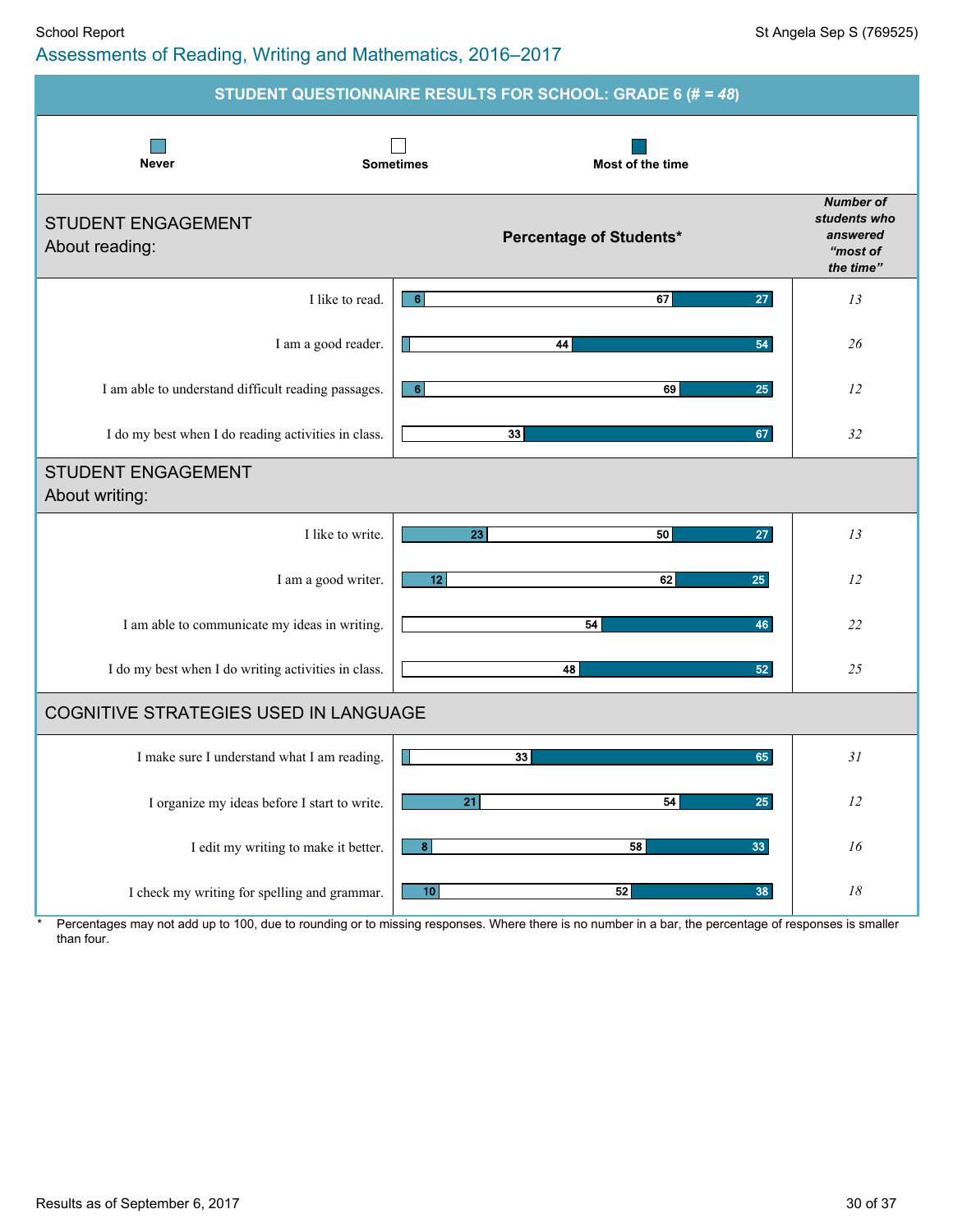#### School Report School Report St Angela Sep S (769525) Assessments of Reading, Writing and Mathematics, 2016–2017

|                                                                                                     | STUDENT QUESTIONNAIRE RESULTS FOR SCHOOL: GRADE 6 (# = 48) |                                                                                    |
|-----------------------------------------------------------------------------------------------------|------------------------------------------------------------|------------------------------------------------------------------------------------|
| <b>Never</b>                                                                                        | <b>Sometimes</b><br>Most of the time                       |                                                                                    |
| <b>STUDENT ENGAGEMENT</b><br>About mathematics:                                                     | <b>Percentage of Students*</b>                             | <b>Number of</b><br>students who<br>answered<br>"most of<br>the time"              |
| I like mathematics.                                                                                 | 44<br>8<br>48                                              | 21                                                                                 |
| I am good at mathematics.                                                                           | 48<br>50                                                   | 24                                                                                 |
| I am able to answer difficult mathematics questions.                                                | 62<br>27<br>10 <sup>1</sup>                                | 13                                                                                 |
| I do my best when I do mathematics activities in class.                                             | 27<br>73                                                   | 35                                                                                 |
| <b>COGNITIVE STRATEGIES USED IN MATHEMATICS</b><br>When I am working on a mathematics problem,      |                                                            |                                                                                    |
| I read over the problem first to make sure I know what I am<br>supposed to do.                      | 15<br>83                                                   | 40                                                                                 |
| I think about the steps I will use to solve the problem.                                            | 46<br>54                                                   | 26                                                                                 |
| <b>Never</b><br>1 or 2 times a month                                                                | 1 to 3 times a week                                        | Every day or almost every day                                                      |
| <b>READING OUTSIDE SCHOOL</b><br>How often do you read the following<br>when you are not at school? | <b>Percentage of Students*</b>                             | <b>Number of</b><br>students who<br>answered<br>"every day or<br>almost every day" |
| Stories or novels                                                                                   | 6<br>25<br>50<br>19                                        | 9                                                                                  |
| Comics                                                                                              | 31<br>31<br>10<br>27                                       | 5                                                                                  |
| Books, newspapers, magazines or Web sites for information                                           | 31<br>$\overline{29}$<br>8 <sup>1</sup><br>29              | 14                                                                                 |
| E-mail, text or instant messages                                                                    | $\bf 6$<br>69<br>12<br>12 <sub>2</sub>                     | 33                                                                                 |
| Any other type of reading material                                                                  | 15<br>29<br>40<br>17                                       | 19                                                                                 |

Percentages may not add up to 100, due to rounding or to missing responses. Where there is no number in a bar, the percentage of responses is smaller than four.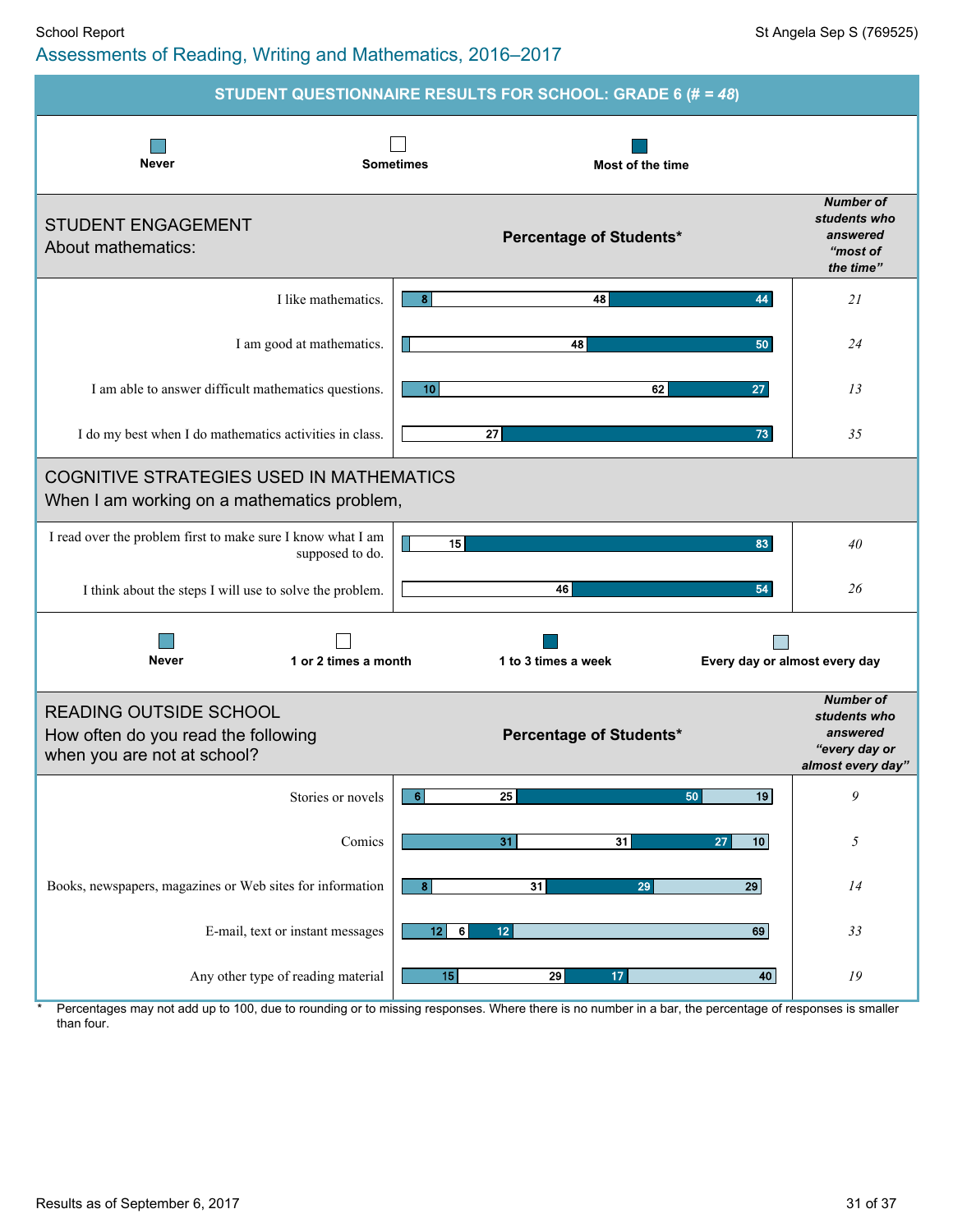**STUDENT QUESTIONNAIRE RESULTS FOR SCHOOL: GRADE 6 (#** *= 48***)**  $\mathcal{L}_{\mathcal{A}}$ П  $\Box$ **Never 1 or 2 times a month 1 to 3 times a weekEvery day or almost every day** WRITING OUTSIDE SCHOOL *Number of students who* How often do you write the following (using *answered* **Percentage of Students\*** paper or a computer) when you are not at *"every day or* school? *almost every day"* Stories **46 19 25 10** *5* Journal entries **38 15 40 8** *4* E-mail, text or instant messages **17 6 8 69** *33* Letters **62 19 8 10** *5* OUT-OF-SCHOOL ACTIVITIES How often do you do the following when you are not at school? I participate in art, music or drama activities. **40 15 19 27** *13* I participate in after-school clubs. **67 15 17** *1* I participate in sports or other physical activities. **12 23 17 48** *23* PARENTAL ENGAGEMENT How often do you and a parent, a guardian or another adult who lives with you do the following? We talk about the activities I do in school.  $\begin{bmatrix} 6 \\ 23 \end{bmatrix}$  **27 27 44 21** We talk about the reading and writing work I do in school. **17 27 27 29** *14* We talk about the mathematics work I do in school. **10 25 27 27 38 18** We read together. **46 35 10 8** *4* We look at my school agenda. **48 10 8 33** *16*

Percentages may not add up to 100, due to rounding or to missing responses. Where there is no number in a bar, the percentage of responses is smaller than four.

We use a computer together. **40 21 25 15** *7*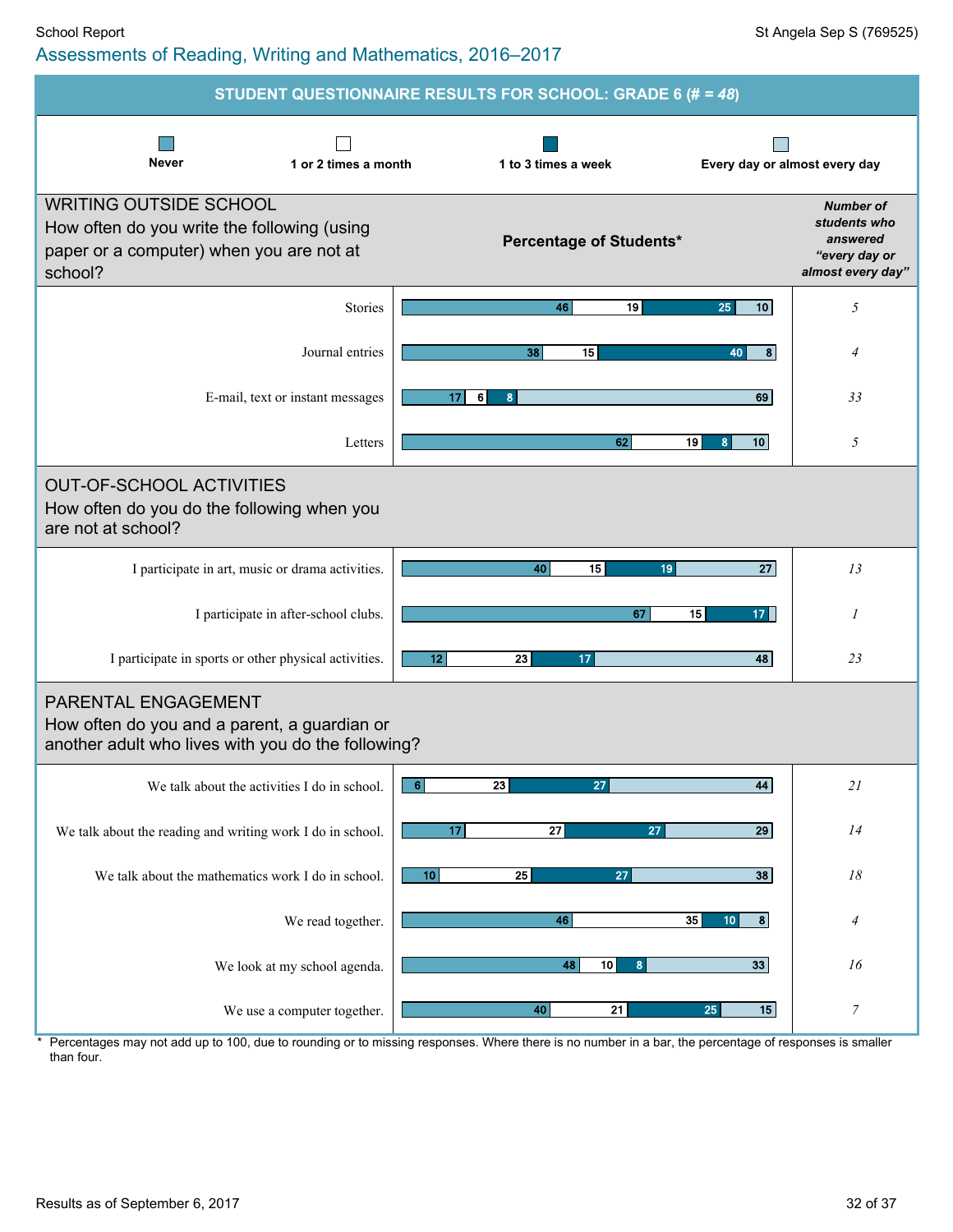#### School Report Standard Sep S (769525) Assessments of Reading, Writing and Mathematics, 2016–2017



Percentages may not add up to 100, due to rounding or to missing responses. Where there is no number in a bar, the percentage of responses is smaller than four.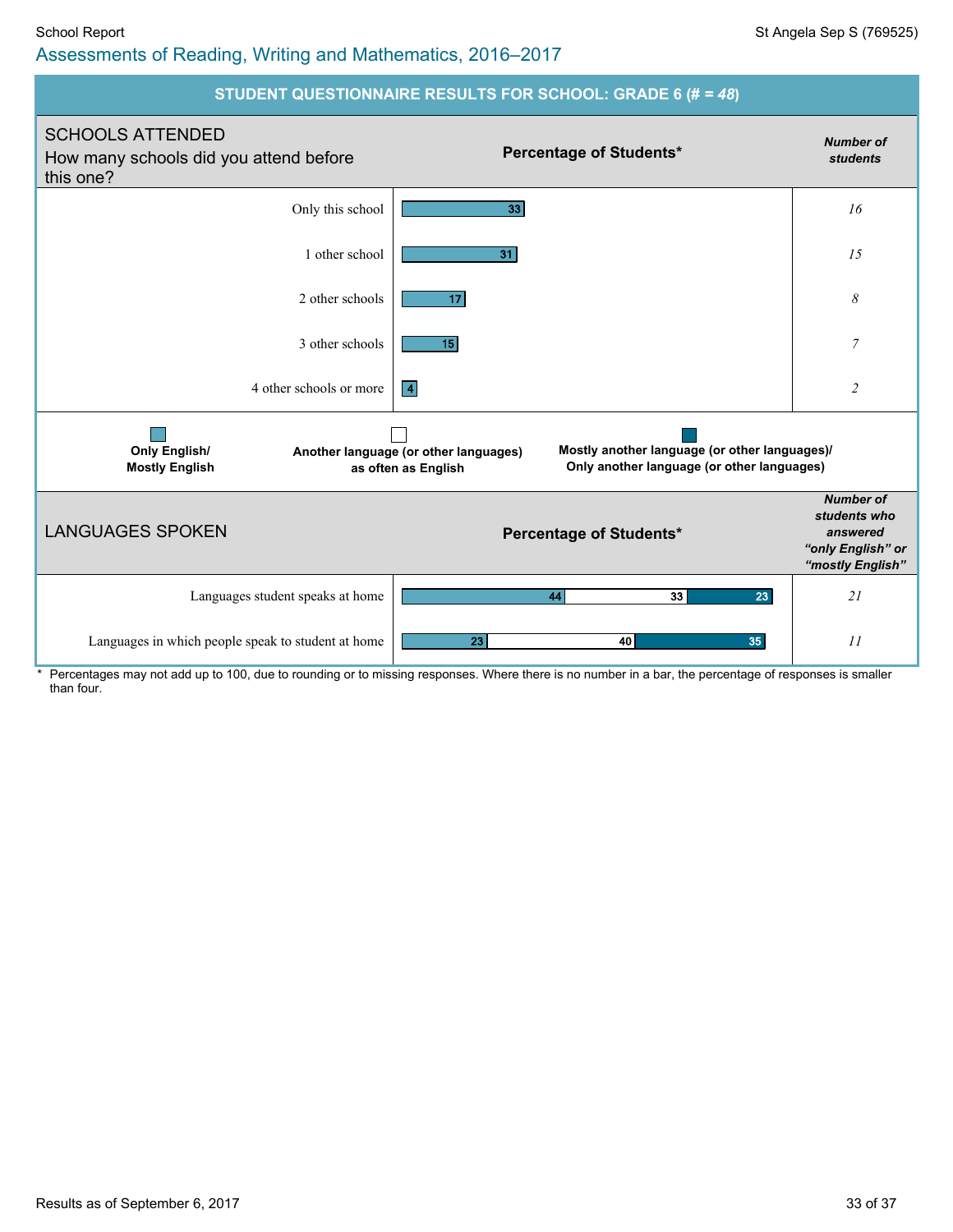|                                                                                                                               | <b>School</b>               |                         |                                 | <b>Board</b> |                                          |                             | <b>Province</b>         |                                    |                         |
|-------------------------------------------------------------------------------------------------------------------------------|-----------------------------|-------------------------|---------------------------------|--------------|------------------------------------------|-----------------------------|-------------------------|------------------------------------|-------------------------|
| <b>GRADE 6: STUDENT QUESTIONNAIRE</b><br><b>RESULTS FOR SCHOOL, BOARD AND</b><br><b>PROVINCE (all students, female, male)</b> | $\widehat{a}$<br>خنالا<br>⋖ | ∍<br>a<br>$\sigma$<br>a | $\mathbf{\tilde{N}}$<br>î۵<br>ಕ | (25)<br>ശ    | ര<br>െ<br>െ<br>IO)<br>$\pi$ $\sim$<br>u. | ெ<br>Ñ<br>*ౖ ෆ<br>$\bar{a}$ | 022)<br>26<br>巷<br>ra i | R<br>ю<br>٠ı<br>- 66<br>los.<br>G) | $\overline{\mathbf{e}}$ |

#### **STUDENT ENGAGEMENT About reading: Percentage** of students who answered "most of the time"<sup>+</sup> About reading:

| I like to read.                                     | 27% | 33% | 21% | 37% | 45% | 30% | 45% | 53% | 37% |
|-----------------------------------------------------|-----|-----|-----|-----|-----|-----|-----|-----|-----|
| I am a good reader.                                 | 54% | 58% | 50% | 63% | 66% | 61% | 68% | 71% | 64% |
| I am able to understand difficult reading passages. | 25% | 29% | 21% | 38% | 37% | 38% | 42% | 41% | 43% |
| I do my best when I do reading activities in class. | 67% | 67% | 67% | 71% | 75% | 67% | 73% | 78% | 68% |

#### **STUDENT ENGAGEMENT**

**About** writing: **About** writing: **About** writing:

| I like to write.                                    | 27% | 29% | 25% | 37% | 47% | 28% | 40% | 51% | 28% |
|-----------------------------------------------------|-----|-----|-----|-----|-----|-----|-----|-----|-----|
| I am a good writer.                                 | 25% | 25% | 25% | 38% | 44% | 33% | 42% | 50% | 34% |
| I am able to communicate my ideas in writing.       | 46% | 50% | 42% | 45% | 49% | 41% | 48% | 53% | 44% |
| I do my best when I do writing activities in class. | 52% | 58% | 46% | 68% | 73% | 62% | 69% | 75% | 63% |
|                                                     |     |     |     |     |     |     |     |     |     |

# **COGNITIVE STRATEGIES USED IN**

### **LANGUAGE Percentage** of students who answered "most of the time"<sup>+</sup><br>LANGUAGE

| I make sure I understand what I am reading.  | 65% | 62% | 67% | 70% | 73% | 67% | 72% | 75% | 68% |
|----------------------------------------------|-----|-----|-----|-----|-----|-----|-----|-----|-----|
| I organize my ideas before I start to write. | 25% | 38% | 12% | 31% | 36% | 27% | 31% | 36% | 27% |
| l edit my writing to make it better.         | 33% | 54% | 12% | 44% | 50% | 38% | 47% | 54% | 40% |
| I check my writing for spelling and grammar. | 38% | 54% | 21% | 50% | 54% | 46% | 50% | 56% | 45% |

# **STUDENT ENGAGEMENT**

# **About** mathematics: *Percentage* of students who answered "most of the time"<sup>+</sup> About mathematics:

| I like mathematics.                                     | 44% | 46% | 42% | 52% | 44% | 60% | 51% | 43% | 58% |
|---------------------------------------------------------|-----|-----|-----|-----|-----|-----|-----|-----|-----|
| am good at mathematics.                                 | 50% | 42% | 58% | 53% | 47% | 59% | 53% | 46% | 61% |
| I am able to answer difficult mathematics questions.    | 27% | 25% | 29% | 37% | 28% | 44% | 40% | 31% | 48% |
| I do my best when I do mathematics activities in class. | 73% | 71% | 75% | 76% | 77% | 75% | 77% | 77% | 77% |

### **COGNITIVE STRATEGIES USED IN MATHEMATICS When I am working on a mathematics**

#### **Percentage of students who answered "most of the time"** $\dagger$

**problem,**

| I read over the problem first to make sure I know what I<br>am supposed to do. | 83% | 88% | 79% | 76% | 81% | 72% | 80% | 84% | 76% |
|--------------------------------------------------------------------------------|-----|-----|-----|-----|-----|-----|-----|-----|-----|
| I think about the steps I will use to solve the problem.                       | 54% | 46% | 62% | 49% | 52% | 47% | 52% | 54% | 51% |

Includes only students for whom gender data were available.

† Other response options were "never" and "sometimes".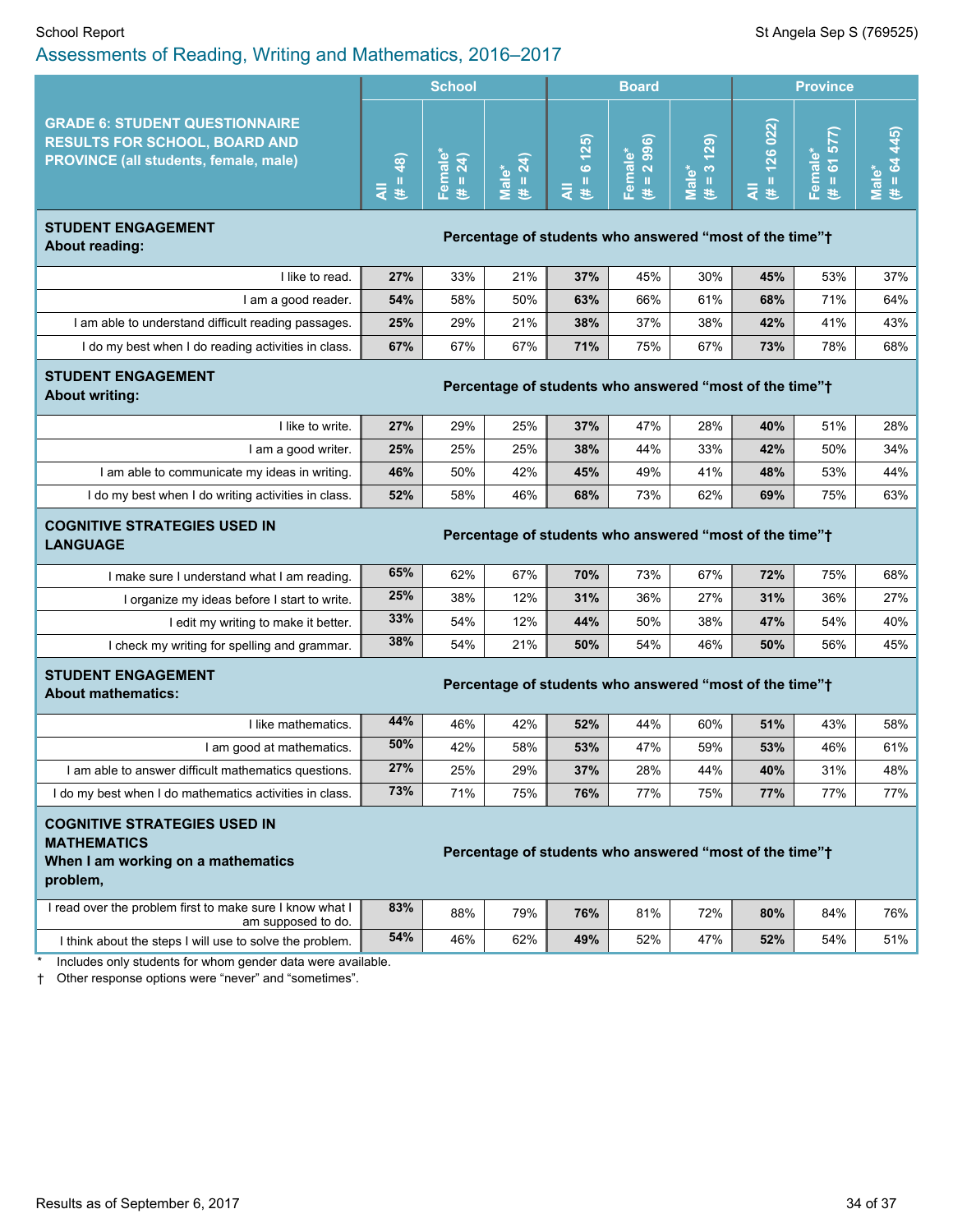#### School Report Standard Sep S (769525) Assessments of Reading, Writing and Mathematics, 2016–2017

|                                                                                                                               | <b>School</b> |         |                                  | <b>Board</b> |                                      |                     | <b>Province</b> |        |  |
|-------------------------------------------------------------------------------------------------------------------------------|---------------|---------|----------------------------------|--------------|--------------------------------------|---------------------|-----------------|--------|--|
| <b>GRADE 6: STUDENT QUESTIONNAIRE</b><br><b>RESULTS FOR SCHOOL, BOARD AND</b><br><b>PROVINCE (all students, female, male)</b> | $\widehat{a}$ | ≏<br>σ. | $\mathbf{\tilde{c}}$<br>$\omega$ | 125)<br>ശ    | ൟ<br>စာ<br>Ф<br>െ<br>$\sigma$ $\sim$ | ெ<br>N<br>( လ)<br>ಸ | 022)<br>126     | ᠆<br>w |  |

#### **READING OUTSIDE SCHOOL How often do you read the following when**

**Percentage** of students who answered "every day or almost every day"<sup>+</sup>

**you are not at school?**

| Stories or novels                                            | 19% | 21% | 17% | 24% | 30% | 18% | 29% | 35% | 23% |
|--------------------------------------------------------------|-----|-----|-----|-----|-----|-----|-----|-----|-----|
| Comics                                                       | 10% | 12% | 8%  | 14% | 11% | 16% | 12% | 10% | 15% |
| Books, newspapers, magazines or Web sites for<br>information | 29% | 25% | 33% | 24% | 25% | 22% | 24% | 25% | 24% |
| E-mail, text or instant messages                             | 69% | 88% | 50% | 55% | 63% | 48% | 56% | 64% | 49% |
| Any other type of reading material                           | 40% | 33% | 46% | 24% | 28% | 21% | 27% | 29% | 24% |

#### **WRITING OUTSIDE SCHOOL**

**How often do you write the following (using paper or a computer) when you are not at school?**

| Percentage of students who answered "every day or almost every day"† |  |  |
|----------------------------------------------------------------------|--|--|
|                                                                      |  |  |

| Stories                          | 10% | 12% | 8%  | 7%  | 8%  | 5%  | 7%  | 8%  | $5\%$ |
|----------------------------------|-----|-----|-----|-----|-----|-----|-----|-----|-------|
| Journal entries                  | 8%  | 12% | 4%  | 7%  | 10% | 4%  | 7%  | 10% | 4%    |
| E-mail, text or instant messages | 69% | 88% | 50% | 51% | 59% | 43% | 53% | 61% | 45%   |
| ∟etters                          | 10% | 17% | 4%  | 4%  | 4%  | 4%  | 3%  | 4%  | 3%    |

#### **OUT-OF-SCHOOL ACTIVITIES**

**How often do you do the following when you are not at school?**

#### **Percentage of students who answered "every day or almost every day"<sup>+</sup>**

I participate in art, music or drama activities. **27%** 38% 17% **15%** 20% 10% **15%** 20% 11% I participate in after-school clubs. **2%** 0% 4% **10%** 11% 10% **10%** 10% 9% I participate in sports or other physical activities. **48%** 50% 46% **37%** 31% 42% **42%** 35% 48%

#### **PARENTAL ENGAGEMENT**

**How often do you and a parent, a guardian or another adult who lives with you do the following?**

#### **Percentage of students who answered "every day or almost every day"<sup>+</sup>**

| We talk about the activities I do in school.                  | 44% | 58% | 29% | 53% | 57% | 50% | 56% | 59% | $53\%$ |
|---------------------------------------------------------------|-----|-----|-----|-----|-----|-----|-----|-----|--------|
| We talk about the reading and writing work I do in<br>school. | 29% | 38% | 21% | 29% | 30% | 27% | 31% | 33% | $28\%$ |
| We talk about the mathematics work I do in school.            | 38% | 46% | 29% | 38% | 40% | 37% | 39% | 41% | $37\%$ |
| We read together.                                             | 8%  | 12% | 4%  | 7%  | 7%  | 7%  | 7%  | 7%  | $7\%$  |
| We look at my school agenda.                                  | 33% | 29% | 38% | 22% | 20% | 24% | 26% | 25% | $26\%$ |
| We use a computer together.                                   | 15% | 8%  | 21% | 11% | 10% | 11% | 10% | 10% | $11\%$ |

Includes only students for whom gender data were available.

† Other response options were "never", "1 or 2 times a month" and "1 to 3 times a week."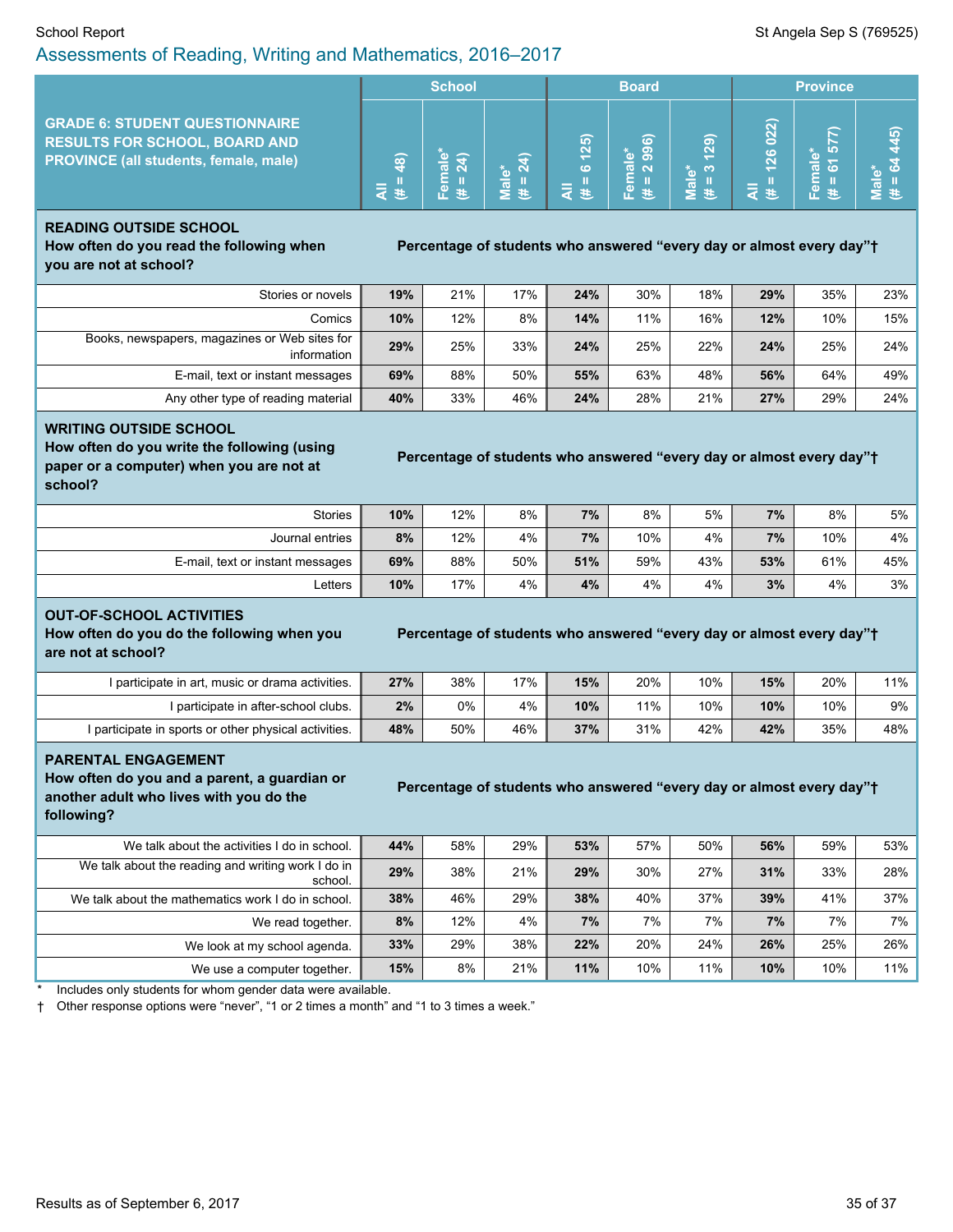|                                                                                                                        | <b>School</b><br><b>Board</b> |                     |                   |                                 |                                        |                                             | <b>Province</b>                          |                        |                      |  |
|------------------------------------------------------------------------------------------------------------------------|-------------------------------|---------------------|-------------------|---------------------------------|----------------------------------------|---------------------------------------------|------------------------------------------|------------------------|----------------------|--|
| <b>GRADE 6: STUDENT QUESTIONNAIRE</b><br><b>RESULTS FOR SCHOOL, BOARD AND</b><br>PROVINCE (all students, female, male) | $# = 48$                      | Female*<br>(# = 24) | Male*<br>(# = 24) | 6125<br>$\mathbf{II}$<br>₹<br>巷 | 2 996)<br>Female*<br>$\mathbf{H}$<br>巷 | (621)<br>$\frac{1}{\sqrt{2}}$<br>Male*<br>巷 | 126022<br>$\mathbf{H}$<br>$\bar{z}$<br>巷 | $# = 61577$<br>Female* | $# = 64445$<br>Male* |  |
| <b>SCHOOLS ATTENDED</b><br>How many schools did you attend before this<br>one?                                         |                               |                     |                   |                                 | Percentage of students:                |                                             |                                          |                        |                      |  |
| Only this school/1 other school                                                                                        | 65%                           | 58%                 | 71%               | 77%                             | 77%                                    | 76%                                         | 69%                                      | 69%                    | 68%                  |  |
| 2 other schools/3 other schools                                                                                        | 31%                           | 38%                 | 25%               | 17%                             | 16%                                    | 17%                                         | 22%                                      | 22%                    | 22%                  |  |
| 4 other schools or more                                                                                                | 4%                            | 4%                  | 4%                | 3%                              | 4%                                     | 3%                                          | 6%                                       | 6%                     | 6%                   |  |
| <b>LANGUAGES STUDENTS SPEAK AT HOME</b>                                                                                |                               |                     |                   |                                 | Percentage of students‡                |                                             |                                          |                        |                      |  |
| Only English/Mostly English                                                                                            | 44%                           | 50%                 | 38%               | 61%                             | 61%                                    | 62%                                         | 72%                                      | 72%                    | 73%                  |  |
| Another language (or other languages) as often as<br>English                                                           | 33%                           | 42%                 | 25%               | 23%                             | 24%                                    | 21%                                         | 16%                                      | 17%                    | 15%                  |  |
| Mostly another language (or other languages)/<br>Only another language (or other languages)                            | 23%                           | 8%                  | 38%               | 12%                             | 12%                                    | 12%                                         | 8%                                       | 8%                     | 9%                   |  |
| <b>LANGUAGES SPOKEN TO STUDENTS AT</b><br><b>HOME</b>                                                                  |                               |                     |                   |                                 | Percentage of students‡                |                                             |                                          |                        |                      |  |
| Only English/Mostly English                                                                                            | 23%                           | 17%                 | 29%               | 49%                             | 47%                                    | 50%                                         | 66%                                      | 66%                    | 66%                  |  |
| Another language (or other languages) as often as<br>English                                                           | 40%                           | 50%                 | 29%               | 24%                             | 25%                                    | 23%                                         | 14%                                      | 15%                    | 14%                  |  |
| Mostly another language (or other languages)/<br>Only another language (or other languages)                            | 35%                           | 33%                 | 38%               | 23%                             | 24%                                    | 22%                                         | 15%                                      | 15%                    | 16%                  |  |
| Includes only students for whom gender data were available.                                                            |                               |                     |                   |                                 |                                        |                                             |                                          |                        |                      |  |

† Other response options were "none", "about half an hour", "about 1 hour" and "about 2 hours".

‡ Percentages may not add up to 100, due to rounding or to missing responses.